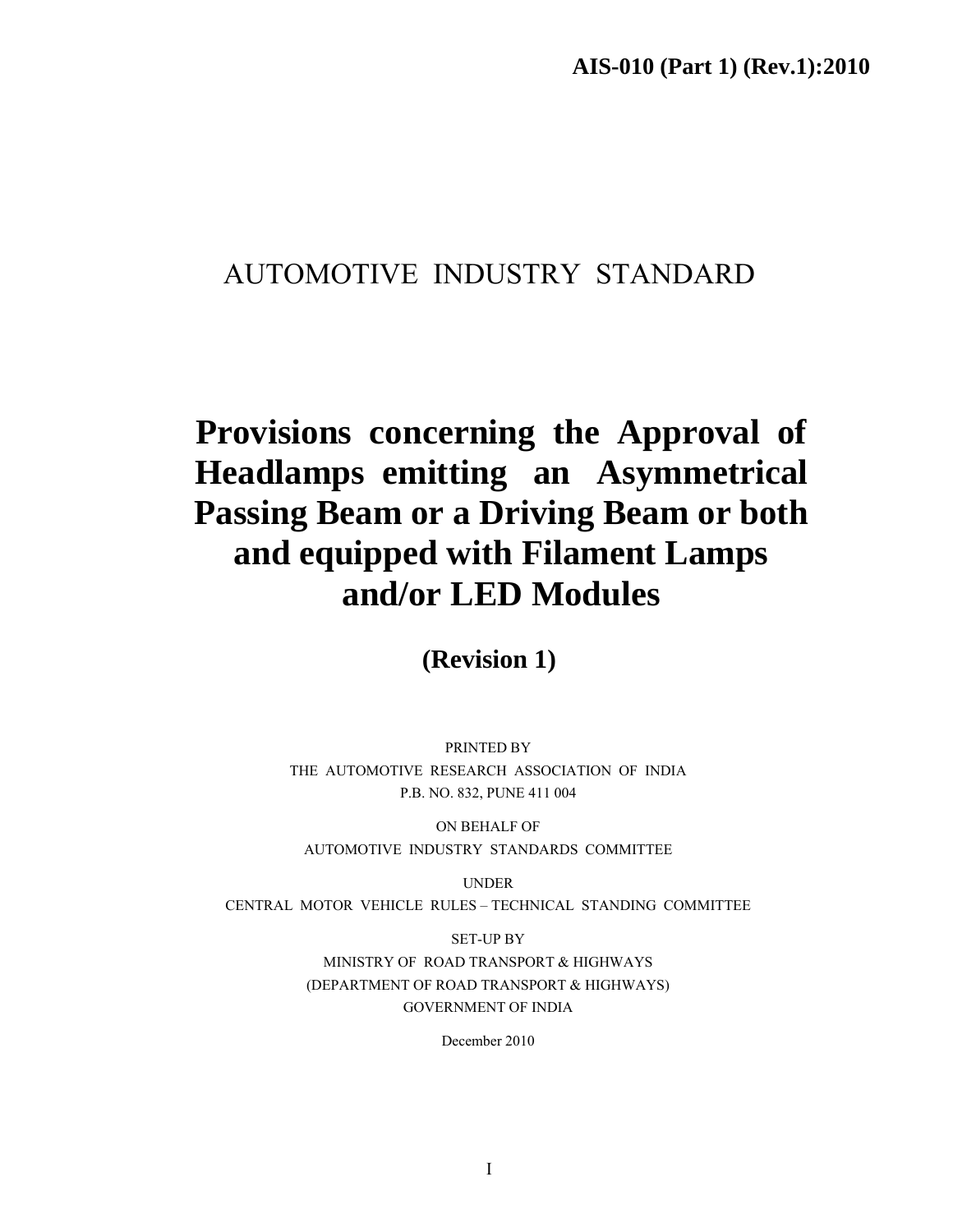# **AIS-010 (Part 1) (Rev. 1): 2010**

| Sr.<br>No.              | Corrigenda. | Amendment | <b>Revision</b> | <b>Date</b> | <b>Remark</b> | Misc. |
|-------------------------|-------------|-----------|-----------------|-------------|---------------|-------|
|                         |             |           |                 |             |               |       |
|                         |             |           |                 |             |               |       |
|                         |             |           |                 |             |               |       |
|                         |             |           |                 |             |               |       |
|                         |             |           |                 |             |               |       |
|                         |             |           |                 |             |               |       |
|                         |             |           |                 |             |               |       |
|                         |             |           |                 |             |               |       |
|                         |             |           |                 |             |               |       |
|                         |             |           |                 |             |               |       |
|                         |             |           |                 |             |               |       |
|                         |             |           |                 |             |               |       |
| <b>General remarks:</b> |             |           |                 |             |               |       |

# **Status chart of the standard to be used by the purchaser for updating the record**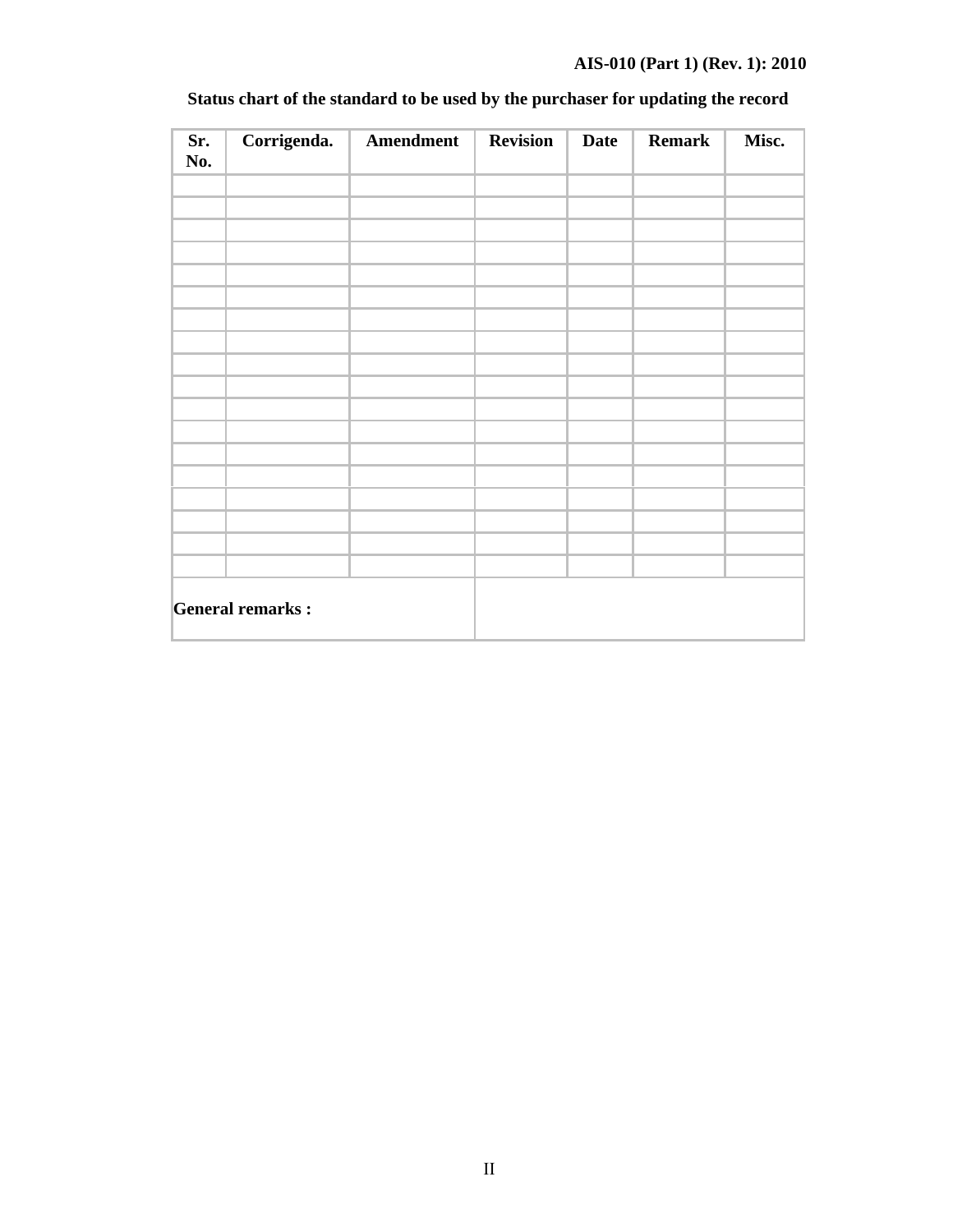#### **INTRODUCTION**

- 0 The Government of India felt the need for a permanent agency to expedite the publication of standards and development of test facilities in parallel when the work on the preparation of the standards is going on, as the development of improved safety critical parts can be undertaken only after the publication of the standard and commissioning of test facilities. To this end, the erstwhile Ministry of Surface Transport (MOST) has constituted a permanent Automotive Industry Standards Committee (AISC) vide order No. RT-11028/11/97-MVL dated September 15, 1997. The standards prepared by AISC will be approved by the permanent CMVR Technical Standing Committee (CTSC). After approval, the Automotive Research Association of India, (ARAI), Pune, being the Secretariat of the AIS Committee, has published this standard. For better dissemination of this information ARAI may publish this document on their Web site.
- 0.1 Accordingly AIS-010 covering mandatory requirements regarding performance of lighting and light-signalling devices for use in two and three wheelers has been published in 2004 and has been implemented thereafter in 2005.
- 0.2 With technological developments in lighting and light-signalling devices, AIS-010 was taken up for revision and now is prepared in five parts.

This part covers the approval of headlamps emitting an asymmetrical passing beam or a driving beam or both and equipped with filament lamps and/or LED modules as applicable to all categories of vehicles. The permission to use headlamps covered by this standard for a vehicle category is governed by requirements specified by the standard for installation requirements of that category of vehicles.

0.3 This part is based on the following ECE regulation:

 ECE R 112, Revision 1, Amendment No. 4, (Supplement 9 to the original version of the Regulation - Date of entry into force: 15 October 2008)

- 0.4 While preparing this standard attempts have been made to align with the above ECE regulation. However, certain changes were necessary in the Indian context.
- 0.5 The following standards contain provisions, which through reference in this text constitute provisions of the standard.

| AIS-053                     | Automotive Vehicles – Types – Terminology                                                                                                                                                                             |  |  |  |  |  |  |  |  |  |  |
|-----------------------------|-----------------------------------------------------------------------------------------------------------------------------------------------------------------------------------------------------------------------|--|--|--|--|--|--|--|--|--|--|
| AIS-008<br>(Rev.1):<br>2010 | Installation Requirements of Lighting<br>and<br>Light -Signalling Devices for Motor Vehicle having more than<br>Three Wheels, Trailer and Semi -Trailer excluding<br>Agricultural Tractor and Special Purpose Vehicle |  |  |  |  |  |  |  |  |  |  |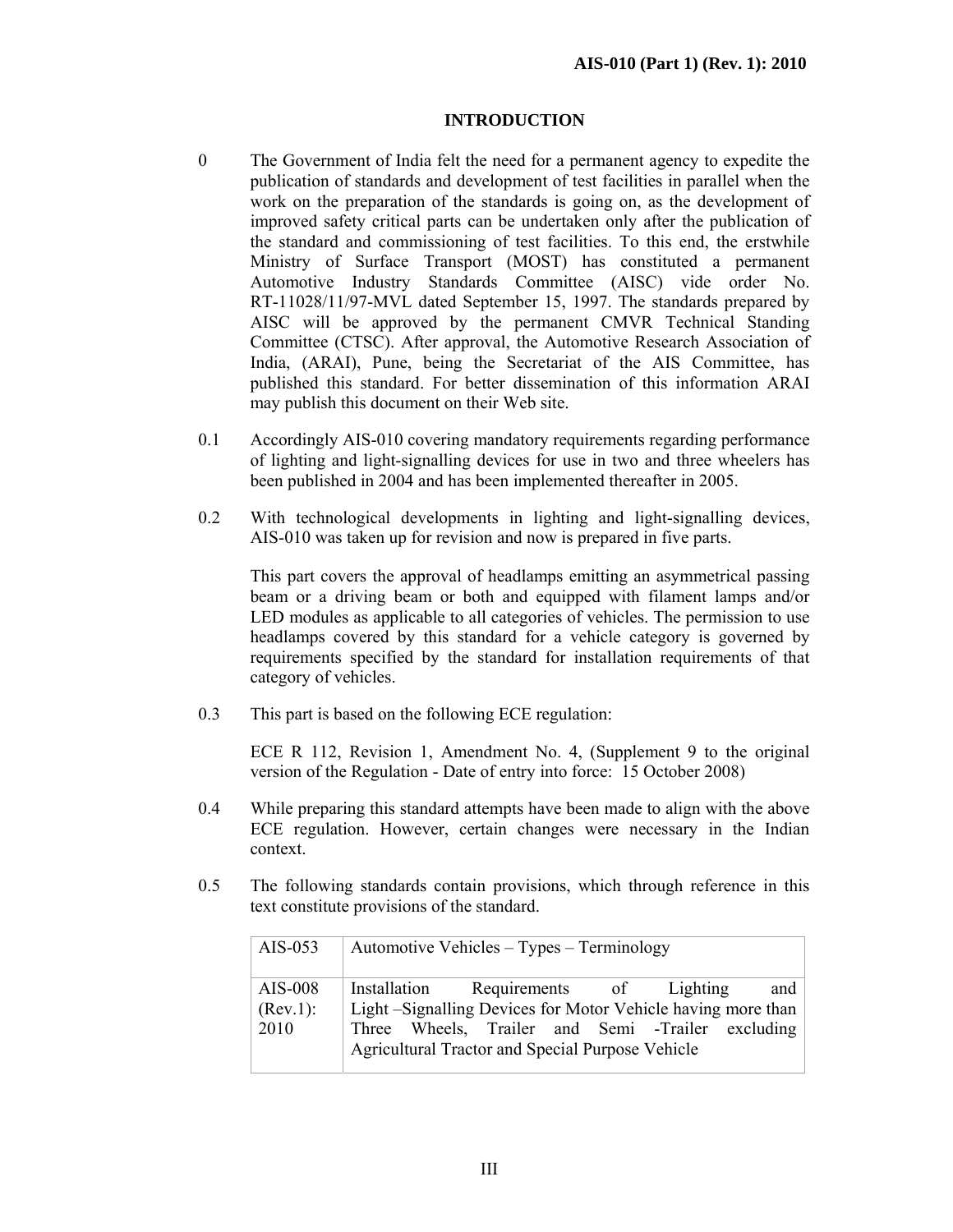| AIS-009                               | Automotive Vehicles - Installation Requirements of                                                               |
|---------------------------------------|------------------------------------------------------------------------------------------------------------------|
|                                       | Lighting and Light - Signalling Devices for 2 and                                                                |
|                                       | 3 Wheelers, their Trailers and Semi-Trailers                                                                     |
| AIS-034 (Part 1)                      | Provisions concerning the Approval of Filament Lamps                                                             |
| (Rev. 1): 2010                        | for use in Approved Lamp Units on Power Driven<br>Vehicles and their Trailers                                    |
| AIS-083                               | Headlamps Cleaners and their Fitment<br>$^{on}$                                                                  |
|                                       | Power-Driven Vehicles with regard to Headlamps<br>Cleaners                                                       |
| AIS-010 (Part 5)                      | Requirements of Chromaticity Co-ordinates of Colour of                                                           |
| (Rev. 1): 2010                        | Light Emitted from Lighting and Light-Signalling<br>Devices                                                      |
| AIS-037                               | Procedure for Type Approval and Establishing<br>Conformity of Production for<br>Safety<br>Critical<br>Components |
| <b>ISO 105</b>                        | Textiles - Tests for Colour Fastness -- Part E03: Colour<br>Fastness to Chlorinated Water (Swimming-pool Water)  |
| $CIE$ -<br>Publication<br>$84 - 1989$ | The Measurement of Luminous Flux                                                                                 |

0.6 The AISC panel and Automotive Industry Standards Committee (AISC) responsible for preparation of this standard are given in Annex V and Annex W respectively.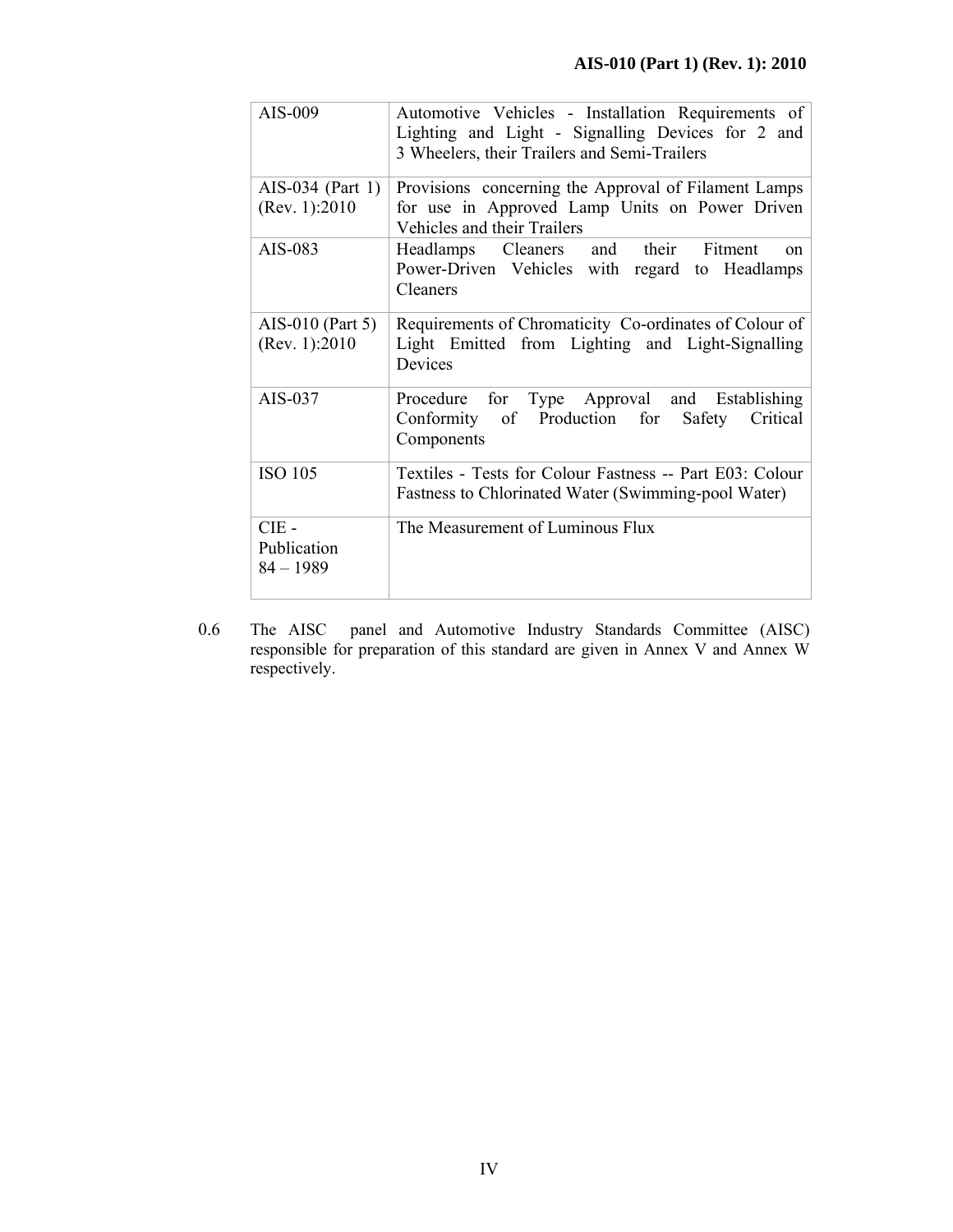| Provisions concerning the Approval of Headlamps emitting an Asymmetrical |
|--------------------------------------------------------------------------|
| Passing Beam or a Driving Beam or both and equipped with                 |
| and/or LED Modules<br><b>Filament Lamps</b>                              |

 $\blacksquare$ 

| Paragraph<br>No. | <b>Contents</b>                                                                                                                          |             |  |  |  |
|------------------|------------------------------------------------------------------------------------------------------------------------------------------|-------------|--|--|--|
| $\overline{0}$ . | Scope                                                                                                                                    | No.<br>1/65 |  |  |  |
| 1.               | Definitions                                                                                                                              | 1/65        |  |  |  |
| 2.               | Application for approval of headlamp                                                                                                     | 2/65        |  |  |  |
| 3.               | Markings                                                                                                                                 | 3/65        |  |  |  |
| $\overline{4}$ . | Approval                                                                                                                                 | 4/65        |  |  |  |
| 5.               | General specifications                                                                                                                   | 7/65        |  |  |  |
| 6.               | Illumination                                                                                                                             | 9/65        |  |  |  |
| 7.               | Colour                                                                                                                                   | 15/65       |  |  |  |
| 8.               | Reserved                                                                                                                                 | 15/65       |  |  |  |
| 9.               | Extension of type approval                                                                                                               | 15/65       |  |  |  |
| 10.              | Conformity of production                                                                                                                 | 16/65       |  |  |  |
| 11.              | Penalties for non-conformity of production                                                                                               | 16/65       |  |  |  |
| 12.              | Reserved.                                                                                                                                | 16/65       |  |  |  |
| 13.              | Reserved.                                                                                                                                | 16/65       |  |  |  |
| 14.              | <b>Transitional provision</b>                                                                                                            | 16/65       |  |  |  |
| 15.              | Establishing compliance of "E"/"e" approved headlamps to<br>this standards                                                               | 17/65       |  |  |  |
| 16.              | Amendments to ECE regulations after the level described in<br>0.3 of Foreword.                                                           | 18/65       |  |  |  |
|                  | <b>List of Annexes</b>                                                                                                                   |             |  |  |  |
| Annex A          | Information and samples to be submitted at the time of<br>application for type approval                                                  | 19/65       |  |  |  |
| Annex B          | Reserved                                                                                                                                 | 21/65       |  |  |  |
| Annex C          | Measuring screen                                                                                                                         | 21/65       |  |  |  |
| Annex D          | Tests for stability of photometric performance of headlamps<br>in operation                                                              | 23/65       |  |  |  |
| Annex E          | Minimum requirements for conformity of production control<br>procedures                                                                  | 30/65       |  |  |  |
| Annex F          | Requirements for headlamps incorporating lenses of plastic<br>material- testing of lens or material samples and of complete<br>headlamps | 33/65       |  |  |  |
| Annex G          | Minimum requirements for sampling by testing agency                                                                                      | 44/65       |  |  |  |
| Annex H          | Overview of operational periods concerning tests for stability<br>of photometric performance.                                            | 51/65       |  |  |  |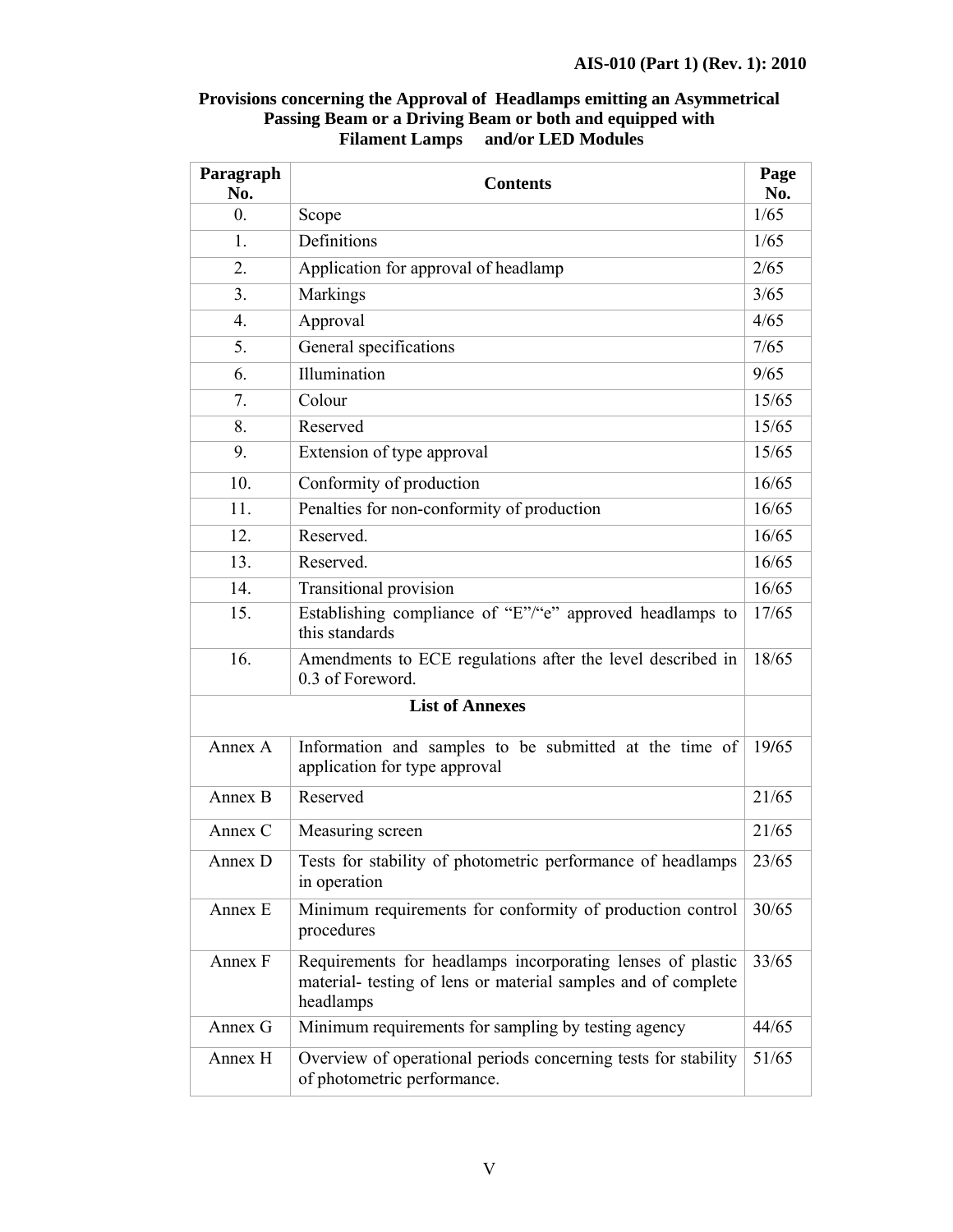# **AIS-010 (Part 1) (Rev. 1): 2010**

| Annex J   | Instrumental verification of the "cut-off" for passing beam $\frac{53}{65}$<br>headlamps                                     |  |  |  |  |
|-----------|------------------------------------------------------------------------------------------------------------------------------|--|--|--|--|
| Annex $K$ | Requirements for led modules and headlamps including 57/65<br>LED modules                                                    |  |  |  |  |
| Annex L   | A general illustration for principal passing beam and beam $\vert$ 61/65<br>contributors and correlated light source options |  |  |  |  |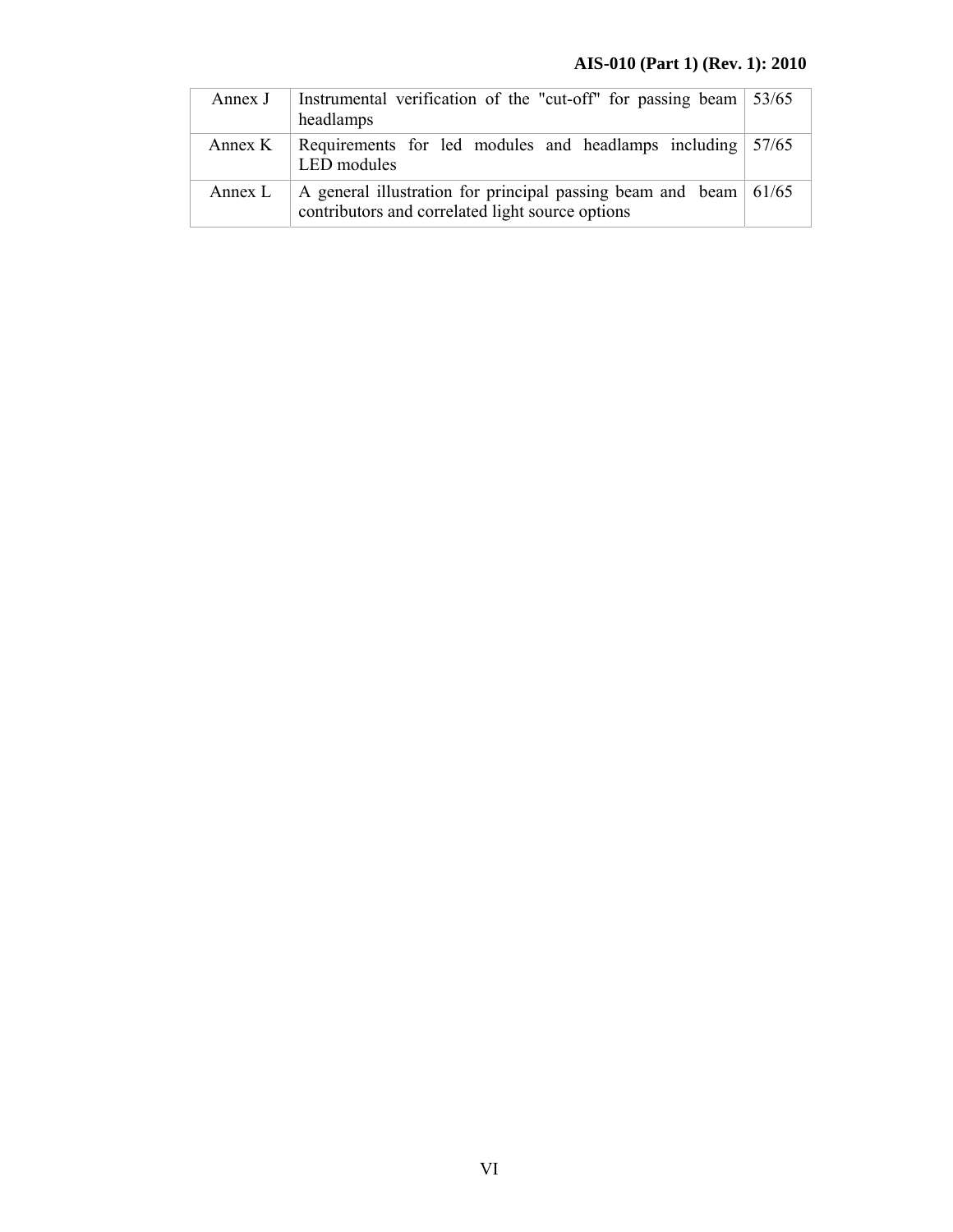# **Provisions Concerning the Approval of Headlamps emitting an Asymmetrical Passing Beam or a Driving Beam or both and equipped with Filament Lamps and/or LED Modules**

#### **0. SCOPE**

 This standard applies to headlamps for vehicles of categories L, M, N and A, as defined in AIS-053.

**Note 1** : The permission to use headlamps covered by this standard are governed by requirements specified by the standard for installation of requiremstns of that category of vehicles.

**Note 2** : Type of headlamps suitable for both left and right hand traffic conditions covered by ECE R112 are not permitted and hence not covered in this standard. However, this does not exclude approval and use of such headlamp where the change depending on the traffic can only be done at the factory setting. Such headlamp need to comply with the requirements of "left hand" traffic specified in this standard.

#### **1. DEFINITIONS**

In addition to the following definition, the definitions given in AIS-008, AIS-009, AIS-010 (Part 5) and their amendments in force at the time of application for type approval shall apply to this standard.

- 1.1. "**Lens**" means the outermost component of the headlamp (unit) which transmits light through the illuminating surface;
- 1.2 "**Coating**" means any product or products applied in one or more layers to the outer face of a lens;
- 1.3 "**Headlamps of different** "**types**"" mean headlamps which differ in such essential respects as:
- 1.3.1. the trade name or mark;
- 1.3.2. the characteristics of the optical system;
- 1.3.3. the inclusion or elimination of components capable of altering the optical effects by reflection, refraction, absorption and/or deformation during operation;
- 1.3.4. Reserved
- 1.3.5. the kind of beam produced (passing beam, driving beam or both);
- 1.3.6. the materials constituting the lenses and coating, if any;
- 1.3.7. the category of filament lamp used and/or the LED module specific identification code(s).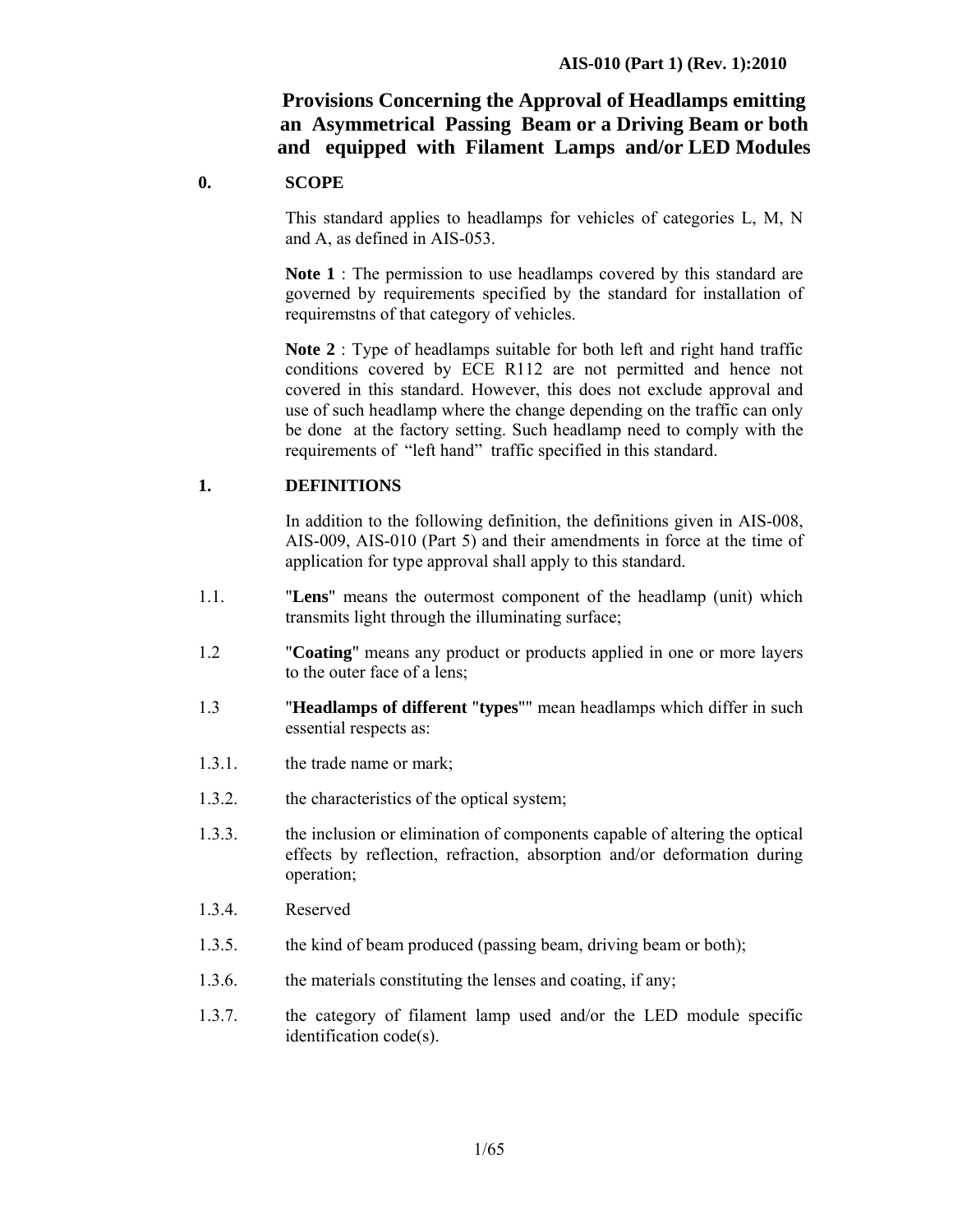- 1.3.8 However, a device intended for the installation on the left side of the vehicle and the corresponding device intended for the installation on the right side of the vehicle shall be considered to be of the same type
- 1.4 "**Headlamps of different "Classes" (A or B)**" mean headlamps identified by particular photometric provisions.
- 1.5 References made in this standard to standard (étalon) filament lamp(s) and to AIS-034 (Part1)(Rev. 1) shall refer to AIS-034(Part1)(Rev. 1) and its amendments in force at the time of application for type approval

#### **2. APPLICATION FOR APPROVAL OF HEADLAMP**

- 2.1 Information to be submitted at the time of applying for type approval of the headlamp shall be as given in Annex A.
- 2.2. Every application for approval shall be accompanied by:
- 2.2.1. Reserved
- 2.2.1.1 Reserved
- 2.2.2. Reserved
- 2.2.3. two samples of each type of headlamp, one sample intended for the installation on the left side of the vehicle and one sample intended for the installation of the right side of the vehicle.
- 2.2.4. For the test of plastic material of which the lenses are made:
- 2.2.4.1. fourteen lenses;
- 2.2.4.1.1. ten of these lenses may be replaced by ten samples of material at least 60 x 80 mm in size, having a flat or convex outer surface and a substantially flat area (radius of curvature not less than 300 mm) in the middle measuring at least 15 x 15 mm;
- 2.2.4.1.2. every such lens or sample of material shall be produced by the method to be used in mass production.
- 2.2.4.2. a reflector to which the lenses can be fitted in accordance with the manufacturer's instructions.
- 2.2.5. For testing the ultraviolet (UV)-resistance of light transmitting components made of plastic material against UV radiation of LED modules inside the headlamp.
- 2.2.5.1. one sample of each of the relevant material as being used in the headlamp or one headlamp sample containing these. Each material sample shall have the same appearance and surface treatment, if any, as intended for use in the headlamp to be approved.
- 2.2.5.2. the UV-resistance testing of internal materials to light source radiation is not necessary if no LED modules other than low-UV-types as specified in Annex K of this standard are being applied or if provisions are taken, to shield the relevant headlamp components from UV radiation, e.g. by glass filters.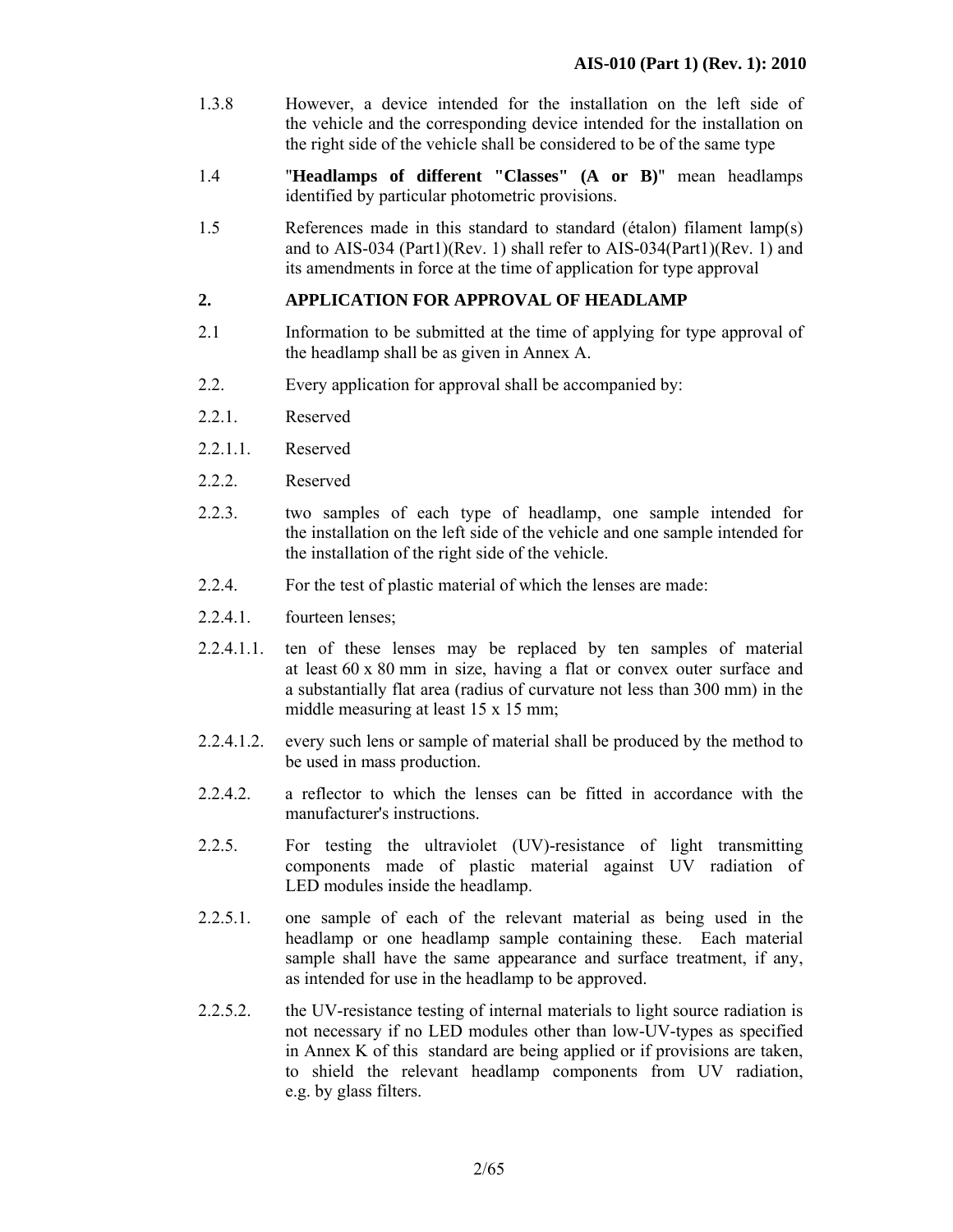- 2.2.6. One electronic light source control gear, if applicable.
- 2.3. The materials making up the lenses and coatings, if any, shall be accompanied by the test report of the characteristics of these materials and coatings if they have already been tested.

#### **3. MARKING**

- 3.1 Headlamps submitted for approval shall bear the trade name or mark of the headlamp manufacturer.
- 3.2 They shall comprise, on the lens and on the main body, spaces of sufficient size for the approval mark and the additional symbols referred to in 4; these spaces shall be indicated on the drawings referred to in A.10

If the lens cannot be detached from the main body of the headlamp, a unique marking as per 4.2.5 shall be sufficient.

- 3.3. Reserved
- 3.4. In the case of lamps with LED module(s), the lamp shall bear the marking of the rated voltage and rated wattage and the light source module specific identification code.
- 3.5. LED module(s) submitted along with the approval of the lamp:
- 3.5.1. shall bear the trade name or mark of the headlamp manufacturer. This marking shall be clearly legible and indelible;
- 3.5.2. shall bear the specific identification code of the module. This marking shall be clearly legible and indelible.

 This specific identification code shall comprise the starting letters "MD" for "MODULE" followed by the approval marking as per AIS-037 and in the case several non identical light source modules are used, followed by additional symbols or characters. This specific identification code shall be shown in the drawings mentioned in Annex A. The approval marking does not have to be the same as the one on the lamp in which the module is used, but both markings shall be from the same headlamp manufacture.

- 3.6. If an electronic light source control gear which is not part of a LED module is used to operate a LED module(s), it shall be marked with its specific identification code(s), the rated input voltage and wattage
- 3.7 On the prototype for type approval, the markings may be provided by suitable temporary methods and need not necessary be obtained from the tools used for series production.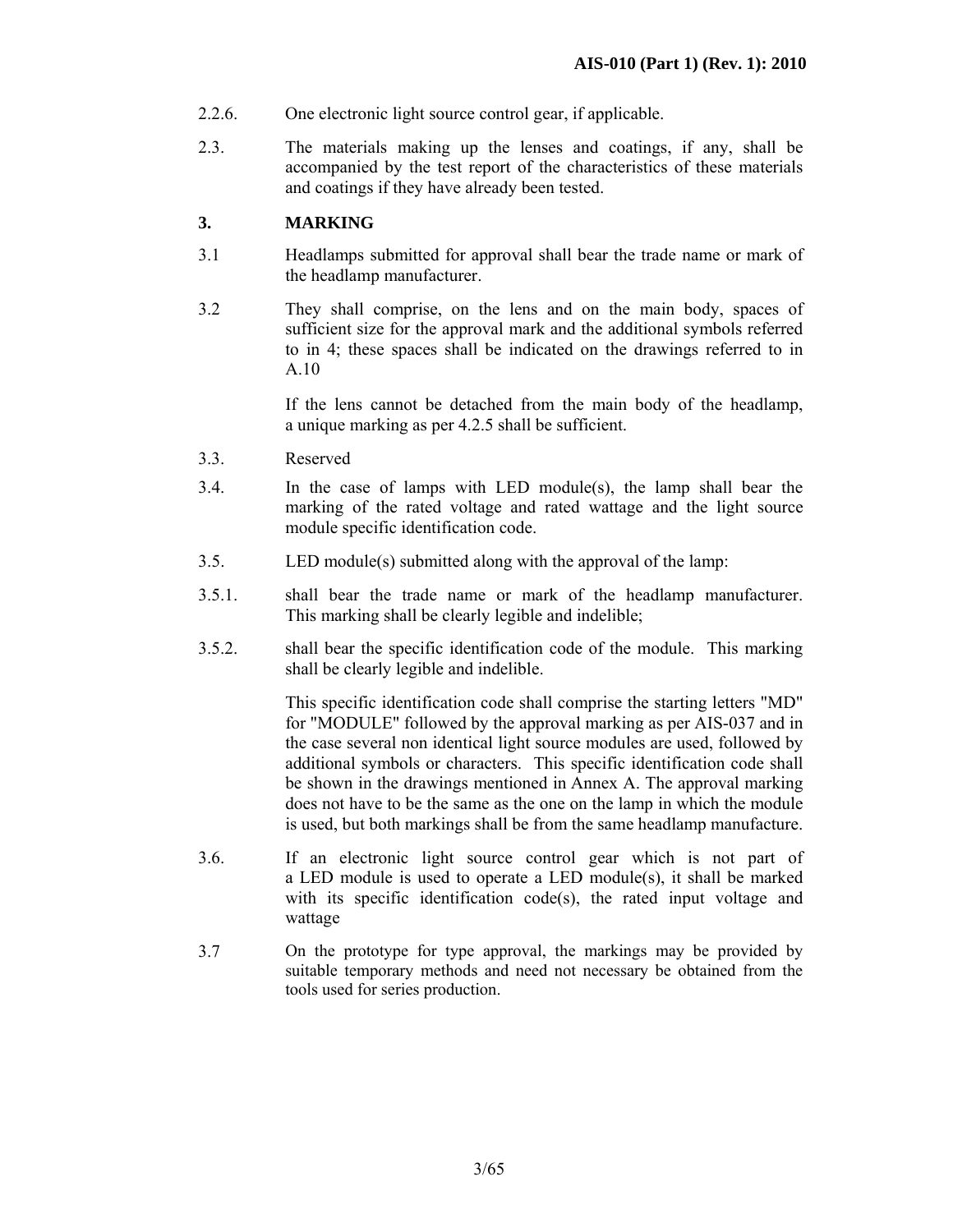# **4 APPROVAL**

#### 4.1. **General**

- 4.1.1 If all the samples of a type of headlamp submitted pursuant to 2.0 satisfy the provisions of this standard, approval shall be granted.
- 4.1.2 Where grouped, combined or reciprocally incorporated lamps satisfy the requirements of more than one parts of this standard or other AIS, a single approval mark may be affixed provided that each of the grouped, combined or reciprocally incorporated lamps satisfies the provisions applicable to it.
- 4.1.3 An approval number shall be assigned to each type approved, as prescribed in AIS-037
- 4.1.4 Reserved
- 4.1.4.1. if the headlamp is equipped with an adjustable reflector and if this headlamp is to be used only in mounting positions according to the indications in Annex A the applicant shall be obliged by the testing agency to inform the user in a proper way about the correct mounting position(s).
- 4.1.5 In addition to the mark prescribed in 3.1, an approval mark as described in 4.1.3, 4.2  $\&$  4.3 shall be affixed in the spaces referred to in 3.2 above to every headlamp conforming to a type approved under this standard.

#### 4.2 **Composition of the approval mark**

The approval mark shall consist of:

- 4.2.1 the approval number prescribed in 4.1.3 above
- 4.2.2. the following additional symbol (or symbols):
- 4.2.2.1. An optional marking, on headlamps meeting "left hand" traffic requirements only, a horizontal arrow pointing to the right of an observer facing the headlamp, i.e. to the side of the road on which the traffic moves.
- 4.2.2.2. Reserved
- 4.2.2.3. on headlamps meeting the requirements of this standard in respect of the passing beam only, the letters "C" for Class A headlamp or "HC" for Class B headlamp;
- 4.2.2.4 on headlamps meeting the requirements of this standard in respect of the driving beam only, the letters "R" for Class A headlamp or "HR" for Class B headlamp;
- 4.2.2.5. on headlamps meeting the requirements of this standard in respect of both the passing beam and the driving beam, the letters "CR" for Class A headlamp or "HCR" for Class B headlamp;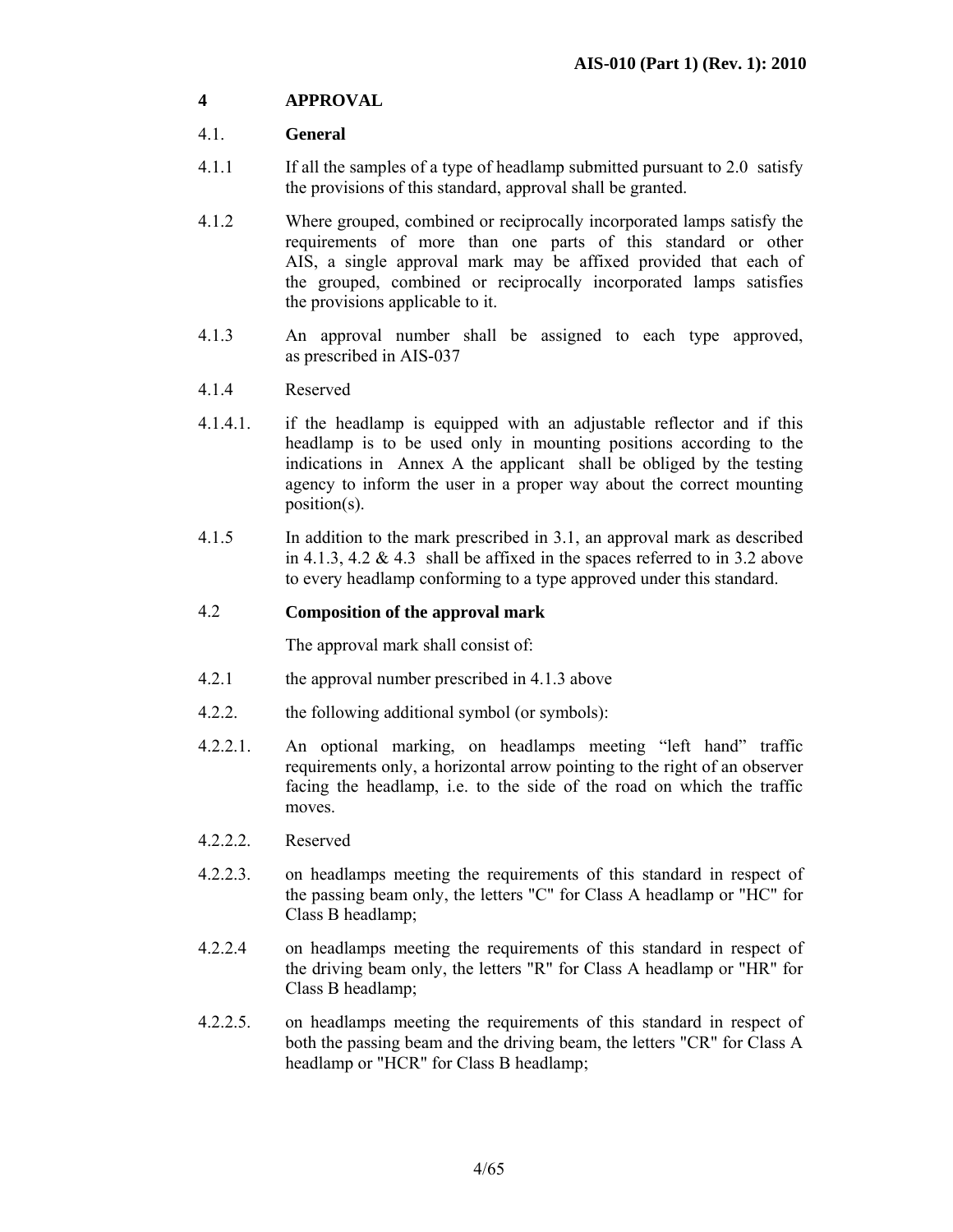- 4.2.2.6. on headlamps incorporating a lens of plastic material, the group of letters "PL" to be affixed near the symbols prescribed in 4.2.2.3 to 4.2.2.5 above;
- 4.2.2.7. on headlamps meeting the requirements of this standard in respect of the driving beam, an indication of the maximum luminous intensity expressed by a reference mark, as defined in 6.3.3.1.2 below.

 In the case of grouped or reciprocally incorporated driving beam headlamps, indication of the maximum luminous intensity of the driving beams as a whole shall be expressed as above.

4.2.3. In every case the relevant operating mode used during the test procedure according to  $D-1.1.1.1$  of Annex D and the permitted voltage(s) according to D-1.1.1.2 of Annex D shall be included in the test report.

In the corresponding cases the device shall be marked as follows:

- 4.2.3.1. on headlamps meeting the requirements of this standard which are so designed that the filament or LED module(s) producing the principal passing beam shall not be lit simultaneously with that of any other lighting function with which it may be reciprocally incorporated: an oblique stroke (/) shall be placed behind the passing lamp symbol in the approval mark.
- 4.2.3.2. on headlamps equipped with filament lamps and meeting the requirements of Annex D to this standard only when supplied with a voltage of 6 V or 12 V, a symbol consisting of the number 24 crossed out by an oblique cross (x), shall be placed near the filament lamp holder.
- 4.2.4. Reserved
- 4.2.5. The marks and symbols referred to in 4.2.1.and 4.2.3 above shall be clearly legible and be indelible. They may be placed on an inner or outer part (transparent or not) of the headlamp, which cannot be separated from the transparent part of the headlamp emitting the light. In any case they shall be visible when the headlamp is fitted on the vehicle or when a movable part such as the hood is opened.

#### 4.3 **Arrangement of the approval mark**

4.3.1. Independent lamps

 Annex 2 of the ECE R 112 Revision 1, Amendment 4 (Supplement 9 to the original version of the Regulation - Date of entry into force: 15 October 2008) may be used for the relative location of approval marking and other marking.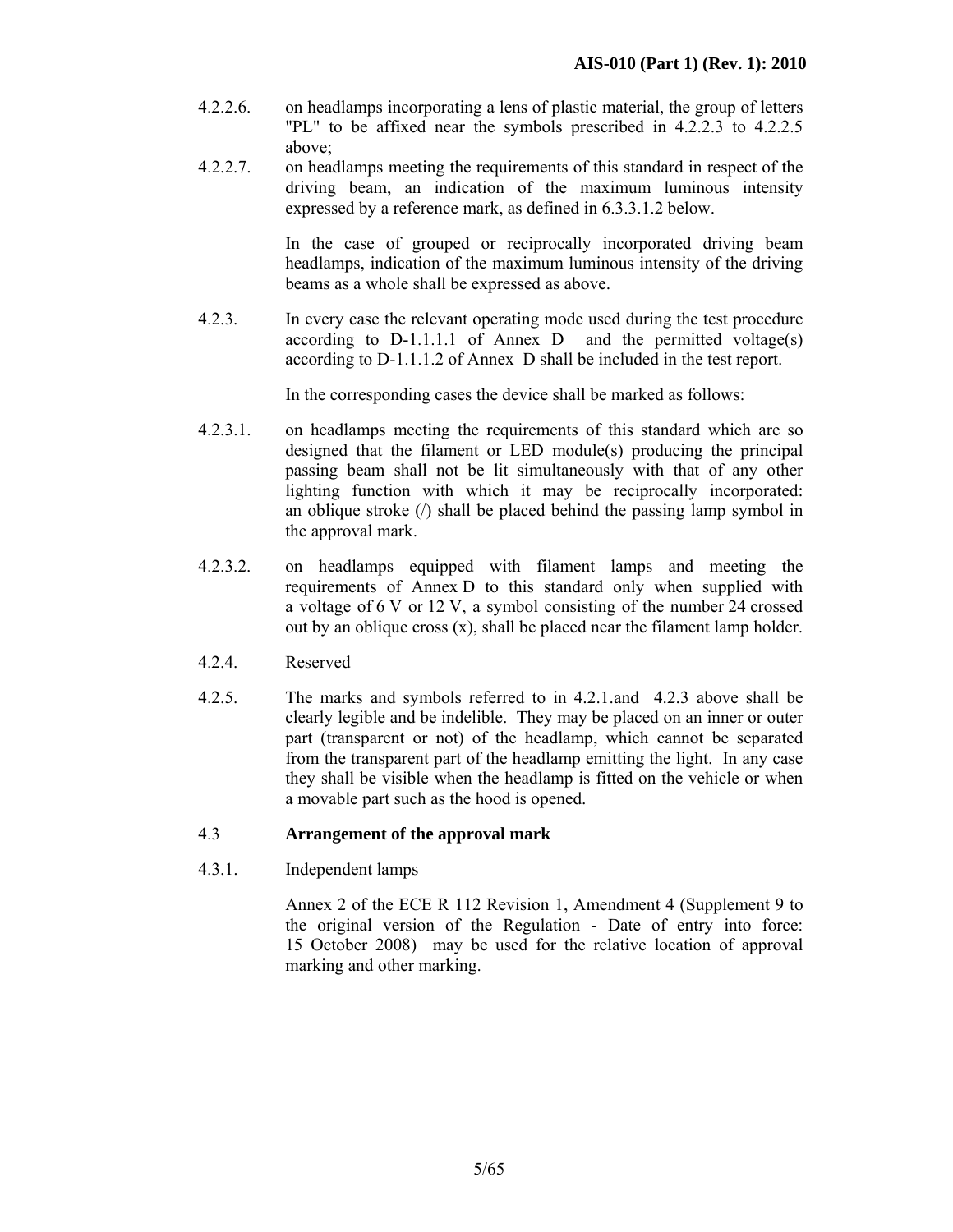- 4.3.2 Grouped, combined or reciprocally incorporated lamps:
- 4.3.2.1 Where grouped, combined or reciprocally incorporated lamps have been found to comply with the requirements of several standards, a single approval mark may be affixed, This approval mark may be located anywhere on the grouped, combined or reciprocally incorporated lamps, provided that:
- 4.3.2.1.1 it is visible as per 4.2.5.
- 4.3.2.1.2 no part of the grouped, combined or reciprocally incorporated lamps that transmits light can be removed without at the same time removing the approval mark.
- 4.3.2.2. The identification symbol for each lamp appropriate to each standard under which approval has been granted, and if necessary, the required arrow shall be marked.
- 4.3.2.2.1 either on the appropriate light-emitting surface,
- 4.3.2.2.2. or in a group, in such a way that each of the grouped, combined or reciprocally incorporated lamps may be clearly identified.
- 4.3.2.3. The size of the components of a single approval mark shall not be less than the minimum size required for the smallest of the individual marks by the standard under which approval has been granted.
- 4.3.2.4 Reserved
- 4.3.2.5 Figure 11 of Annex 2 of the ECE R 112 Revision 1, Amendment 4 (Supplement 9 to the original version of the Regulation - Date of entry into force: 15 October 2008) may be used as guidance for the arrangements of approval marks for grouped, combined or reciprocally incorporated lamps with all the abovementioned additional symbols
- 4.3.3 Lamps, the lens of which are used for different types of headlamps and which may be reciprocally incorporated or grouped with other lamps:

The provisions laid down in 4.3.2 above are applicable

4.3.3.1. In addition, where the same lens is used, the latter may bear the different approval marks relating to the different types of headlamps or units of lamps, provided that the main body of the headlamp, even if it cannot be separated from the lens, also comprises the space described in 3.2 above and bears the approval marks of the actual functions.

> If different types of headlamps comprise the same main body, the latter may bear the different approval marks.

4.3.3.2 Figure 12 of Annex 2 of the ECE R 112- Revision 1, Amendment 4 (Supplement 9 to the original version of the Regulation - Date of entry into force: 15 October 2008) may be used as guidance for the arrangements of approval marks relating to the above case.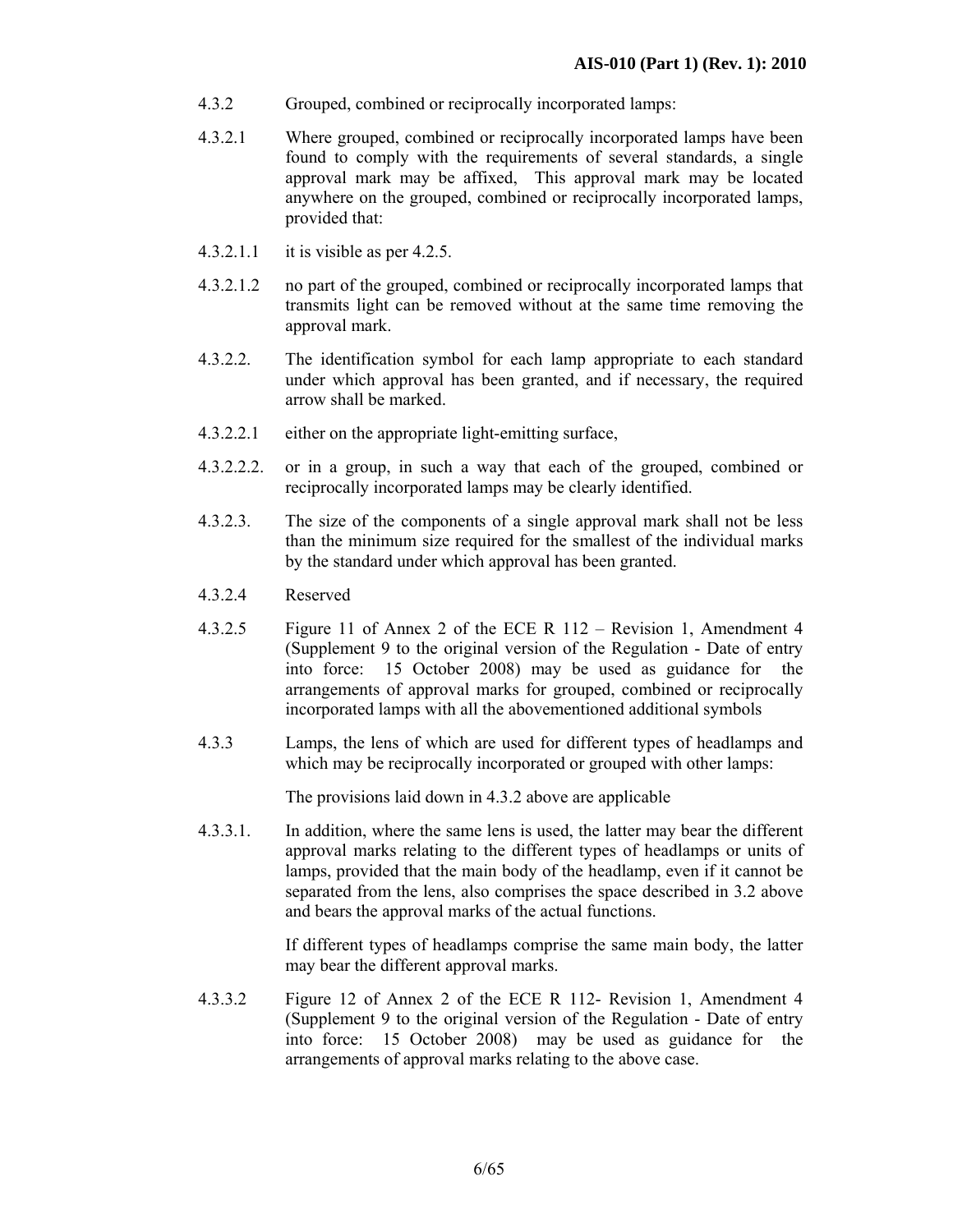#### **5 GENERAL SPECIFICATIONS**

- 5.1 Each sample shall conform to the specifications set forth in **6** to **8** below.
- 5.2 Headlamps shall be so made as to retain their prescribed photometric characteristics and to remain in good working order when in normal use, in spite of the vibrations to which they may be subjected.

**Note** : This is a general requirement and no verification is needed for this paragraph to approve the headlamp for compliance to this standard.

5.2.1 Headlamps shall be fitted with a device enabling them to be so adjusted on the vehicles as to comply with the rules applicable to them. Such a device need not be fitted on units in which the reflector and the diffusing lens cannot be separated, provided the use of such units is confined to vehicles on which the headlamp setting can be adjusted by other means.

> Where a headlamp providing a principal passing beam and a headlamp providing a driving beam, each equipped with its own filament lamp or LED module(s), are assembled to form a composite unit the adjusting device shall enable each optical system individually to be duly adjusted

- 5.2.2 However, these provisions shall not apply to headlamp assemblies whose reflectors are indivisible. For this type of assembly the requirements of 6.3.of this standard apply.
- 5.3 The headlamp shall be equipped with*:*
- 5.3.1. Filament lamp(s) approved according to AIS-034 (Part 1) (Rev. 1) Any filament lamp covered by AIS-034 (Part 1) (Rev. 1) may be used, provided that no restriction on the use is made in AIS-034(Part 1) (Rev. 1) at the time of application for type approval.
- 5.3.1.1 The design of the device shall be such that the filament lamp can be fixed in no other position but the correct one.

**Note** : A headlamp is regarded as satisfying the requirements of this paragraph if the filament lamp can be easily fitted into the headlamp and the positioning lugs can be correctly fitted into their slots even in darkness.

5.3.1.2 The filament lamp holder shall conform to the characteristics given in IEC Publication 60061 The holder data sheet relevant to the category of filament lamp used, applies

> **Note:** Conditions of 5.3.1.2 are to be verified by using appropriate gauge or a standard reference filament lamp.

- 5.3.2. and/or LED module(s):
- 5.3.2.1. electronic light source control gear(s), if applicable, shall be considered to be part of the headlamp; they may be part of the LED module(s);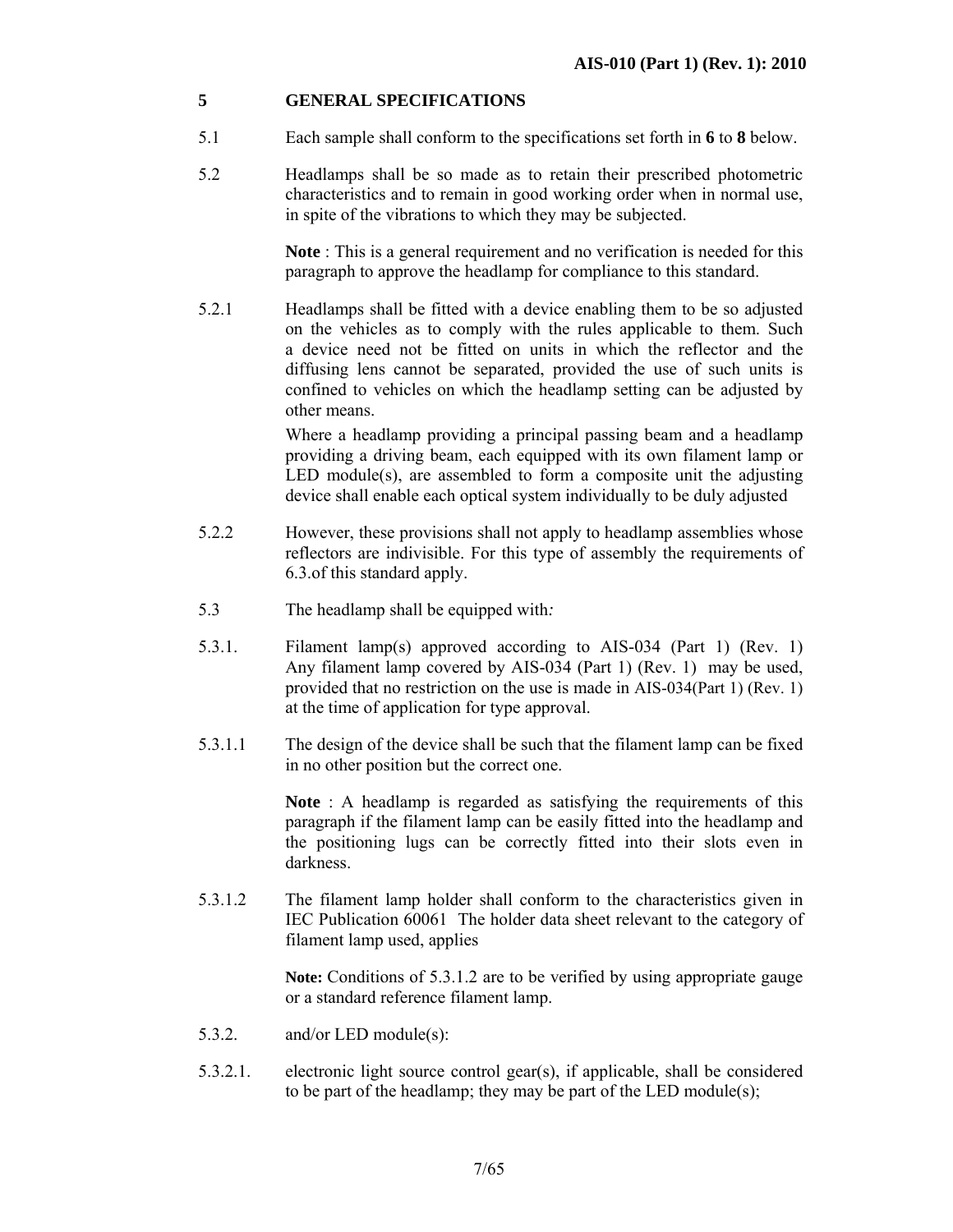- 5.3.2.2. the headlamp, if equipped with LED modules, and the LED module(s) themselves shall comply with the relevant requirements specified in Annex K of this standard. The compliance with the requirements shall be tested.
- 5.3.2.3. The total objective luminous flux of all LED modules producing the principal passing beam and measured as described in **5** of Annex K shall be equal or greater than 1,000 lumens.
- 5.4 Reserved.
- 5.5 Complementary tests shall be done according to the requirements of Annex D to ensure that in use there is no excessive change in photometric performance
- 5.6. Light transmitting components made of plastic material shall be tested according to the requirements of Annex F
- 5.7. On headlamps designed to provide alternately a driving beam and a passing beam, or a passing beam and/or a driving beam designed to become bend lighting, any mechanical, electromechanical or other device incorporated in the headlamp for these purposes shall be so constructed that:
- 5.7.1 the device is robust enough to withstand 50,000 operations under normal conditions of use. In order to verify compliance with this requirement, the testing agency responsible for approval tests may
	- (a) require the applicant to supply the equipment necessary to perform the test;
	- (b) forego the test if the headlamp presented by the applicant is accompanied by a test report, issued by a testing agency responsible for approval tests for headlamps of the same construction (assembly), confirming compliance with this requirement.
- 5.7.2 in the case of failure, the illumination above the line H-H shall not exceed the values of a passing beam according to 6.2.4; in addition, on headlamps designed to provide a passing and/or a driving beam to become a bend lighting, a minimum illumination of at least 3 lux shall be fulfilled in test point 25 V (VV line, D 75 cm)

 When performing the tests to verify compliance with these requirements, the testing agency responsible for approval tests shall refer to the instructions supplied by the applicant.

- 5.7.3. either the passing beam or the driving beam shall always be obtained without any possibility of the mechanism stopping in between two positions;
- 5.7.4. the user cannot, with ordinary tools, change the shape or position of the moving parts.
- 5.8 Reserved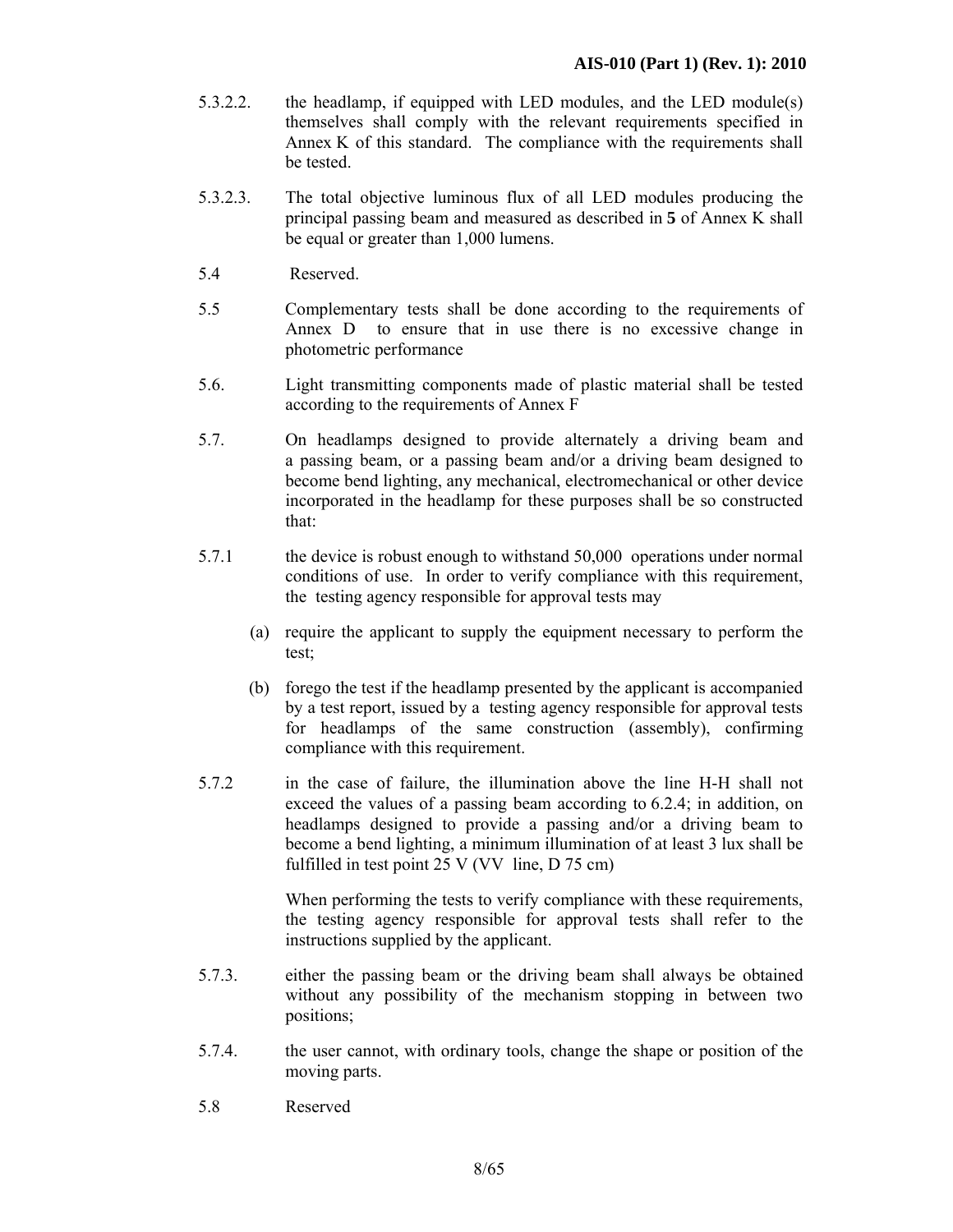5.9. In case of a passing beam headlamp incorporating a light source or LED module(s) producing the principal passing beam and having a total objective luminous flux which exceeds 2,000 lumen a reference shall be made in the test report. Whether the passing beam headlamp has complied with AIS-083 or not, shall be recorded in the test report.

> The objective luminous flux of LED modules shall be measured as described in **5** of Annex K.

## **6. ILLUMINATION**

#### 6.1 **General provisions**

6.1.1. Headlamps shall be so made that they give adequate illumination without dazzle when emitting the passing beam, and good illumination when emitting the driving beam. Bend lighting may be produced by activating one additional filament light source or one or more LED module(s) being part of the passing beam headlamp.

> **Note:** Compliance to the requirement of the first sentence of 6.1.1**,** is deemed to be established if the photometric requirements in this standard are complied with.

- 6.1.2. The illumination produced by the headlamp shall be determined by means of a flat vertical screen set up 25 m forward of the headlamp, at right angles to its axes as shown in Annex C to this standard, the test screen shall be sufficiently wide to allow examination and adjustment of the "cut-off" of the passing beam over at least 5° on either side of the V-V line.
- 6.1.3. Apart from LED module(s), the headlamps shall be checked by means of an uncoloured standard (étalon) filament lamp designed for a rated voltage of 12 V. During the checking of the headlamp, the voltage at the terminals of the filament lamp shall be regulated so as to obtain the reference luminous flux as indicated for each filament lamp at the relevant data sheet of AIS-034 (Part 1)(Rev. 1). The headlamp shall be considered acceptable if it meets the requirements of 6 with at least one standard (étalon) filament lamp, which may be submitted with the headlamp
- 6.1.4. LED module(s) shall be measured at  $6.3 \text{ V}$ ,  $13.2 \text{ V}$  or  $28.0 \text{ V}$ respectively, if not otherwise specified within this Standard. LED module(s) operated by an electronic light source control gear, shall be measured as specified by the applicant.

The values obtained by the LED module(s) shall be multiplied by a factor of 0.7 prior to check for compliance.

6.1.5 In the case of headlamps equipped with LED module(s) and filament lamps, the part of the headlamp with filament lamp(s) shall be tested according to  $6.1.3$  and the part of the headlamp with LED module(s) shall be evaluated according to the provisions of 6.1.4 and then added to the previous result obtained from the filament lamp(s) tested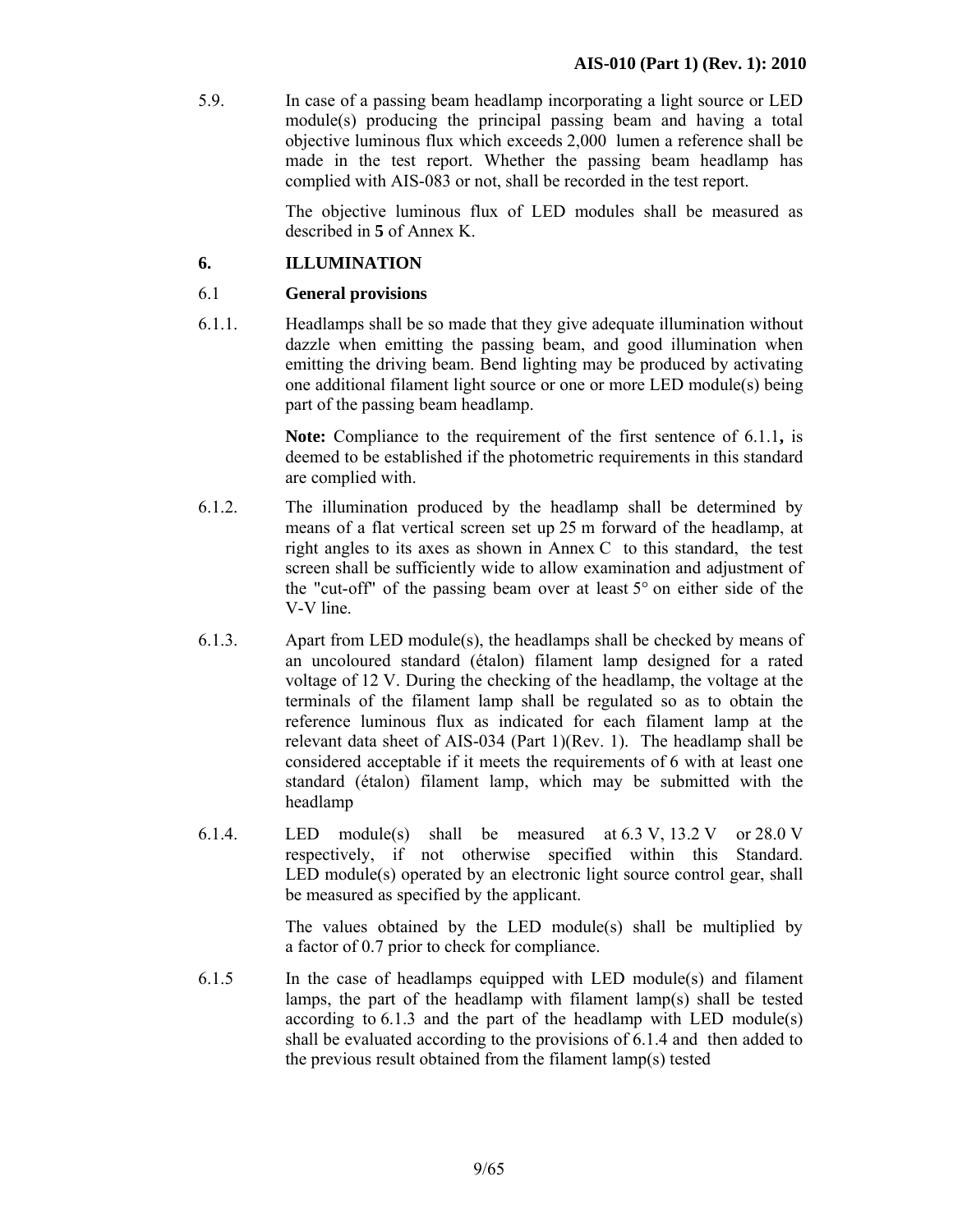#### 6.2. **Provisions concerning passing beams**

6.2.1. The luminous intensity distribution of the passing beam headlamp shall incorporate a "cut-off" (see Figure 1), which enables the headlamp to be adjusted correctly for the photometric measurements and for the aiming on the vehicle.

The "cut-off" shall provide:

- (a) Reserved.
- (b) For "left hand" traffic beams:
- (i) a straight "horizontal part" towards the right;
- (ii) a raised "elbow shoulder" part towards the left.

In each case the "elbow-shoulder" part shall have a sharp edge.

- 6.2.2. The headlamp shall be visually aimed by means of the "cut-off" (see Figure 1) as follows:
- 6.2.2.1. for vertical adjustment: the horizontal part of the "cut-off" is moved upward from below line B and adjusted to its nominal position one per cent (25 cm) below the H-H line;



**Note**: The scales are different for vertical and horizontal lines.

#### **Figure 1**  (See 6.2.2.)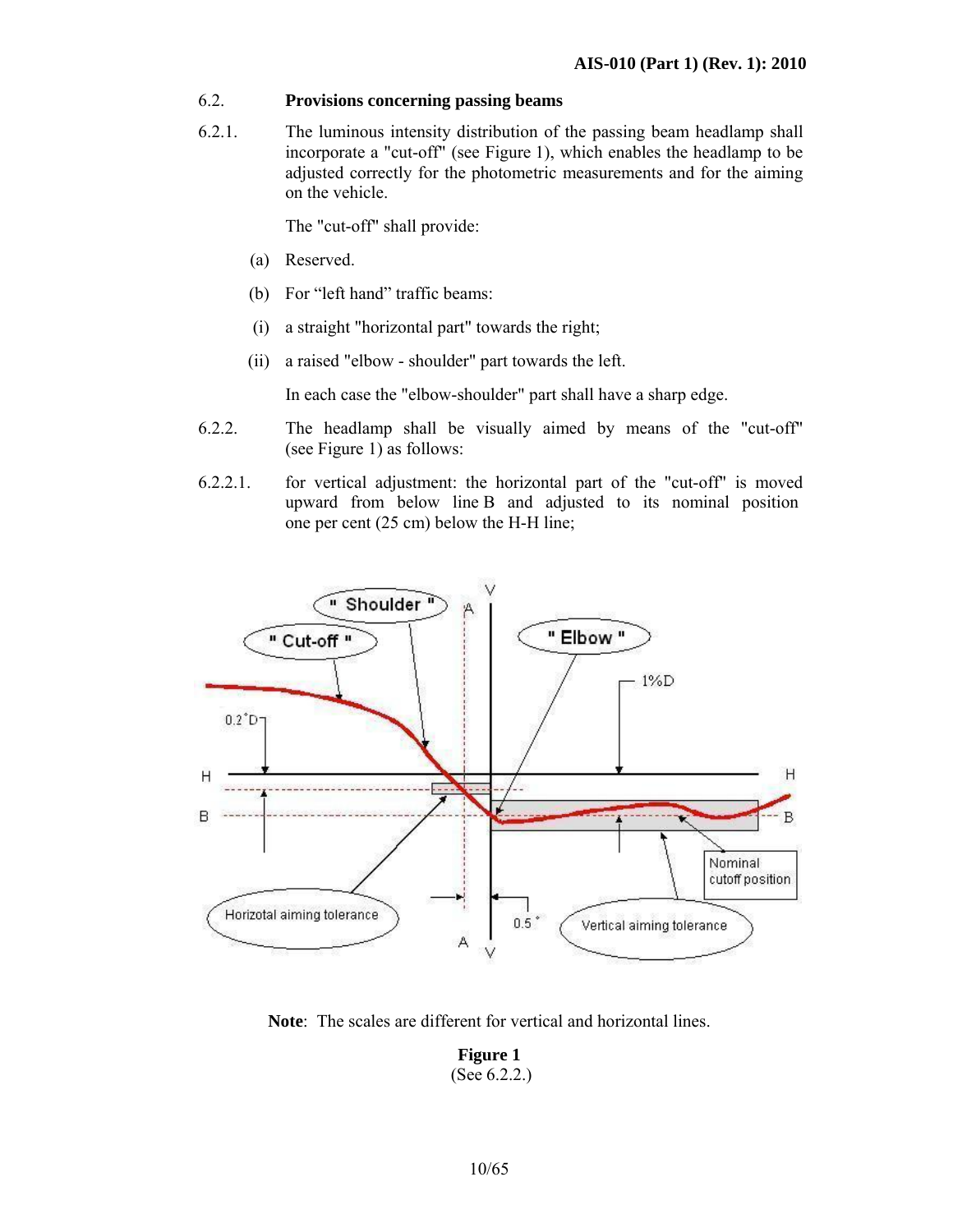6.2.2.2. for horizontal adjustment: the "elbow - shoulder" part of the "cut-off" shall be moved:

> for "left hand" traffic from left to right and shall be horizontally positioned after its movement so that:

- (a) above the line 0.2° D its "shoulder" shall not exceed the line A to the right;
- (b) on the line 0.2°D or below its "shoulder" cross the line A; and
- (c) the kink of the "elbow" should be primarily on the V-V line;
- 6.2.2.3. Where a headlamp so aimed does not meet the requirements set out in 6.2.4 to 6.2.6 and 6.3, its alignment may be changed, provided that the axis of the beam is not displaced:

Horizontally from line A by more than:

- (a) Reserved.
- (b) 0.5° to the right or 0.75° to the left, for "left hand"; and

vertically not more than 0.25° up or down from line B.

- 6.2.2.4. If, however, vertical adjustment cannot be performed repeatedly to the required position within the tolerances described in 6.2.2.3 above, the instrumental method prescribed in J-2 and J-3 Annex J, shall be applied to test compliance with the required minimum quality of the "cut-off" and to perform the vertical and horizontal adjustment of the beam
- 6.2.3. When so aimed, the headlamp, if its approval is sought solely for provision of a passing beam, (See 6.2.3.1) need comply only with the requirements set out in 6.2.4 to 6.2.6 below; if it is intended to provide both a passing beam and a driving beam, it shall comply with the requirements set out in 6.2.4 to 6.2.6 and 6.3
- 6.2.3.1 Such a special "passing beam" headlamp shall not incorporate a driving beam not subject to requirements.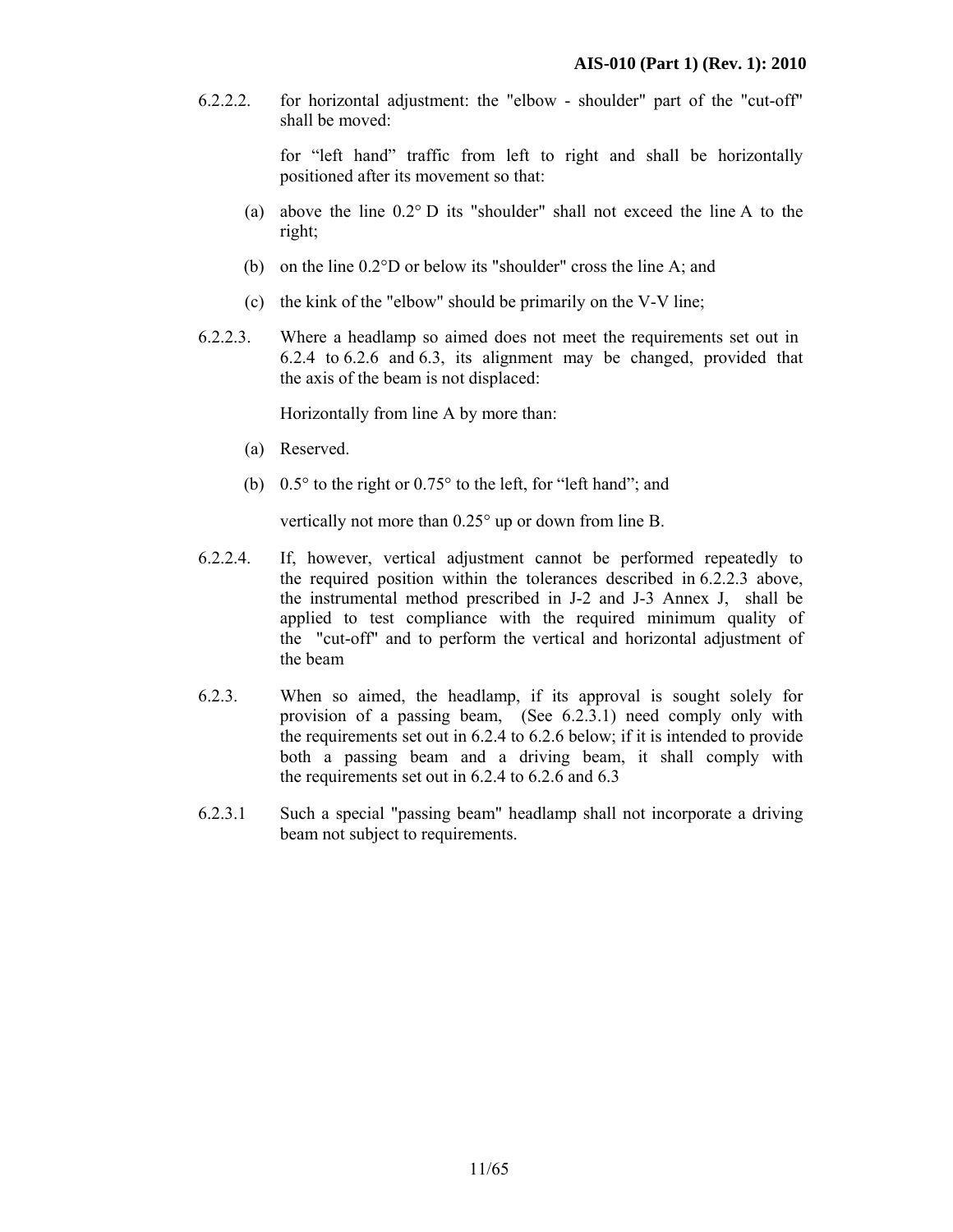6.2.4 The illumination produced on the screen by the passing beam shall meet the requirements given in Table 1.

#### **Table 1**  (See 6.2.4)

#### **Photometric requirements for passing beam for Class A & B headlamps**

| Point on measuring screen                                                        | Required illumination in lux |                                       |  |  |  |  |  |  |
|----------------------------------------------------------------------------------|------------------------------|---------------------------------------|--|--|--|--|--|--|
|                                                                                  | Class A headlamp             | Class B headlamp                      |  |  |  |  |  |  |
| Point B 50 R                                                                     | $\leq 0.4$                   | $\leq 0.4$                            |  |  |  |  |  |  |
| Point 75 L                                                                       | $\geq 6$                     | $\geq$ 12                             |  |  |  |  |  |  |
| Point 75 R                                                                       | $\leq 12$                    | $\leq 12$                             |  |  |  |  |  |  |
| Point 50 R                                                                       | $\leq$ 15                    | $\leq$ 15                             |  |  |  |  |  |  |
| Point 50 L                                                                       | $\geq 6$                     | $\geq$ 12                             |  |  |  |  |  |  |
| Point 50 V                                                                       |                              | $\geq 6$                              |  |  |  |  |  |  |
| Point 25 R                                                                       | $\geq$ 1.5                   | $\geq$ 2                              |  |  |  |  |  |  |
| Point 25 L                                                                       | $\geq$ 1.5                   | $\geq$ 2                              |  |  |  |  |  |  |
| Any point in zone III                                                            | $\leq 0.7$                   | $\leq 0.7$                            |  |  |  |  |  |  |
| Any point in zone IV                                                             | $\geq 2$                     | > 3                                   |  |  |  |  |  |  |
| Any point in zone I                                                              | $\leq 20$                    | $\rm{~11} < 2E$ $\rm{~^{\ast}\prime}$ |  |  |  |  |  |  |
| $\frac{*}{\ell}$ E is the actually measured value in points 50R respectively 50L |                              |                                       |  |  |  |  |  |  |

- 6.2.5 There shall be no lateral variations detrimental to good visibility in any of the zones I, II, III and IV.
- 6.2.6 The illumination values in zones "A" and "B" as shown in Figure C in Annex C shall be checked by the measurement of the photometric values of points 1 to 8 on this figure; these values shall lie within the following limits: (See note below)

 $1 + 2 + 3 \ge 0.3$  lux, and  $4 + 5 + 6 > 0.6$  lux, and  $0.7$  lux  $\geq 7 \geq 0.1$  lux and  $0.7$  lux  $> 8 > 0.2$  lux

**Note** : Illumination values in any point of zones A and B, which also lies within zone III, shall not exceed 0.7 lux.

- 6.2.7 Reserved.
- 6.2.8 The requirements in 6.2.4 above shall also apply to headlamps designed to provide bend lighting and/or that include the additional light source or LED module(s) referred to in 6.2.9.2 In the case of a headlamp designed to provide bend lighting its alignment may be changed, provided that the axis of the beam is not displaced vertically by more than 0.2º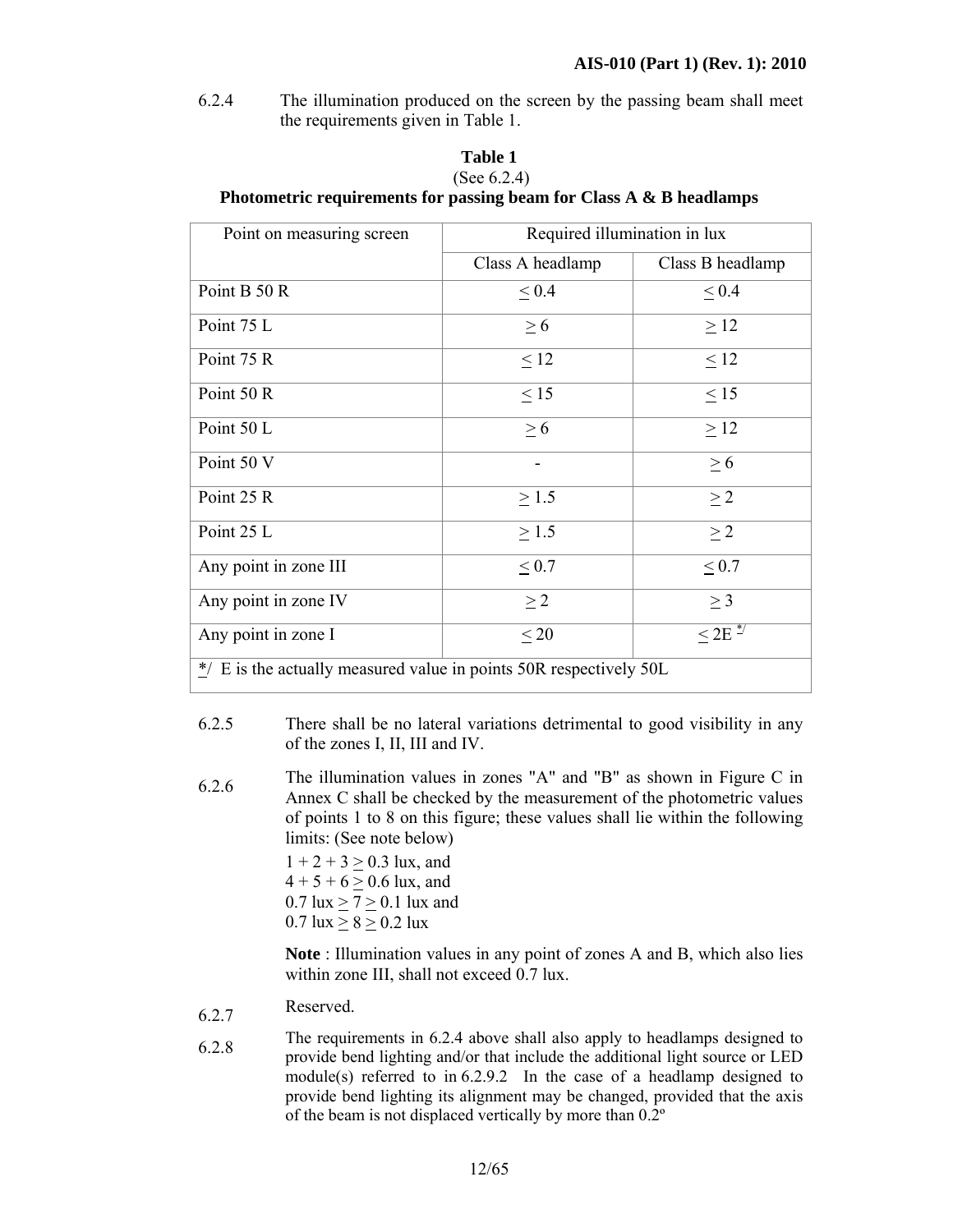- 6.2.8.1 If bend lighting is obtained by
- 6.2.8.1.1 swivelling the passing beam or moving horizontally the kink of the elbow of the cutoff, the measurements shall be carried out after the complete headlamp assembly has been re-aimed horizontally, e.g. by means of a goniometer;
- 6.2.8.1.2. moving one or more optical parts of the headlamp without moving horizontally the kink of the elbow of the cut-off, measurements shall be carried out with these parts being in their extreme operating position;
- 6.2.8.1.3 means of one additional filament light source or one or more LED module(s) without moving horizontally the kink of the elbow of the cut-off, measurements shall be carried out with this light source or LED module(s) activated.
- 6.2.9. Only one filament light source or one or more LED module(s) are permitted for the principal passing beam. Additional light sources or LED modules are permitted only as follows (see Annex K):
- 6.2.9.1. one additional light source according to AIS-034(Part 1) (Rev. 1) or one or more additional LED module(s) may be used inside the passing beam headlamp to contribute to bend lighting;
- 6.2.9.2. one additional light source according to AIS-034 (Part 1) (Rev. 1) and/or one or more LED module(s), inside the passing beam headlamp, may be used for the purposes of generating infrared radiation. It/they shall only be activated at the same time as the principal light source or LED module(s). In the event that the principal light source or (one of) the principal LED module(s) fails, this additional light source and/or LED module(s) shall be automatically switched off;
- 6.2.9.3. in the event of failure of an additional filament light source or one or more additional LED module(s), the headlamp shall continue to fulfill the requirements of the passing beam

#### 6.3 **Provisions concerning driving beams**

- 6.3.1 In the case of a headlamp designed to provide a driving beam and a passing beam, measurements of the illumination produced on the screen by the driving beam shall be taken with the same headlamp alignment as for measurements under 6.2.4 to 6.2.6 above; in the case of a headlamp providing a driving beam only, it shall be so adjusted that the area of maximum illumination is centred on the point of intersection of lines H-H and V-V; such a headlamp need meet only the requirements referred to in 6.3 Where more than one light source is used to provide the driving beam, the combined functions shall be used to determine the maximum value of the illumination (EM).
- 6.3.2. Irrespective of the type of light source (LED module(s) or filament light source(s)) used to produce the principal passing beam, several light sources
	- (a) Either filament light sources listed in AIS-034 (Part 1) (Rev. 1) ; or
	- (b) LED module(s) may be used for each individual driving beam.
- 6.3.3 The illumination produced on the screen by the driving beam shall meet the following requirements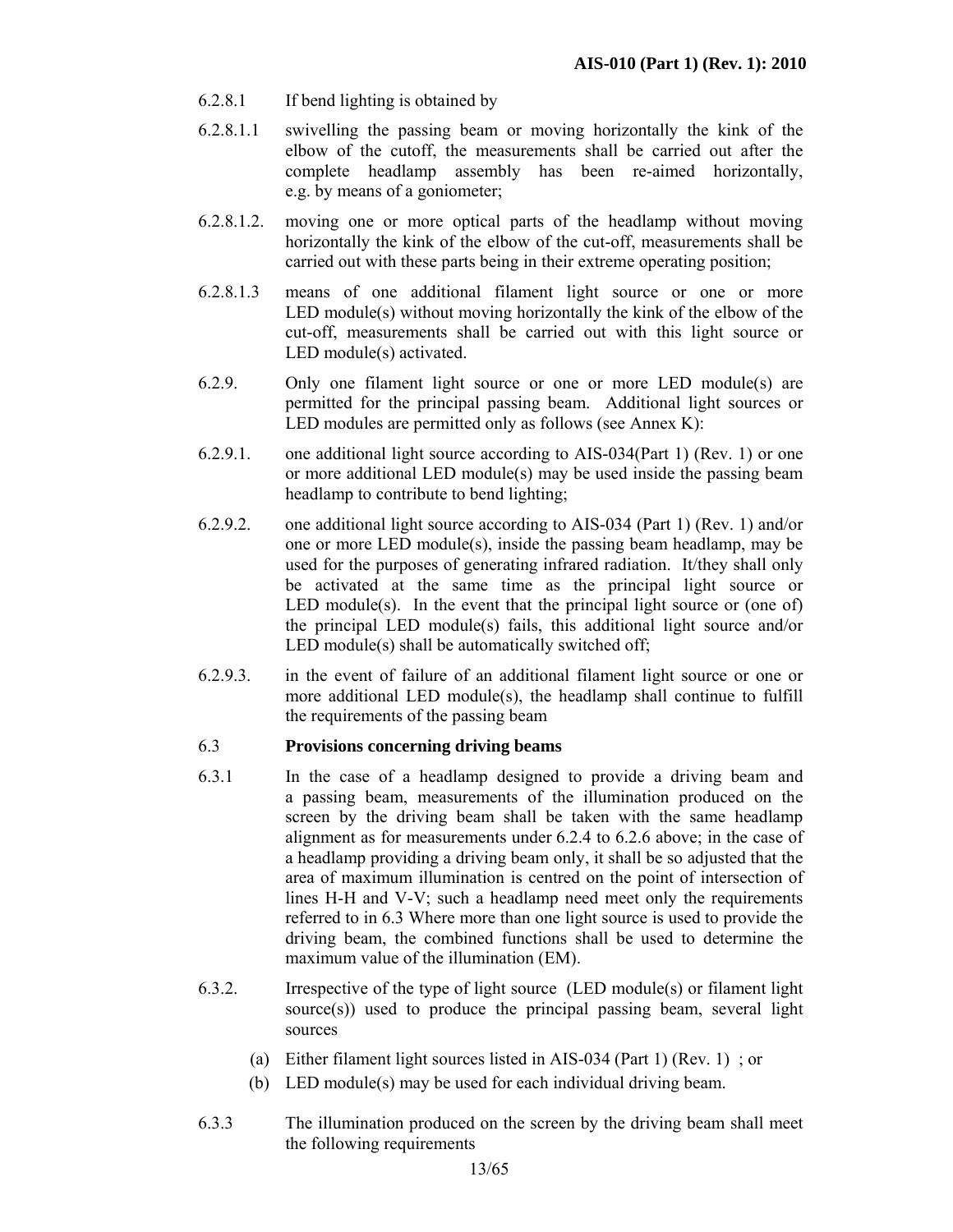- 6.3.3.1 The point of intersection (HV) of lines H-H and V-V shall be situated within the isolux 80 per cent of maximum illumination. This maximum value  $(E_M)$  shall not be less than 32 lux for class A headlamps and 48 lux for class B headlamps. The maximum value shall in no circumstances exceed 240 lux. In addition, in the case of a combined passing and driving headlamp, this maximum value shall not be more than 16 times the illumination measured for the passing beam at point 75 L .
- 6.3.3.1.1 The maximum intensity  $(I_M)$  of the driving beam expressed in thousands of candelas shall be calculated by the formula:  $I_M = 0.625 E_M$
- 6.3.3.1.2. The reference mark  $(\Gamma_M)$  of this maximum intensity, referred to in 4.2.2.7 above, shall be obtained by the ratio  $I'_M = I_M/3 = 0.208$  E<sub>M</sub> This value shall be rounded off to the value 7.5 - 10 - 12.5 - 17.5 - 20 -  $25 - 27.5 - 30 - 37.5 - 40 - 45 - 50$
- 6.3.3.2 Starting from point HV, horizontally to the right and left, the illumination shall be not less than 16 lux for Class A headlamps and 24 lux for class B headlamps upto a distance of 1.125 m and not less than 4 lux for Class A headlamps and 6 lux for class B headlamps upto a distance of 2.25 m.
- 6.4. In the case of headlamps with adjustable reflector the requirements of 6.2. and 6.3. are applicable for each mounting position indicated according to 2.1.3. For verification the following procedure shall be used:
- 6.4.1. Each applied position is realized on the test goniometer with respect to a line joining the centre of the light source and point HV on a aiming screen. The adjustable reflector is then moved into such a position that the light pattern on the screen corresponds to the aiming prescriptions of 6.2.1**.** to 6.2.2.3**.** and/or 6.3.1;
- 6.4.2. with the reflector initially fixed according to 6.4.1**.,** the headlamp shall meet the relevant photometric requirements of 6.2. and 6.3;
- 6.4.3. additional tests are made after the reflector has been moved vertically  $\pm 2^{\circ}$  or at least into the maximum position, if less than  $2^{\circ}$ , from its initial position by means of the headlamps adjusting device. Having re-aimed the headlamp as a whole (by means of the goniometer for example) in the corresponding opposite direction the light output in the following directions shall be controlled and lie within the required limits

passing beam : points HV and 75 L;

driving beam :  $E_M$  and point HV (percentage of  $E_M$ ).

6.4.4 if the applicant has not indicated more than one mounting position, the procedure of 6.4.1. to 6.4.3. shall be repeated for all other positions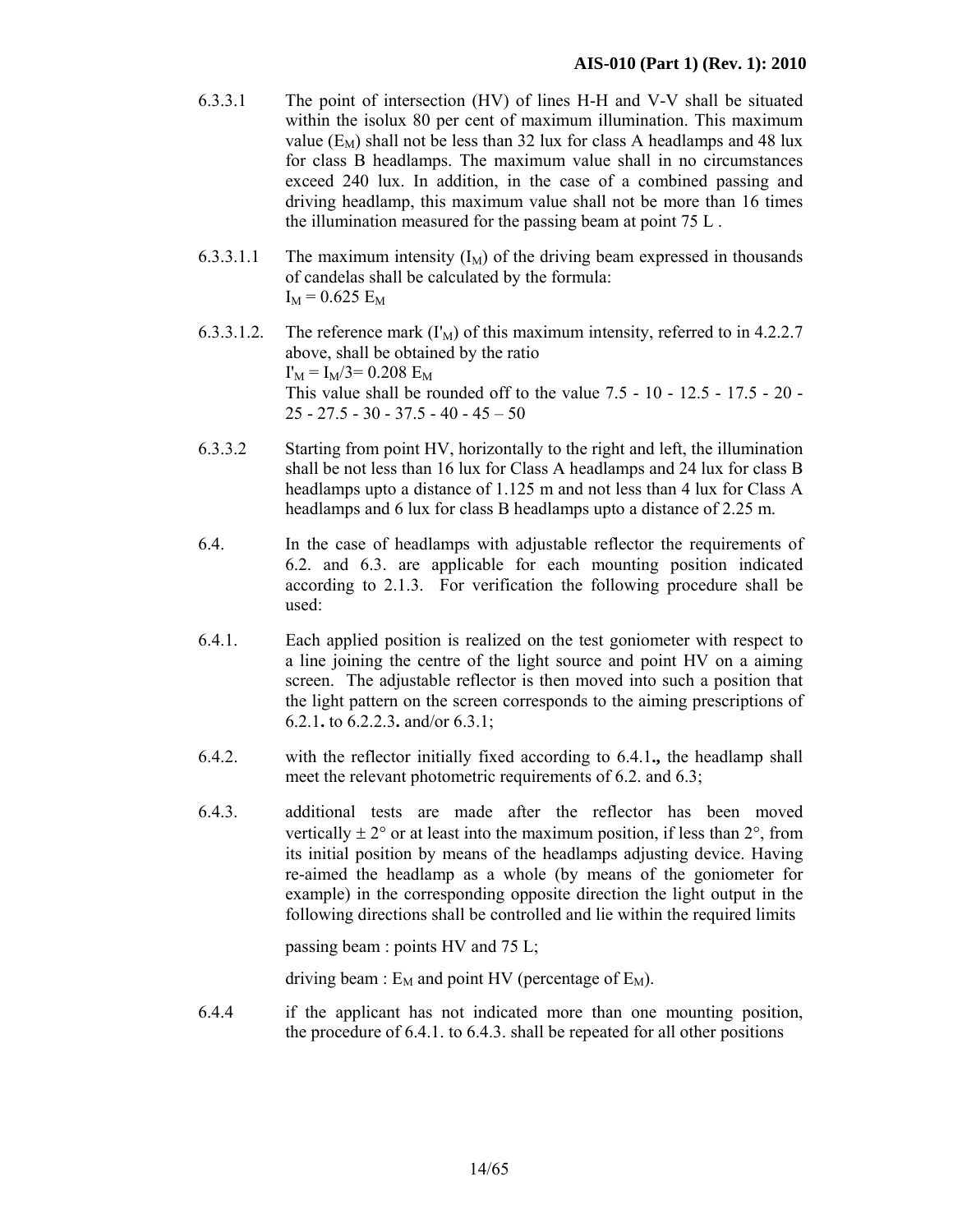- 6.4.5 if the applicant has not asked for special mounting positions, the headlamp shall be aimed for measurements of 6.2. and 6.3. with the headlamps adjusting device in its mean position. The additional test of 6.4.3. shall be made with the reflector moved into its extreme positions (instead of  $+2^{\circ}$ ) by means of the headlamps adjusting device.
- 6.5 The screen illumination values mentioned in 6.2.4 to 6.2.6 and 6.3 above shall be measured by means of a photo receptor, the effective area of which shall be contained within a square of 65 mm side.

# **7 COLOUR**

- 7.1 The colour of the light emitted shall be white. (Refer AIS-010 (Part 5) (Rev.1) for requirement of chromaticity coordinates)
- **8** Reserved

#### **9. EXTENSION OF TYPE APPROVAL**

9.1 Every modification pertaining to the information, even if the changes are not technical in nature declared in accordance with 2 shall be intimated by the manufacturer to the testing agency.

> If the changes are in parameters not related to the provisions, no further action need be taken.

> If the changes are in parameters related to the provisions, the Testing Agency, which has issued the certificate of compliance, shall then consider, whether,

- 9.1.1 the device with the changed specifications still complies with provisions, or
- 9.1.2 Any further verification is required to establish compliance.
- 9.2 For considering whether testing is required or not, guidelines given in 9.5 (Criteria for Extension of Approval) shall be used.
- 9.3 In case of 9.1.2, tests for only those parameters which are affected by the modifications need be carried out
- 9.4 In case of fulfillment of criterion of 9.1.1 or after results of further verification as per 9.1.2 are satisfactory, the approval of compliance shall be extended for the changes carried out.

#### 9.5 **Criteria for extension of approval**

The Criteria shall be as agreed between the testing agency and applicant.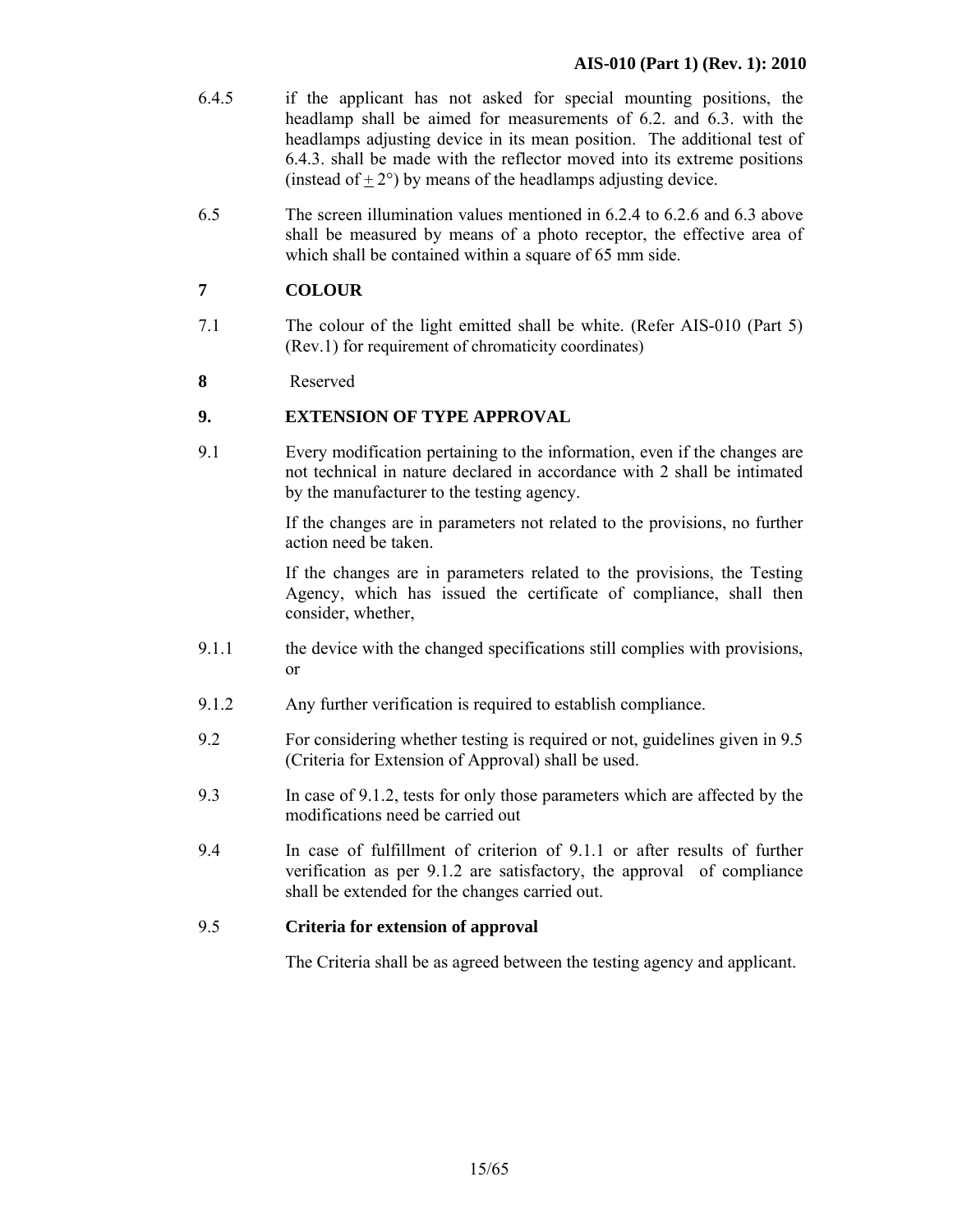#### **10. CONFORMITY OF PRODUCTION**

The conformity of production procedures shall comply with those set out in the AIS-037 with the following requirements:

- 10.1. Headlamps approved under this Standard shall be so manufactured as to conform to the type approved by meeting the requirements set forth in 6 and 7.
- 10.2. the minimum requirements for conformity of production control procedures set fourth in Annex E to this Standard shall be complied with.
- 10.3. The minimum requirements for sampling by testing agency set forth in Annex G to this Standard shall be complied with.
- 10.4. The normal frequency of these verifications shall be once every two years.
- 10.5. Headlamps with apparent defects are disregarded.
- 10.6. The reference mark is disregarded.

#### **11. PENALTIES FOR NON-CONFORMITY OF PRODUCTION**

Penalties for non-conformity of production shall be as prescribed in AIS-037.

- **12.** Reserved.
- **13.** Reserved.

#### **14. TRANSITIONAL PROVISION**

- 14.1 At the request of the applicant, type approvals for compliance to AIS-010 (Part 1) (Rev.1):2010, shall be granted by test agencies from  $27<sup>th</sup>$  October 2010 (date of adoption in CMVR-TSC). Such type approvals shall be deemed to be compliance to Annex F or Annex G of AIS-010:2004 or Class A or Class B of AIS-012:2004.
- 14.2 At the request of applicant, type approval to the compliance to Annex F or Annex G of AIS-010:2004 or Class A or Class B of AIS-012:2004 shall be granted up to the notified date of implementation of AIS-010 (Part 1) (Rev.1):2010
- 14.3 Type approvals issued for compliance to Annex F and Annex G of AIS-010 : 2004 and Class A or Class B of AIS-012:2004 shall be extended to approval of AIS-010 (Part 1) (Rev.1):2010 subject to satisfactory compliance of the following:
- 14.3.1 Marking as per 3.0 and sub-clauses for 4.0 applicable for marking.
- 14.3.1.1 Verification of recording whether headlamp is complied with AIS-083 or not, as per paragraph 5.9.
- 14.3.2 In case of "E/e" approved devices, requirements specified in 15.
- 14.3.3 Type approved headlamps as per Annex F of AIS-010:2004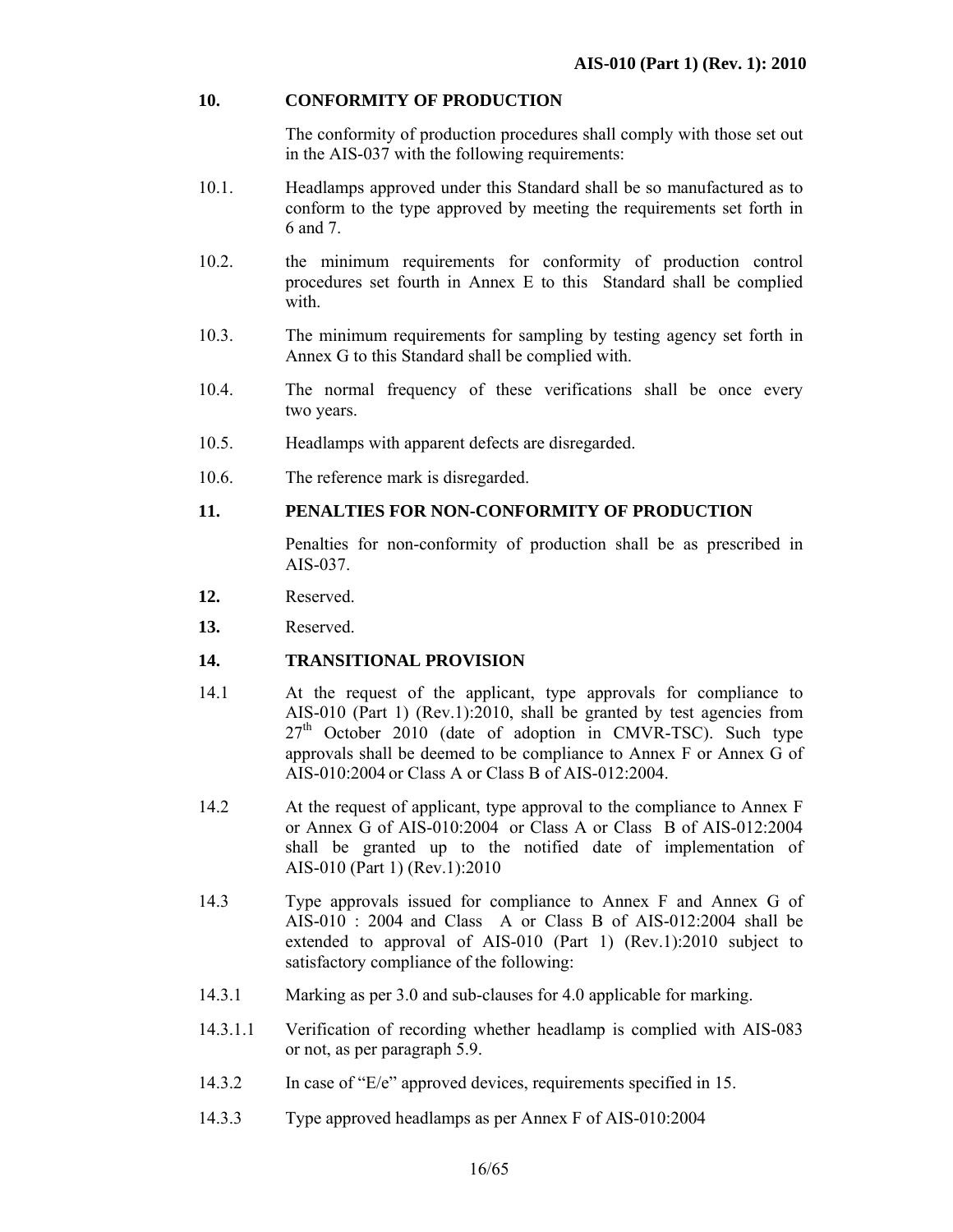a) Photometric requirements for points 75R, 50R as per Table 1 of 6.2 and 6.2.6 in case of passing beam.

> **Note:** Additional verification for the above need not be carried out, if compliance to the above requirements has already been established during the type approval as per Annex F or Annex G of AIS-010:2004 or Class A or Class B of AIS-012:2004.

- 14.4 Extension of Approvals for engineering and administrative changes:
- 14.4.1 In the case of 14.1, extensions shall be granted subject to the conditions of AIS-010 (Part 1) (Rev.1):2010. Such extensions shall be deemed to be compliance to AIS-010:2004 or AIS-012**:** 2004.
- 14.4.2 In the case of 14.2**,** extensions shall be granted subject to conditions of AIS-010:2004 or AIS-012**:** 2004 till the notified date of implementation.
- 14.5 Type approvals for compliance to AIS-037**,** already been granted, shall continue to be valid for AIS-010 (Part 1) (Rev.1):2010.

**Note**: Necessary corrections to the reference of verification reports as per this standard shall be incorporated while issuing the next COP certificate. In the meantime for issuing of vehicle certificate, test/verification report as per this standard shall deemed to be the proof of compliance of AIS-037.

#### **15. ESTABLISHING COMPLIANCE OF "E"/"e" APPROVED HEAD LAMPS TO THIS STANDARDS**

- 15.1 As an exception to 7.4 of AIS-037, (or related administrative decisions) for certifying compliance of "E"/"e" approved headlamps to this standard, the test for the following shall be carried out by testing agency
- 15.1.1 Provision concerning passing beam. (6.2 of this standard)
- 15.1.2 Provision concerning driving beam. (6.3 of this standard)
- 15.1.3 In the case of 15.1.1 and 15.1.2 above, no measured value shall deviate unfavourably by more than 20 per cent from the value prescribed in this Standard. For values B 50 R and zone III, the maximum unfavourable deviation shall be:

| B 50 R:   | 0.2 lx equivalent 20 per cent  |
|-----------|--------------------------------|
|           | 0.3 lx equivalent 30 per cent  |
| Zone III: | 0.3 lx equivalent 20 per cent  |
|           | 0.45 lx equivalent 30 per cent |

15.1.4 Tests for stability of photometric performance of headlamps in operation ( **5.5** and Annex D of this standard)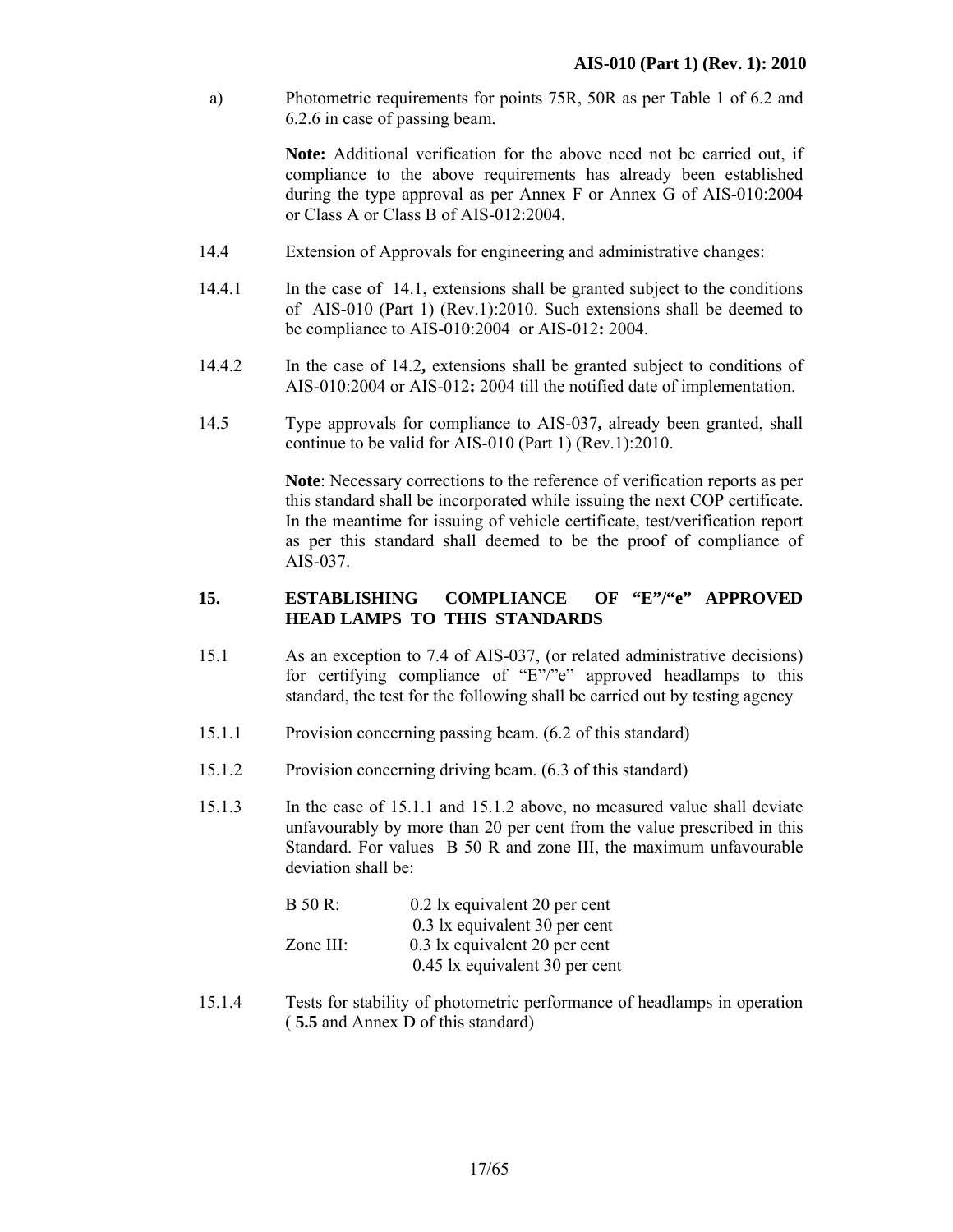#### **16 AMENDMENTS TO ECE REGULATIONS AFTER THE LEVEL DESCRIBED IN 0.3 OF FOREWORD**

#### 16.1 Supplements

 In case of changes in ECE regulation*,* which are issued as supplements (Supplements do not affect the earlier type approvals) at the request of applicant, approval of compliance to this standard shall be issued taking into account the changes arising out of such supplement(s) to ECE regulation with approval from Chairman AISC.

This shall be incorporated in the test report.

**Note** : Such changes will be considered for inclusion in this standard at the time of its next amendment /revision.

16.2 Series of amendments

 Changes in ECE regulation, which are issued as series of amendments (series of amendments may affect the earlier type approvals) will not be considered for issuing approval to this standard.

However, Chairman, AISC may, on a case to case basis, permit to accept latest series of amendments.

This shall be incorporated in the test report.

**Note** : Such changes will be considered for inclusion in this standard at the time of its next revision.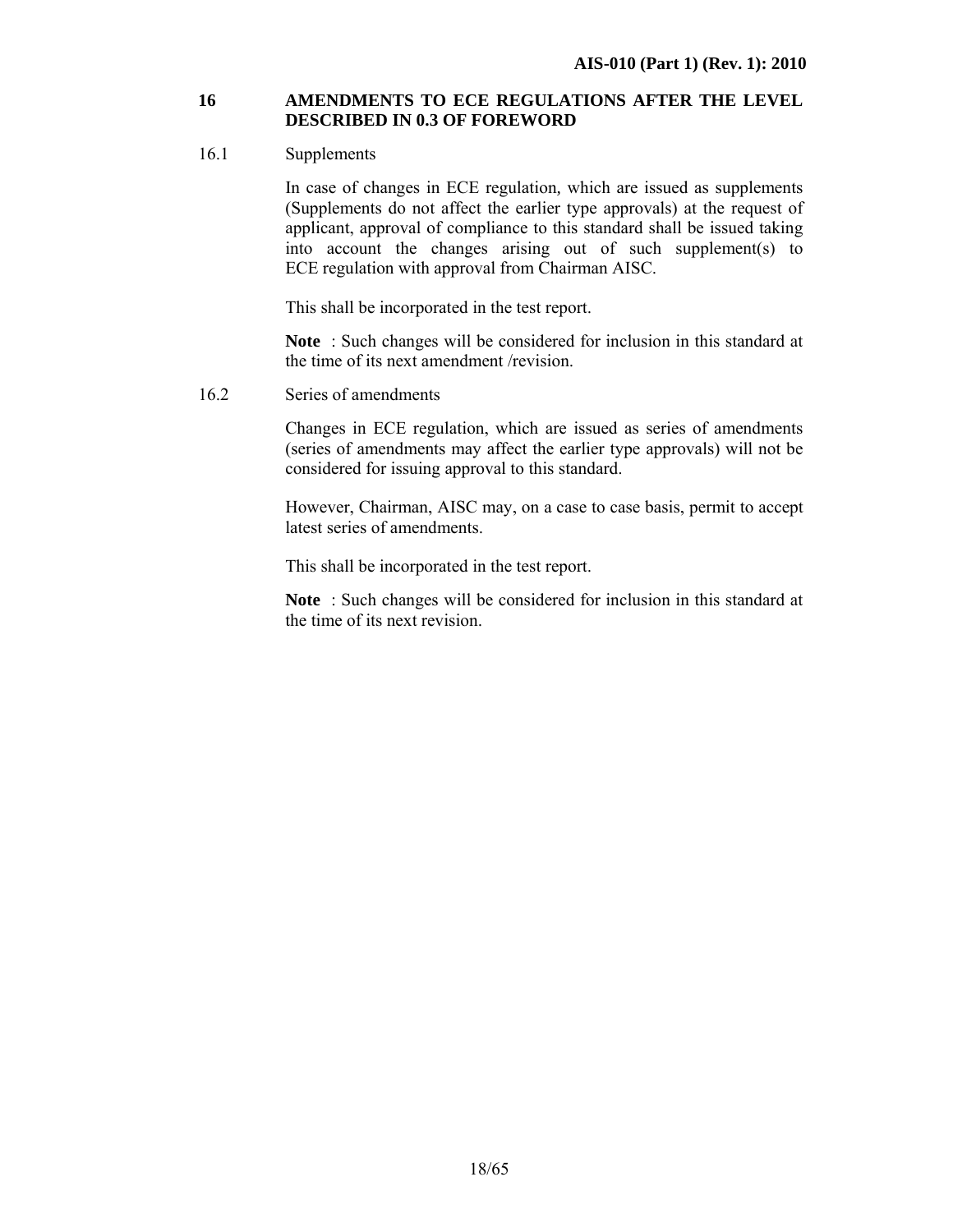# **ANNEX A**

# (See 2.1)

#### **INFORMATION AND SAMPLES TO BE SUBMITTED AT THE TIME OF APPLICATION FOR TYPE APPROVAL**

- **A-1.** Trade name or mark of the device:
- **A-2.** Manufacturer's name for the type of device:
- **A-3.** Manufacturer's name and address:
- A-3.1 Telephone No
- A-3.2 FAX. No.
- A-3.3 E mail address
- A-3.4 Contact person
- **A-4.** If applicable, name and address of manufacturer's representative:
- **A-5** whether the headlamp is intended to provide both a passing beam and a driving beam or only one of these beams;
- **A-6** whether it concerns a Class A or B headlamp
- **A-7** the category of the filament lamp(s), used, as listed in AIS-034 (Part 1) (Rev.1). and/or if available, the light source module specific identification code(s) for LED modules, as applicable.
- **A-8** drawings in triplicate in sufficient detail to permit identification of the type and representing a frontal view of the headlamp, with details of lens ribbing if any, and the cross-section; the drawings shall indicate the space reserved for the approval mark; and in case of LED module(s) also the space reserved for the specific identification code(s) of the module(s).
- **A-9** Number and specific identification code(s) of LED module(s)
- **A-10** Number and specific identification code(s) of electronic light source control gear(s)
- **A-11** Total objective luminous flux of light source exceeds 2 000 lumen: yes/no
- **A-12** if the headlamp is equipped with an adjustable reflector, an indication of the mounting position(s) of the headlamp in relation to the ground and the longitudinal median plane of the vehicle, if the headlamp is for use in that (those) position(s) only;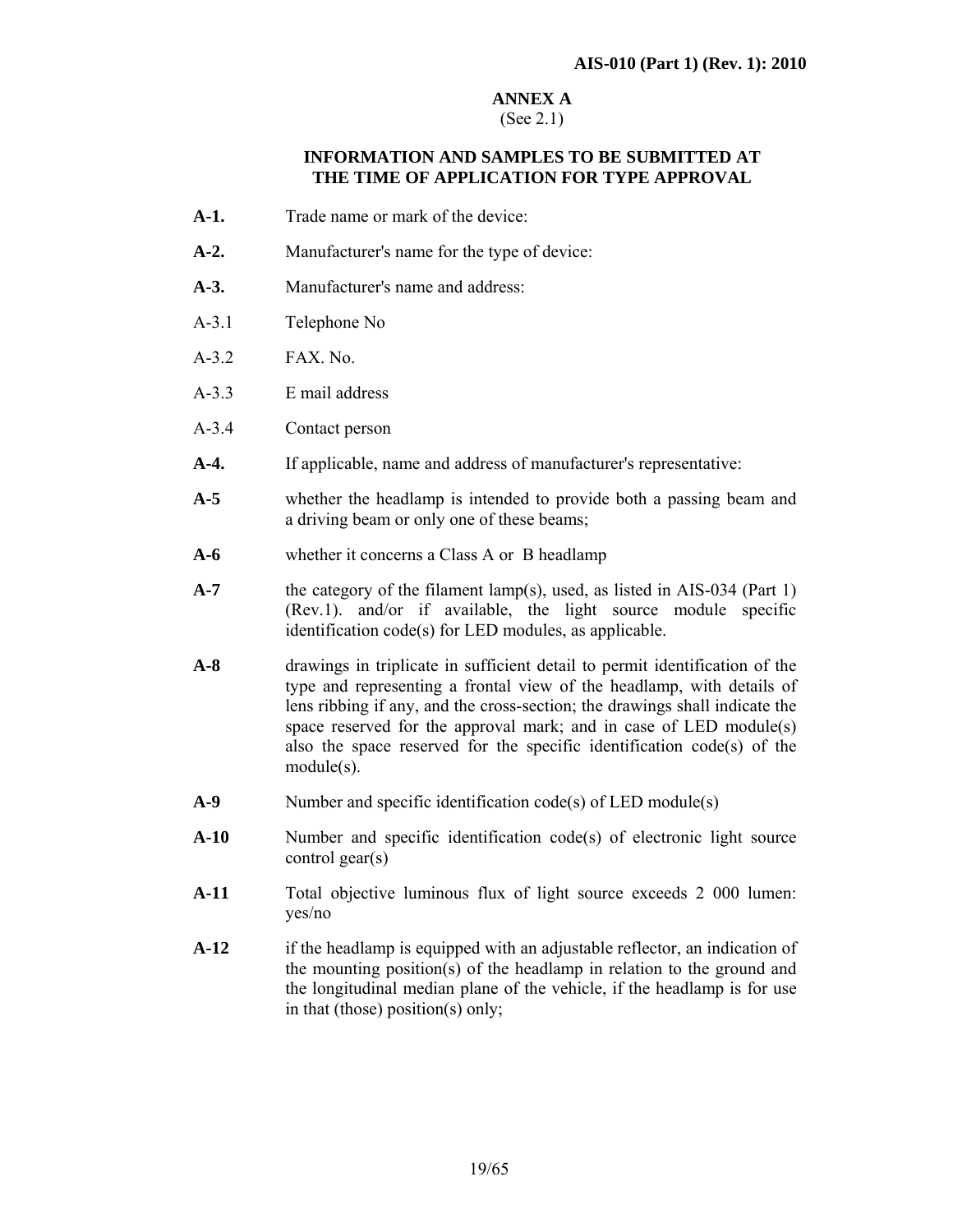- **A-13** a brief technical description including, in the case where headlamps are used to produce bend lighting, the extreme positions according to 6.2.9 In the case of LED module(s) this shall include:
	- (a) a brief technical specification of the LED module(s);
	- (b) a drawing with dimensions and the basic electrical and photometric values and the objective luminous flux;
	- (c) in case of electronic light source control gear, information on the electrical interface necessary for approval testing;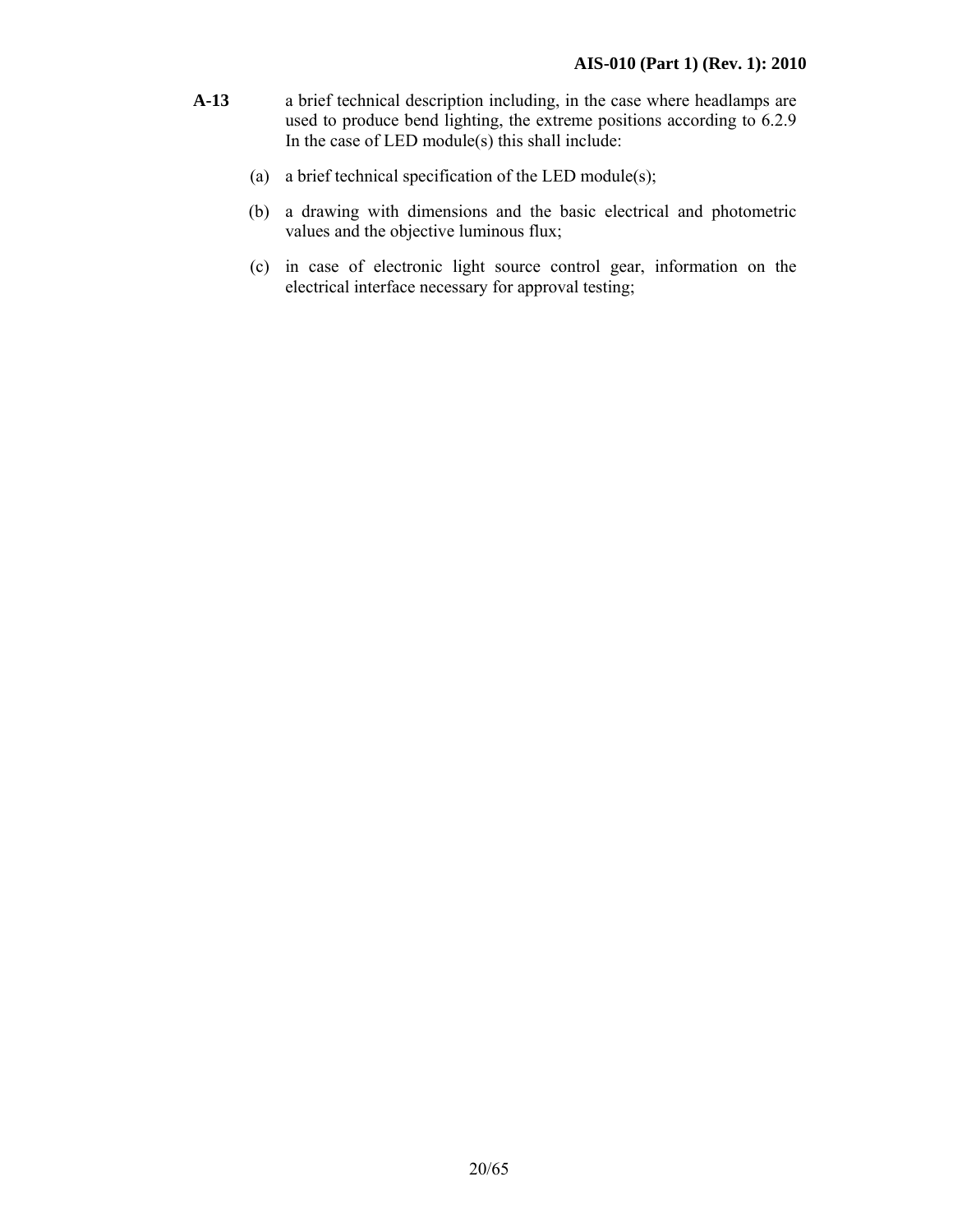**ANNEX B** (Reserved)

**ANNEX C** 

#### **MEASURING SCREEN**

(See 6.1.2 & 6.2.2.2)

A – Reserved

# **B. Headlamp for "left hand" traffic**

(dimension in mm with screen at 25 m distance) STANDARD EUROPEAN BEAM

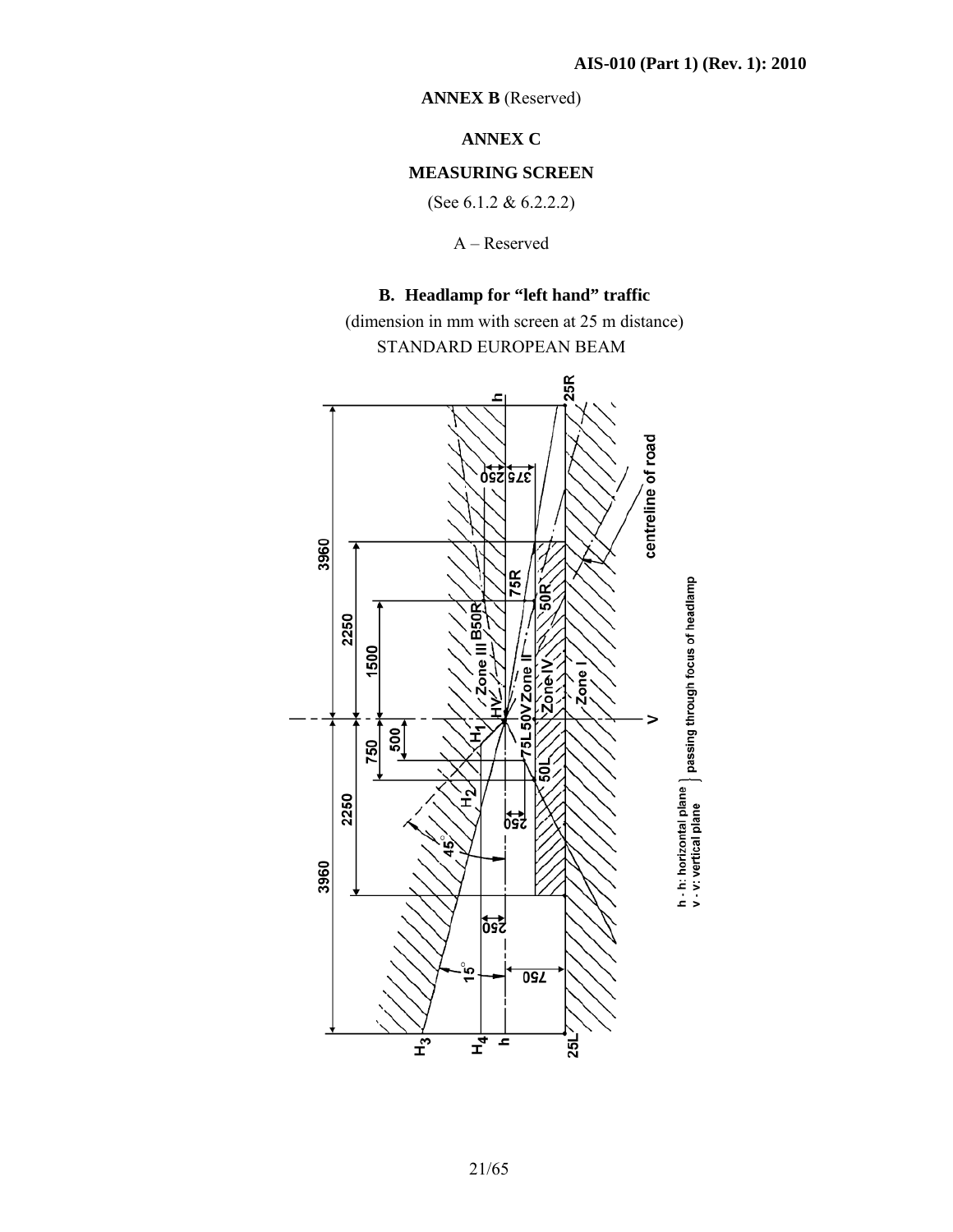

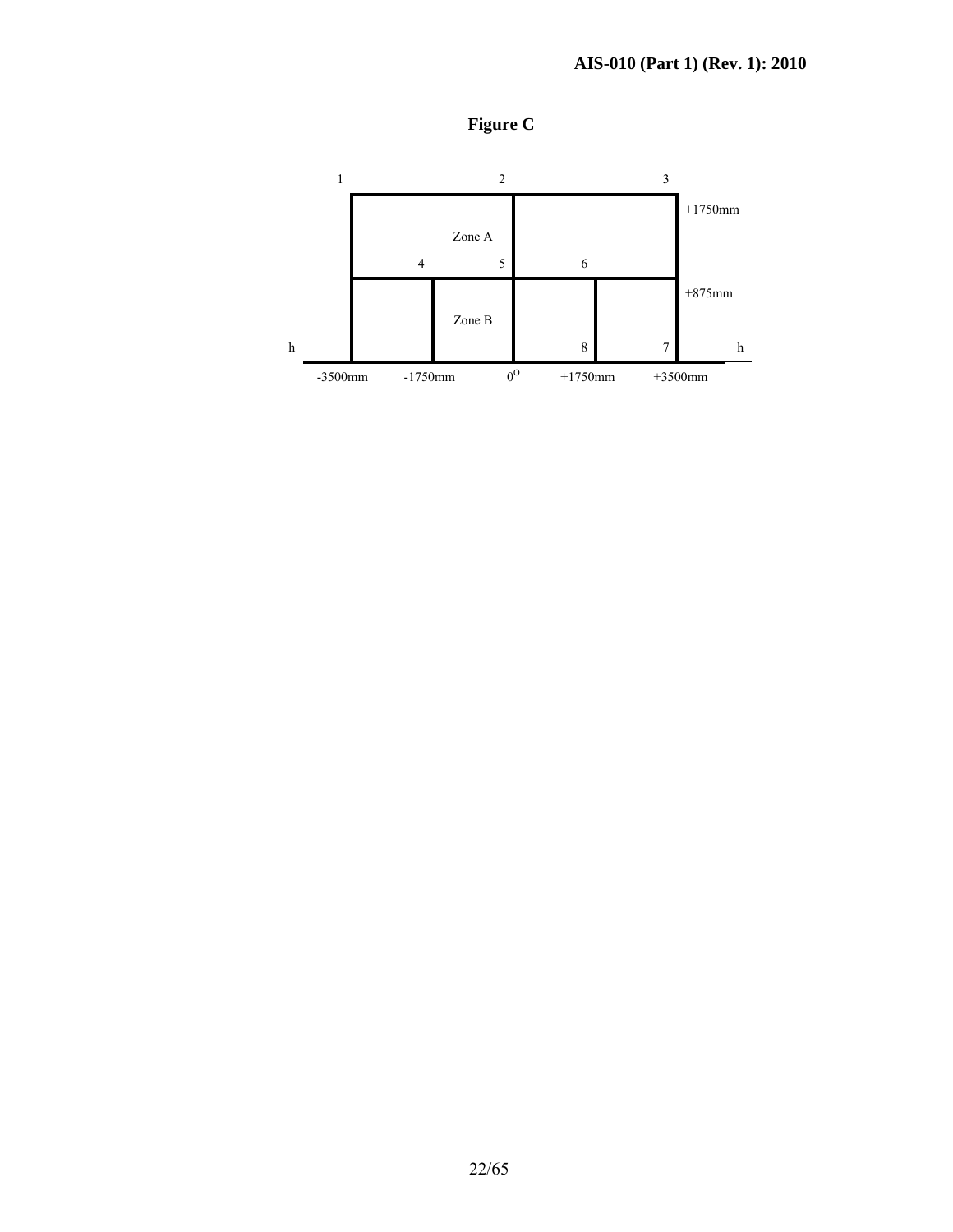#### **ANNEX D**

#### (See 5.5)

#### **TESTS FOR STABILITY OF PHOTOMETRIC PERFORMANCE OF HEADLAMPS IN OPERATION**

#### **D-0 Test on complete headlamps**

Once the photometric values have been measured according to the prescriptions of this Standard, in the point for Emax for driving beam and in points HV, 50L and B50R for passing beam a complete headlamp sample shall be tested for stability of photometric performance in operation. "Complete headlamp" shall be understood to mean the complete lamp itself including those surrounding body parts and lamps, which could influence its thermal dissipation.

#### **D-1 Test for stability of photometric performance**

The tests shall be carried out in a dry and still atmosphere at an ambient temperature of  $23^{\circ}\text{C} + 5^{\circ}\text{C}$ , the complete headlamp being mounted on a base representing the correct installation on the vehicle.

#### D-1.1 **Clean headlamp**

 The headlamp shall be operated for 12 hours as described in D-1.1.1 and checked as prescribed in D-1.1.2.

D-1.1.1. **Test Procedure:** (For Test schedule See Annex H)

 The headlamp shall be operated for a period according to the specified time, so that:

#### $D-1$  1.1.1

(a) In the case where only one lighting function (driving or passing beam or front fog lamp) is to be approved, the corresponding filament and/or LED module(s) is (are) lit for the prescribed time. (See note below)

**Note** : When tested headlamp includes signalling lamps, the later shall be lit for the duration of the test, except for daytime running lamp. In case of direction indicator lamp, it shall be lit in flashing mode with an on/off time of approximately one to one.

- (b) In the case of a headlamp with a passing beam and one or more driving beams or in the case of a headlamp with a passing beam and a front fog lamp:
- (i) the headlamp shall be subjected to the following cycle until the time specified is reached:
	- 15 minutes, principal passing-beam filament or principal passing beam LED module(s) lit;
	- 5 minutes, all filaments and/or LED module(s) lit.
- (ii) if the applicant declares that the headlamp is to be used with only the passing beam lit or only the driving beam(s) lit {See note below} at a time, the test shall be carried out in accordance with this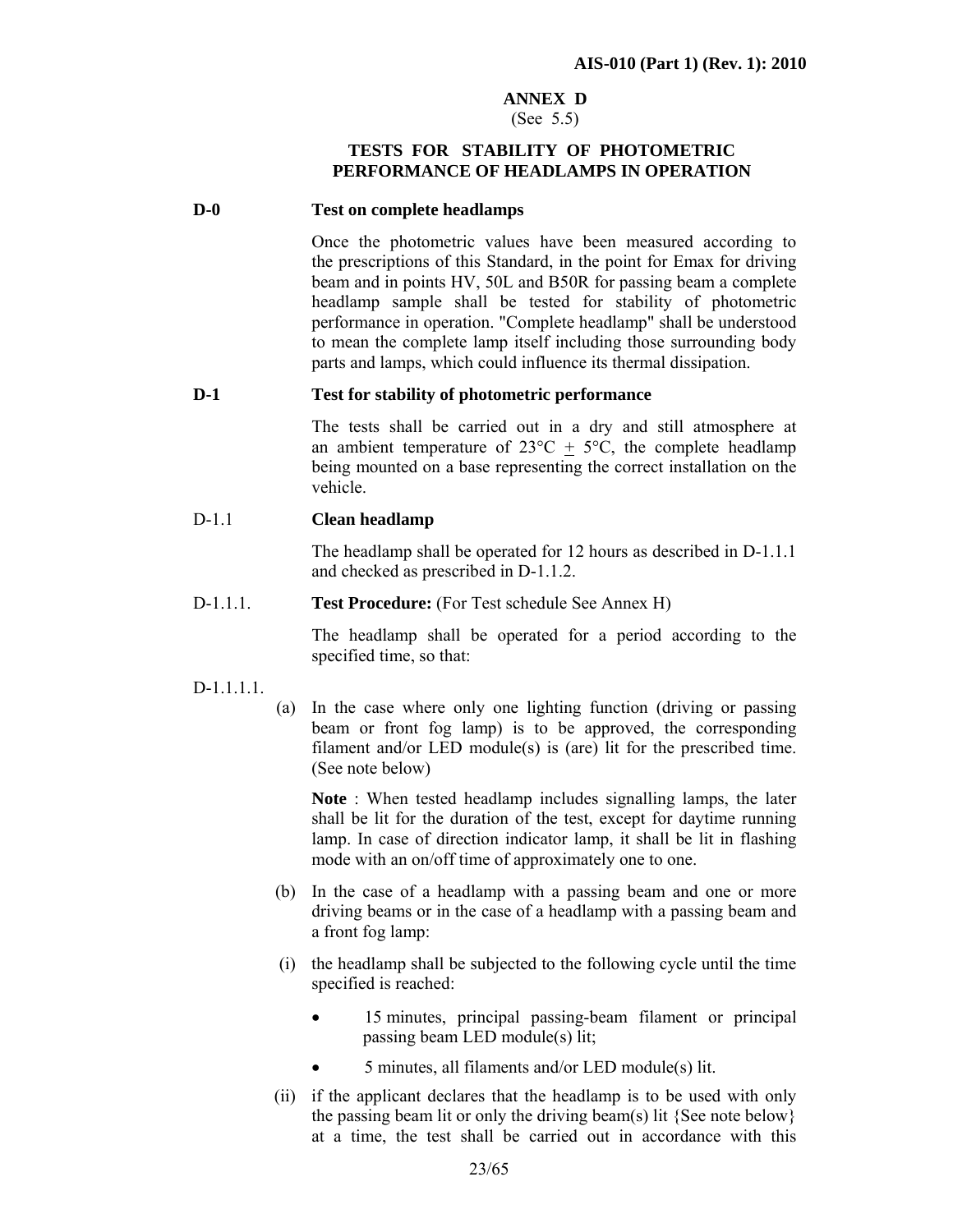condition, activating {See note under D-1.1.1.1 (a)} successively the passing beam half of the time and the driving beam(s) (simultaneously) for half the time specified in D-1.1 above.

**Note :** Should two or more lamp filaments and/or LED module(s) be simultaneously lit when headlamp flashing is used, this shall not be considered as being normal use of the filaments and/or LED module(s) simultaneously.

- (c) In the case of a headlamp with a front fog lamp and one or more driving beams:
- (i) the headlamp shall be subjected to the following cycle until the time specified is reached:
	- 15 minutes, front fog lamp lit;
	- 5 minutes, all filaments and/or all LED modules lit.
- (ii) if the applicant declares that the headlamp is to be used with only the front fog lamp lit or only the driving beam(s) lit {See note under D-1.1.1.1 (b)} at a time, the test shall be carried out in accordance with this condition, activating {See note under D-1.1.1.1 (a)} successively the front fog lamp half of the time and the driving beam(s) (simultaneously) for half the time specified in D-1.1 above.
- (d) In the case of a headlamp with a passing beam, one or more driving beams and a front fog lamp:
- (i) the headlamp shall be subjected to the following cycle until the time specified is reached:
	- 15 minutes, principal passing-beam filament or principal passing beam LED module(s) lit;
	- 5 minutes, all filaments and/or all LED modules lit.
- (ii) if the applicant declares that the headlamp is to be used with only the passing beam lit or only the driving beam(s) {See note under D-1.1.1.1 (b)}lit at a time, the test shall be carried out in accordance with this condition, activating {See note under D-1.1.1.1 (a)} successively the passing beam half of the time and the driving beam(s) for half the time specified in D-1.1 above, while the front fog lamp is subjected to a cycle of 15 minutes off and 5 minutes lit for half of the time and during the operation of the driving beam;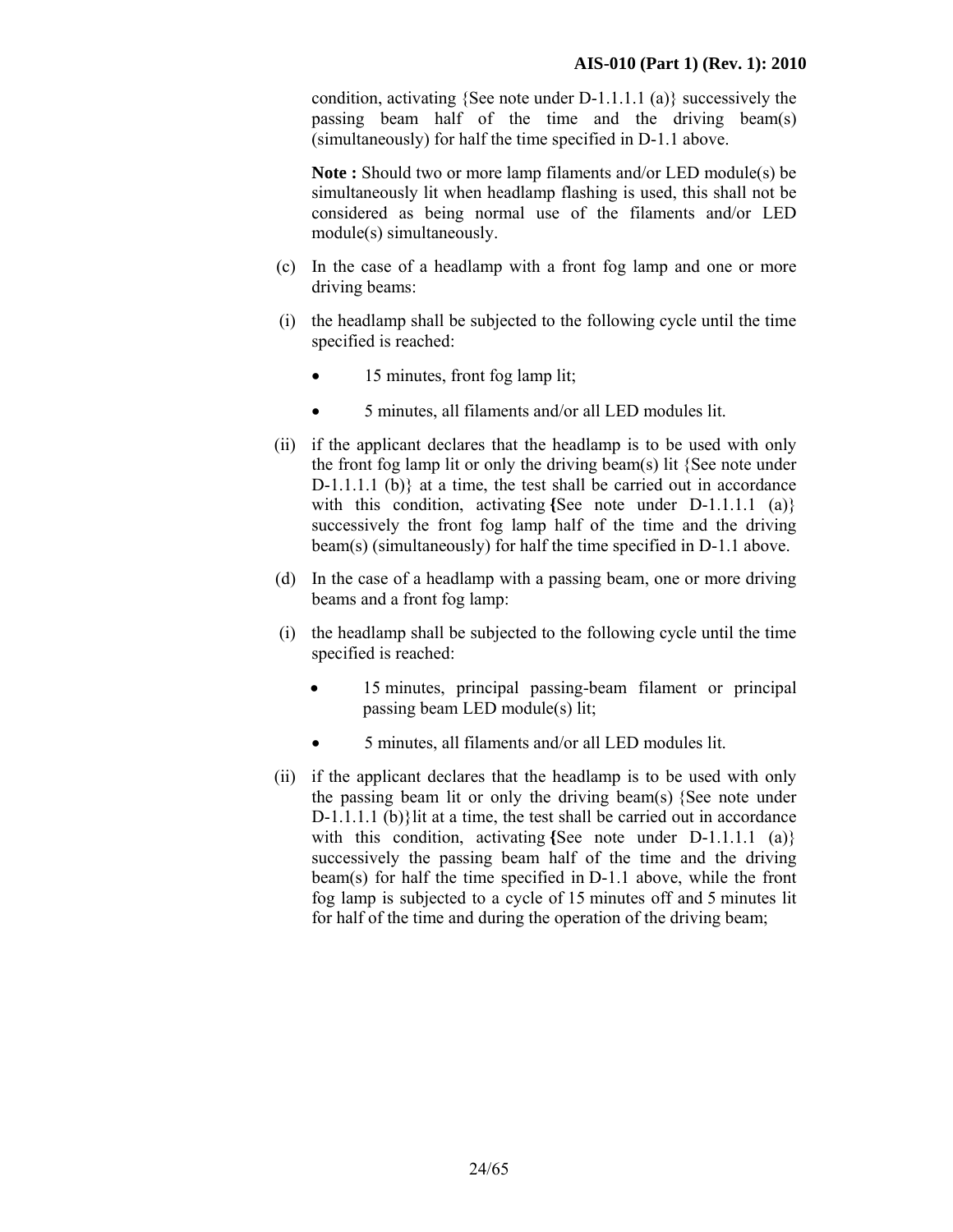- (iii) if the applicant declares that the headlamp is to be used with only the passing beam lit or only the front fog lamp {See note under D-1.1.1.1 (b)}lit at a time, the test shall be carried out in accordance with this condition, activating {See note under D-1.1.1.1 (a)}successively the passing beam half of the time and the front fog lamp for half of the time specified in D-1.1 above, while the driving beam(s) is(are) subjected to a cycle of 15 minutes off and 5 minutes lit for half of the time and during the operation of the passing beam;
- (iv) if the applicant declares that the headlamp is to be used with only the passing beam lit or only the driving beam(s) **{**See note under D-1.1.1.1 (b)} lit or only the front fog lamp {See note under D-1.1.1.1 (b)}lit at a time, the test shall be carried out in accordance with this condition, activating {See note under  $D-1.1.1.1$  (a)} successively the passing beam one third of the time, the driving beam(s) one third of the time and the front fog lamp for one third of the time specified in D-1.1 above.
- (e) In the case of a passing beam designed to provide bend lighting with the addition of a filament light source and/or one or more LED module(s), this light source and/or LED module(s) shall be switched on for one minute, and switched off for nine minutes during the activation of the passing beam only (see D-3 of Annex D).

#### D-1.1.1.2. **Test voltage**

 For LED module(s) the test conditions set out in 6.1.4 of this standard shall apply.

 For filament lamps according to AIS-034 (Part 1) (Rev. 1) the voltage shall be adjusted so as to supply 90 per cent of the maximum wattage specified in AIS-034 (Part 1) (Rev. 1) for the filament lamp(s) used.

 The applied wattage shall in all cases comply with the corresponding value of a filament lamp of 12 V rated voltage, except if the applicant for approval specifies that the headlamp may be used at a different voltage. In the latter case the test shall be carried out with the filament lamp whose wattage is the highest that can be used.

#### D-1.1.2. **Test results**

#### D-1.1.2.1. **Visual inspection**

Once the headlamp has been stabilized to the ambient temperature, the headlamp lens and the external lens, if any, shall be cleaned with a clean, damp cotton cloth. It shall then be inspected visually; no distortion, deformation, cracking or change in colour of either the headlamp lens or the external lens, if any, shall be noticeable.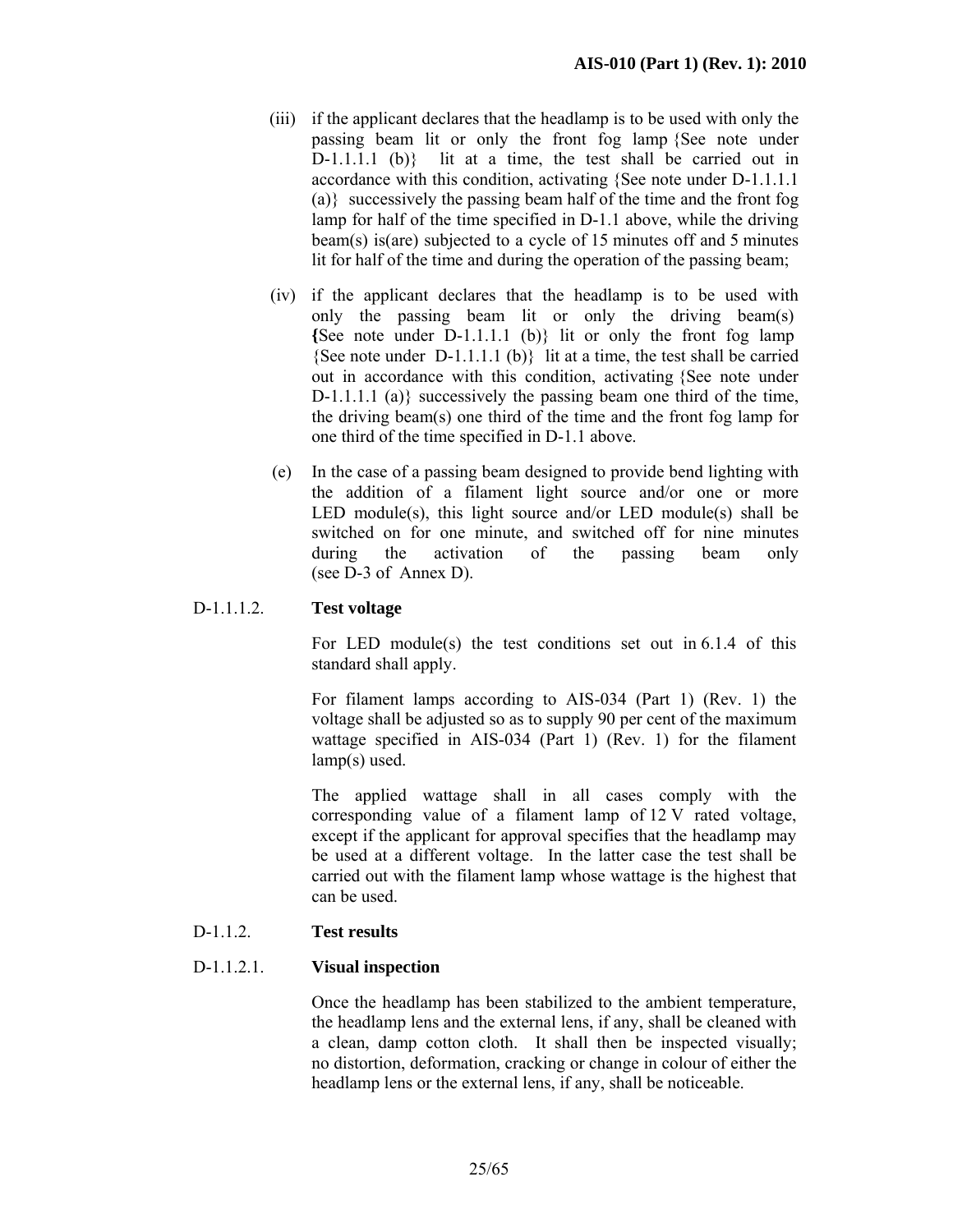#### D-1.1.2.2. **Photometric test**

 To comply with the requirements of this Standard, the photometric values shall be verified in the following points:

 Passing beam: 50 L - B 50 R - HV for headlamps Driving beam: Point of Emax

 Another aiming may be carried out to allow for any deformation of the headlamp base due to heat (the change of the position of the cut-off line is covered in D-2 of this annex).

 A 10 per cent discrepancy between the photometric characteristics and the values measured prior to the test is permissible including the tolerances of the photometric procedure.

#### D-1.2. **Dirty headlamp**

 After being tested as specified in D-1.1 above, the headlamp shall be operated for one hour as described in D-1.1.1., after being prepared as prescribed in D-1.2.1, and checked as prescribed in D-1.1.2.

#### D-1.2.1. **Preparations of the headlamp**

#### D-1.2.1.1. **Test mixture**

D-1.2.1.1.1. For headlamp with the outside lens in glass:

The mixture of water and a polluting agent to be applied to the headlamp shall be composed of:

- (a) 9 parts by weight of silica sand with a particle size of  $0-100 \mu m$ ,
- (b) 1 part by weight of vegetal carbon dust (beechwood) with a particle size of  $0-100 \mu m$ ,
- (c) 0.2 parts by weight of NaCMC (See  $D-1.2.1.1.3$ ), and
- (d) an appropriate quantity of distilled water, with a conductivity of  $\leq 1$  mS/m.

The mixture shall not be more than 14 days old.

- D-1.2.1.1.2. For headlamp with outside lens in plastic material: The mixture of water and polluting agent to be applied to the headlamp shall be composed of:
	- (a) 9 parts by weight of silica sand with a particle size of  $0-100 \text{ µm}$ ,
	- (b) 1 part by weight of vegetal carbon dust (beechwood) with a particle size of  $0-100 \mu m$ ,
	- (c) 0.2 part by weight of NaCMC (See D-1.2.1.1.3)
	- (d) 13 parts by weight of distilled water with a conductivity of  $\leq 1$  mS/m, and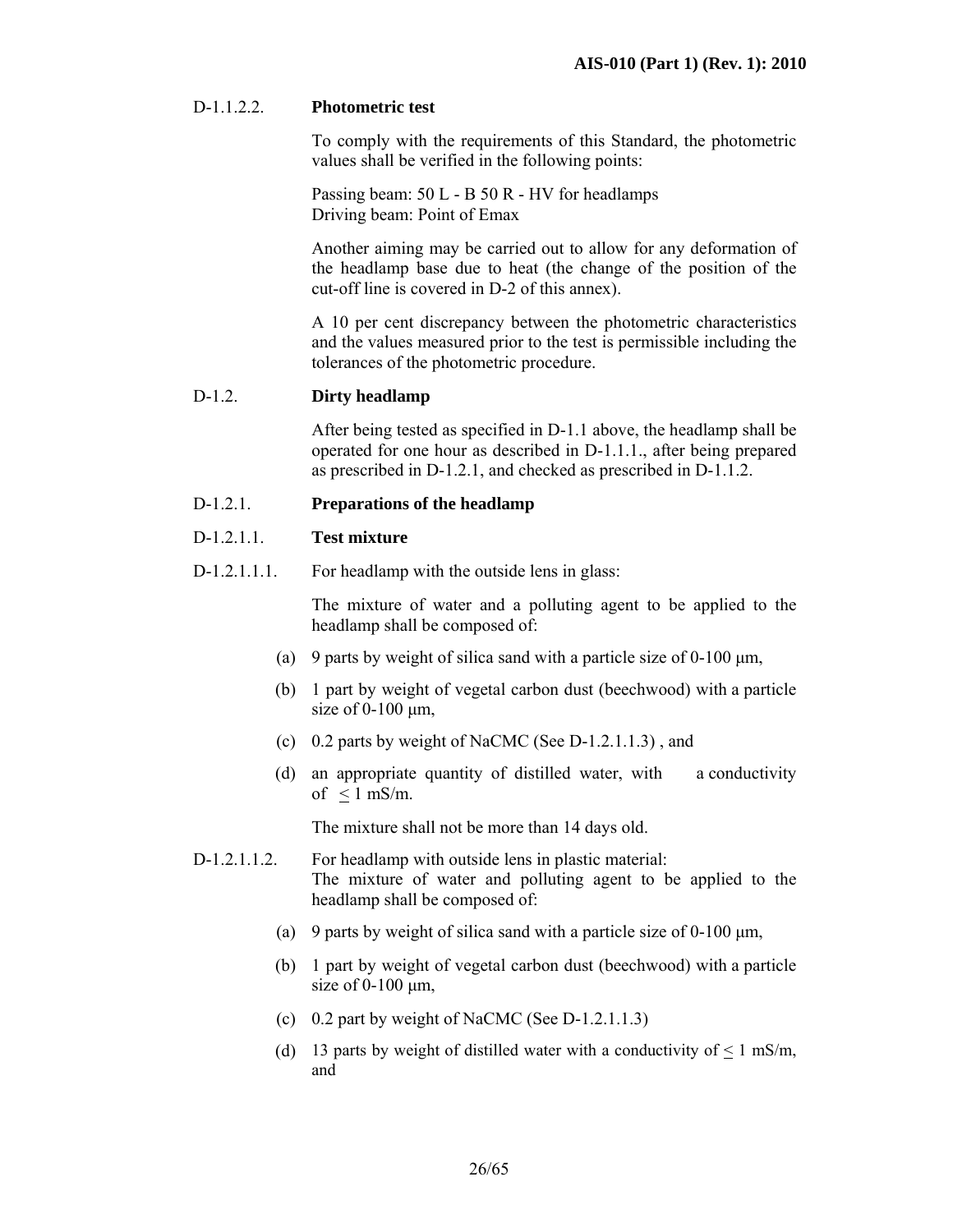(e)  $2 \pm 1$  parts by weight of surface-actant (See D-1.2.1.1.4)

The mixture shall not be more than 14 days old.

- D-1.2.1.1.3 NaCMC represents the sodium salt of carboxymethylcellulose, customarily referred to as CMC. The NaCMC used in the dirt mixture shall have a degree of substitution (DS) of 0.6-0.7 and a viscosity of 200-300 cP for a 2 per cent solution at  $20^{\circ}$ C.
- D-1.2.1.1.4 The tolerance on quantity is due to the necessity of obtaining a dirt that correctly spreads out on all the plastic lens.
- D-1.2.1.2. Application of the test mixture to the headlamp

 The test mixture shall be uniformly applied to the entire light-emitting surface of the headlamp and then left to dry. This procedure shall be repeated until the illumination value has dropped to 15-20 per cent of the values measured for each following point under the conditions described in this annex:

 Point of Emax in passing beam/driving beam and in driving beam only,

50 L and 50 V for a passing lamp only,

**Note**: Point 50 V is situated 375 mm below HV on the vertical line v-v on the screen at 25 m distance.

#### D-1.2.1.3 **Measuring equipment**

 The measuring equipment shall be equivalent to that used during headlamp approval tests. A standard (étalon) filament lamp and/or the LED module(s) as submitted with the headlamp shall be used for the photometric verification.

#### **D-2. Test for change in vertical position of the cut-off line under the influence of heat**

This test consists of verifying that the vertical drift of the cut-off line under the influence of heat does not exceed a specified value for an operating passing lamp.

The headlamp tested in accordance with D-1, shall be subjected to the test described in D-2.1**.,** without being removed from or readjusted in relation to its test fixture.

#### D-2.1. **Test**

The test shall be carried out in a dry and still atmosphere at an ambient temperature of  $23^{\circ}C \pm 5^{\circ}C$ .

Using a mass production filament lamp or the LED module as submitted with the headlamp, which have been aged for at least one hour the headlamp shall be operated on the principal passing beam without being dismounted from or readjusted in relation to its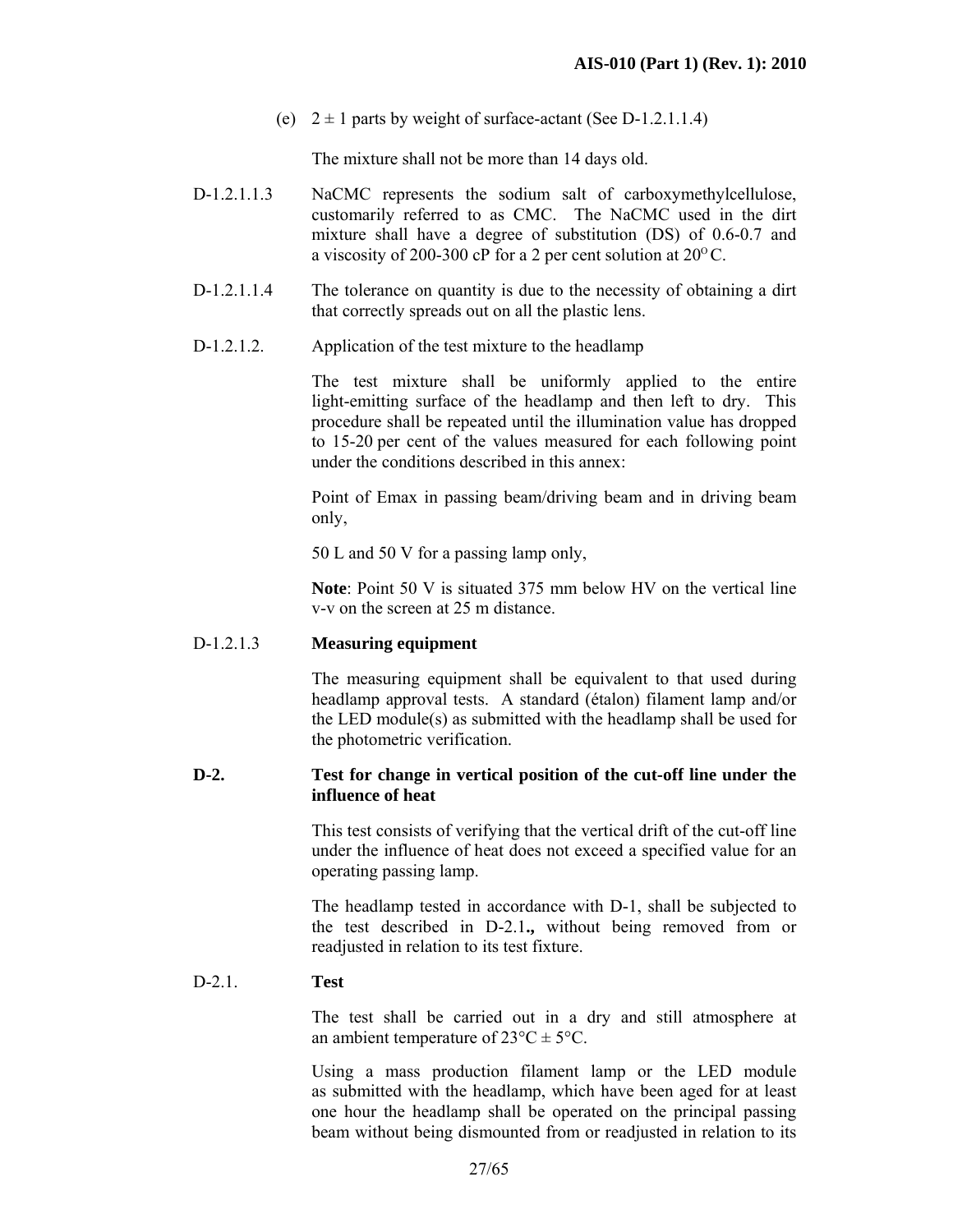test fixture. (For the purpose of this test, the voltage shall be adjusted as specified in D-1.1.1.2.).

The position of the cut-off line in its horizontal part (between vv and the vertical line passing through point B 50R) shall be verified 3 minutes ( $r_3$ ) and 60 minutes ( $r_{60}$ ) respectively after operation.

The measurement of the variation in the cut-off line position as described above shall be carried out by any method giving acceptable accuracy and reproducible results.

- D-2.2. **Test results**
- D-2.2.1. The result in milliradians (mrad) shall be considered as acceptable for a passing lamp, only when the absolute value  $\Delta r_1 = \begin{bmatrix} r_3 - r_{60} \end{bmatrix}$ recorded on the headlamp is not more than 1.0 mrad  $(\Delta r_I \leq 1.0$  mrad).
- D-2.2.2. However, if this value is more than 1.0 mrad but not more than 1.5 mrad (1.0 mrad <  $\Delta r_I$  < 1.5 mrad) a second headlamp shall be tested as described in D-2.1 after being subjected three consecutive times to the cycle as described below, in order to stabilize the position of mechanical parts of the headlamp on a base representative of the correct installation on the vehicle:

Operation of the passing beam for one hour, (the voltage shall be adjusted as specified in D-1.1.1.2.)**,** Period of rest for one hour.

The headlamp type shall be considered as acceptable if the mean value of the absolute values  $\Delta r_I$  measured on the first sample and  $\Delta r_{II}$  measured on the second sample is not more than 1.0 mrad

$$
\left(\frac{\Delta r_{\rm I}+\Delta r_{\rm II}}{2}\leq 1~{\rm mrad}\right)
$$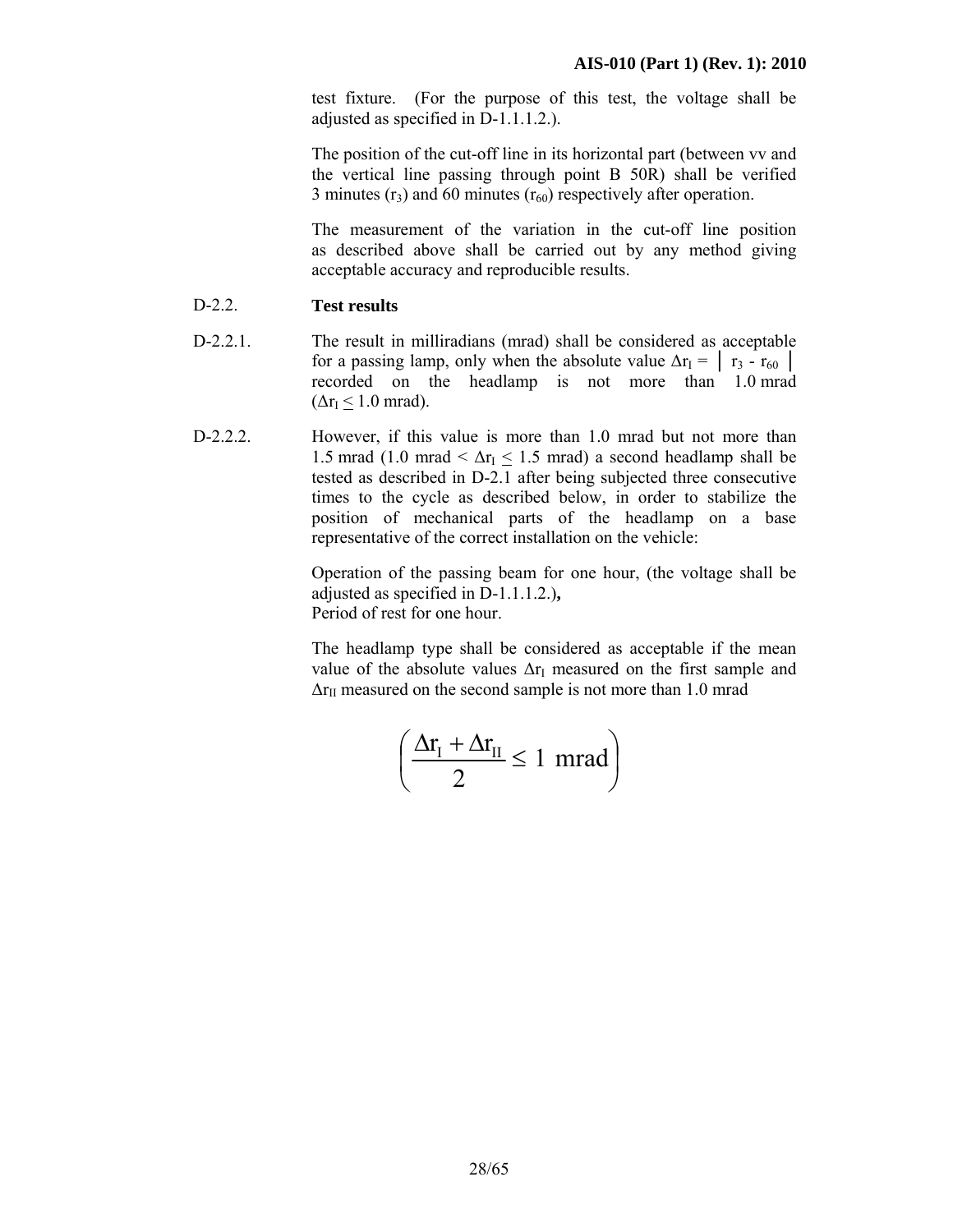| $D-3$          | of photometric performance | Overview of operational periods concerning tests for stability |
|----------------|----------------------------|----------------------------------------------------------------|
| Abbreviations: | P <sub>i</sub>             | passing beam lamp                                              |
|                | $D$ :                      | driving beam lamp $(D_1 + D_2)$ means two driving<br>beams)    |
|                | F:                         | front fog lamp                                                 |
|                |                            | means a cycle of 15 minutes off and 5 minutes lit              |
|                |                            | means a cycle of 9 minutes off and 1 minute lit                |

All following grouped headlamps and front fog lamps together with the added marking symbols are given as examples and are not exhaustive.

1. P or D or F (HC or HR or B)

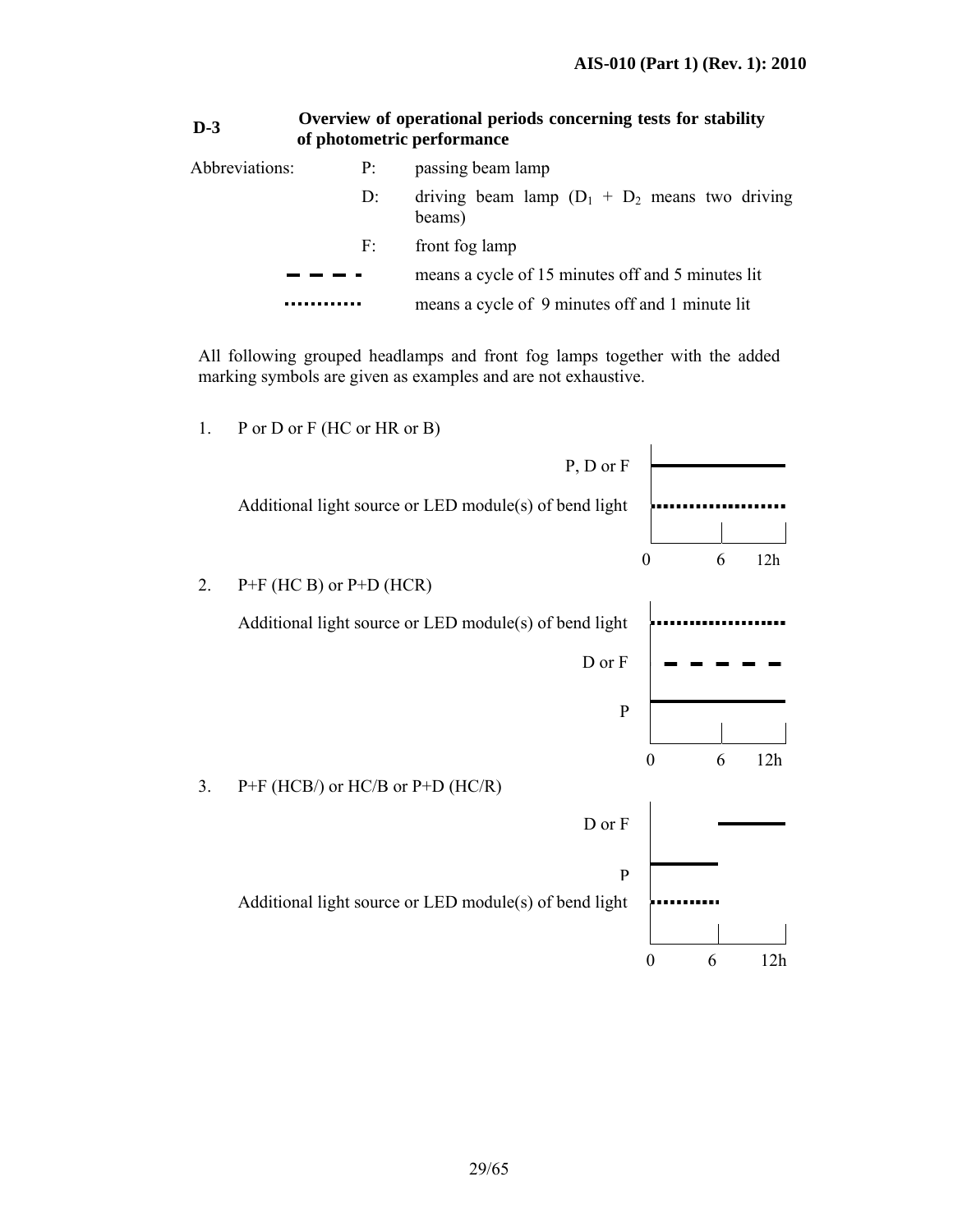# **ANNEX E**

#### (See 10.2)

#### **MINIMUM REQUIREMENTS FOR CONFORMITY OF PRODUCTION CONTROL PROCEDURES**

#### **E-1. General**

- E-1.1. The conformity requirements shall be considered satisfied from a mechanical and a geometrical standpoint, if the differences do not exceed inevitable manufacturing deviations within the requirements of this Standard. This condition also applies to colour.
- E-1.2. With respect to photometric performances, the conformity of mass-produced headlamps shall not be contested if, when testing photometric performances of any headlamp chosen at random and equipped with a standard (étalon) filament lamp and/or LED module(s), as present in the lamp.
- E-1.2.1 No measured value deviates unfavourably by more than 20 per cent from the value prescribed in this Standard. For values B 50 R and zone III, the maximum unfavourable deviation may be respectively:

| $B$ 50 R: | 0.2 lx equivalent 20 per cent  |
|-----------|--------------------------------|
|           | 0.3 lx equivalent 30 per cent  |
| Zone III  | 0.3 lx equivalent 20 per cent  |
|           | 0.45 lx equivalent 30 per cent |

- E-1.2.2 or if
- E-1.2.2.1 for the passing beam, the values prescribed in this Standard are met at HV (with a tolerance of  $+$  0.2 lx) and related to that aiming at least one point of each area delimited on the measuring screen (at 25 m) by a circle 15 cm in radius around points B 50 R (with a tolerance of  $+$  0.1 lx), 75 L, 50 V, 25 R, 25 L, and in the entire area of zone IV which is not more than 22.5 cm above line 25 R and 25 L;
- E-1.2.2.2. and if, for the driving beam, HV being situated within the isolux 0.75 Emax, a tolerance of  $+20$  per cent for maximum values and -20 per cent for minimum values is observed for the photometric values at any measuring point specified in 6.3.2 of this standard
- E-1.2.3 if the results of the tests described above do not meet the requirements, the alignment of the headlamp may be changed, provided that the axis of the beam is not displaced laterally by more than 1° to the right or left.
- E-1.2.4 If in the case of a lamp equipped with a replaceable filament light source the results of the tests described above do not meet the requirements, tests shall be repeated using another standard (étalon) filament lamp.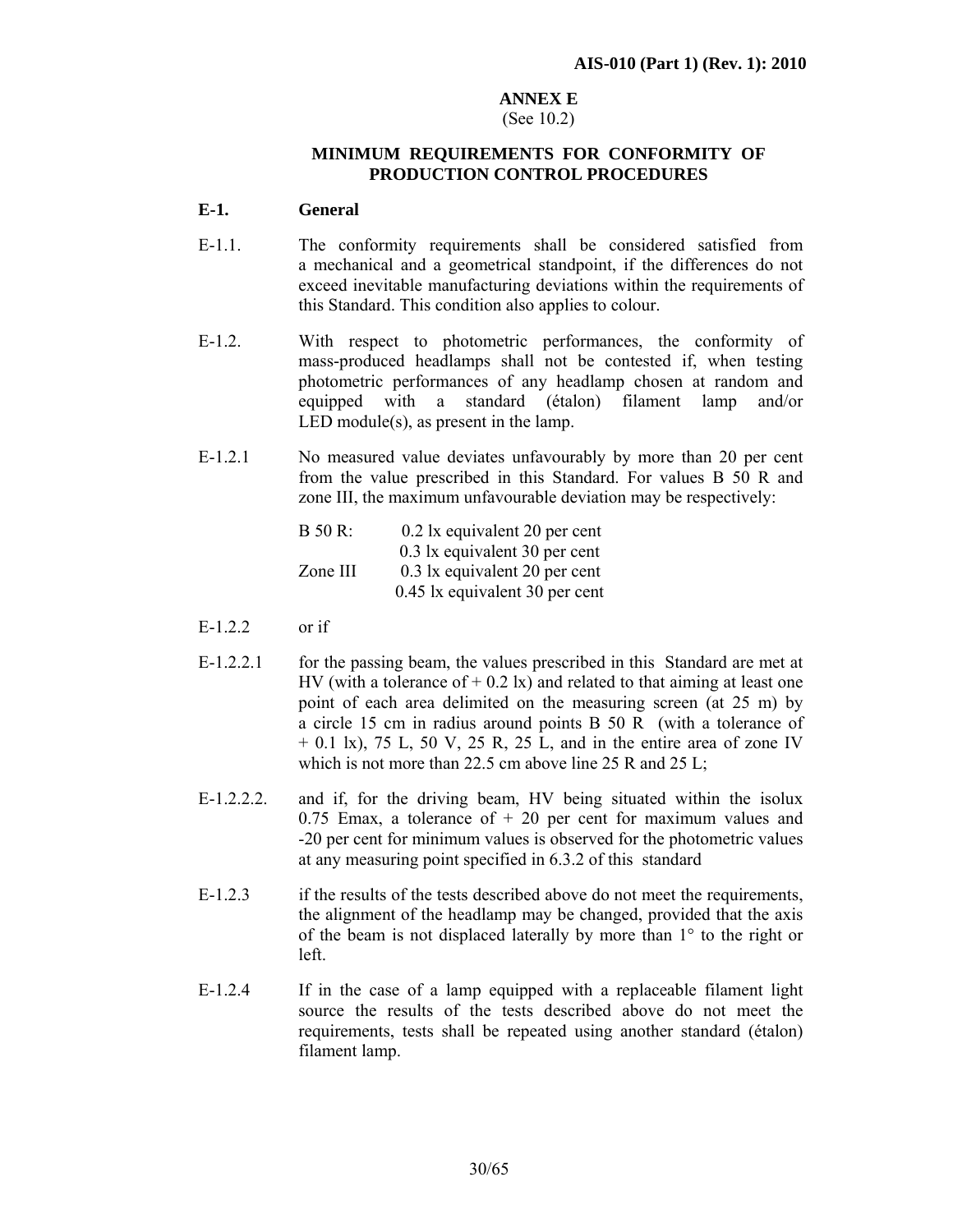E-1.3. With respect to the verification of the change in vertical position of the cut-off line under the influence of heat, the following procedure shall be applied.

> One of the sampled headlamps shall be tested according to the procedure described in D-2.1 of Annex D after being subjected three consecutive times to the cycle described in D-2.2.2 of Annex D.

> The headlamp shall be considered as acceptable if ∆r does not exceed 1.5 mrad.

> If this value exceeds 1.5 mrad but is not more than 2.0 mrad, a second sample shall be subjected to the test after which the mean of the absolute values recorded on both samples shall not exceed 1.5 mrad.

E-1.4. If, however, vertical adjustment cannot be performed repeatedly to the required position within the tolerances described in 6.2.2.3 of this Standard, one sample shall be tested according to the procedure described in J-2 and J-3 of Annex J.

#### **E-2. Minimum requirements for verification of conformity by the manufacturer**

For each type of headlamp the holder of the approval mark shall carry out at least the following tests, at appropriate intervals. The tests shall be carried out in accordance with the provision of this standard.

If any sampling shows non-conformity with regard to the type of test concerned, further samples shall be taken and tested. The manufacturer shall take steps to ensure the conformity of the production concerned.

#### E-2.1. **Nature of tests**

 Tests of conformity in this Standard shall cover the photometric characteristics and for Class B, C and D headlamps the verification of the change in vertical position of the cut-off line under influence of heat.

#### E-2.2. **Methods used in tests**

- E-2.2.1. Tests shall generally be carried out in accordance with the methods set out in this Standard.
- E-2.2.2. In any test of conformity carried out by the manufacturer, equivalent methods may be used with the consent of the testing agency responsible for approval tests. The manufacturer is responsible for proving that the applied methods are equivalent to those laid down in this Standard.
- E-2.2.3. The application of E-2.2.1 and E-2.2.2 requires regular calibration of test apparatus and its correlation with measurement made by a testing agency .
- E-2.2.4. In all cases the reference methods shall be those of this Standard, particular for the purpose of administrative verification and sampling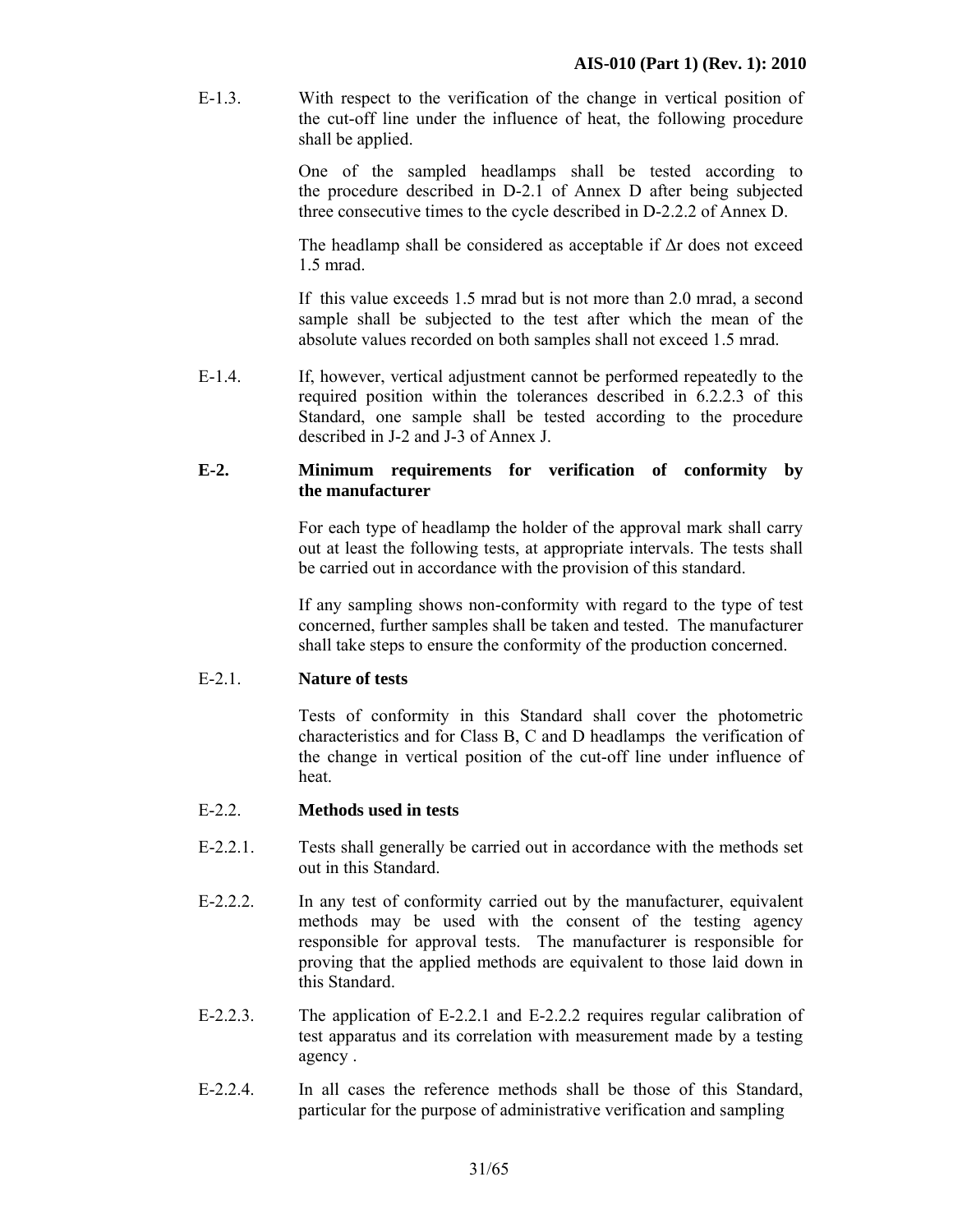#### E-2.3. **Nature of sampling**

 Samples of headlamps shall be selected at random from the production of a uniform batch. A uniform batch means a set of headlamps of the same type, defined according to the production methods of the manufacturer.

 The assessment shall in general cover series production from individual factories. However, a manufacturer may group together records concerning the same type from several factories provided these operate under the same quality system and quality management.

E-2.4. Measured and recorded photometric characteristics

 The sampled headlamps shall be subjected to photometric measurements at the points provided for in the Standard, the reading being limited at the points  $E_{\text{max}}$ , HV (See E-2.4.1), HL, HR (See E-2.4.2) in the case of a driving beam, and to points B 50 R, HV, 50 V, 75 L and 25 R in the case of the passing beam (see Figure in Annex C).

- E-2.4.1 When the driving beam is reciprocally incorporated with the passing beam, HV in the case of driving beam shall be same measuring point as in the case of passing beam
- E-2.4.2 HL and HR : points "hh" located at 1.125 m to the left and to the right of point HV respectively.

#### E-2.5. **Criteria governing acceptability**

The manufacturer is responsible for carrying out a statistical study of the test results and for defining, in agreement with the testing agency, criteria governing acceptability of his products in order to meet the specification laid down for verification of conformity of products in 10.1 of this Standard.

The criteria governing acceptability shall be such that, with a confidence level of 95 per cent, the minimum probability of passing a spot check in accordance with Annex G (first sampling) would be 0.95.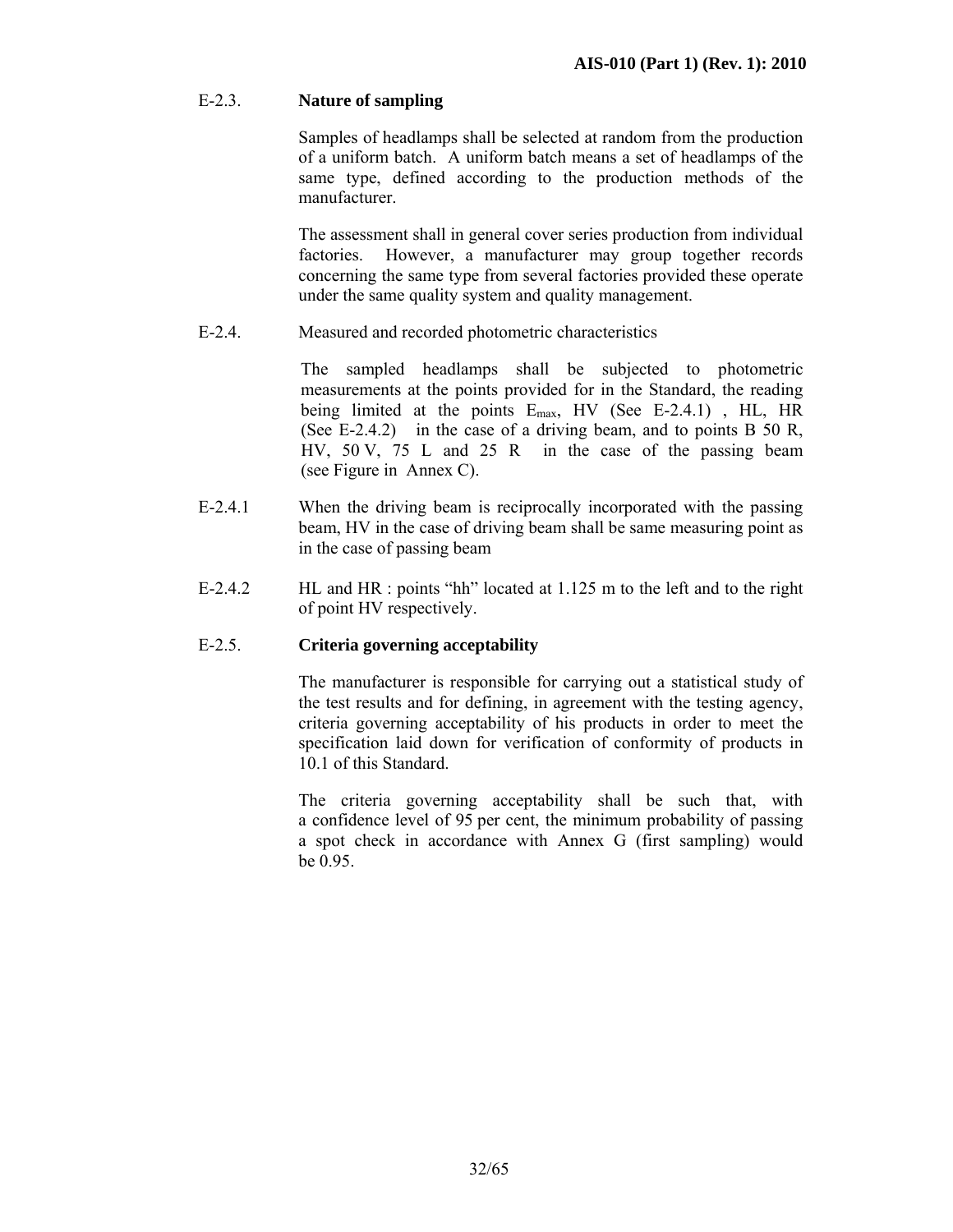#### **ANNEX F**

#### (See 5.6)

#### **REQUIREMENTS FOR HEADLAMPS INCORPORATING LENSES OF PLASTIC MATERIAL- TESTING OF LENS OR MATERIAL SAMPLES AND OF COMPLETE HEADLAMPS**

#### **F-1 General specifications**

- F-1.1 The samples supplied pursuant to 2.2.4 of this Standard shall satisfy the specifications indicated in F-2.1 to F-2.5 below.
- F-1.2 The two samples of complete headlamps supplied pursuant to 2.2.3 of this Standard and incorporating lenses of plastic material shall, with regard to the lens material, satisfy the specifications indicated in F-2.6 below.
- F-1.3 The samples of lenses of plastic material or samples of material shall be subjected, with the reflector to which they are intended to be fitted (where applicable), to approval tests in the chronological order indicated in A of Table F1 of this Annex.
- F-1.4 However, if the headlamp manufacturer can prove that the product has already passed the tests prescribed in F-2.1 to F-2.5 below, or the equivalent tests pursuant to another Standard, those tests need not be repeated; only the tests prescribed in B of Table F-1**,** shall be mandatory.

#### **F-2 Tests**

#### F-2.1 **Resistance to temperature changes**

F-2.1.1 Tests

Three new samples (lenses) shall be subjected to five cycles of temperature and humidity (RH = relative humidity) change in accordance with the following programme:

3 hours at  $40^{\circ}$ C  $\pm 2^{\circ}$ C and 85-95 per cent RH;

1 hour at  $23^{\circ}\text{C} \pm 5^{\circ}\text{C}$  and 60-75 per cent RH;

15 hours at  $-30^{\circ}C \pm 2^{\circ}C$ ; (Rev. 1)

1 hour at  $23^{\circ}\text{C} \pm 5^{\circ}\text{C}$  and 60-75 per cent RH;

3 hours at  $80^{\circ}$ C  $\pm 2^{\circ}$ C;

1 hour at  $23^{\circ}\text{C} \pm 5^{\circ}\text{C}$  and 60-75 per cent RH;

Before this test, the samples shall be kept at  $23^{\circ}\text{C} \pm 5^{\circ}\text{C}$  and 60-75 per cent RH for at least four hours.

**Note:** The periods of one hour at  $23^{\circ}\text{C} \pm 5^{\circ}\text{C}$  shall include the periods of transition from one temperature to another which are needed in order to avoid thermal shock effects.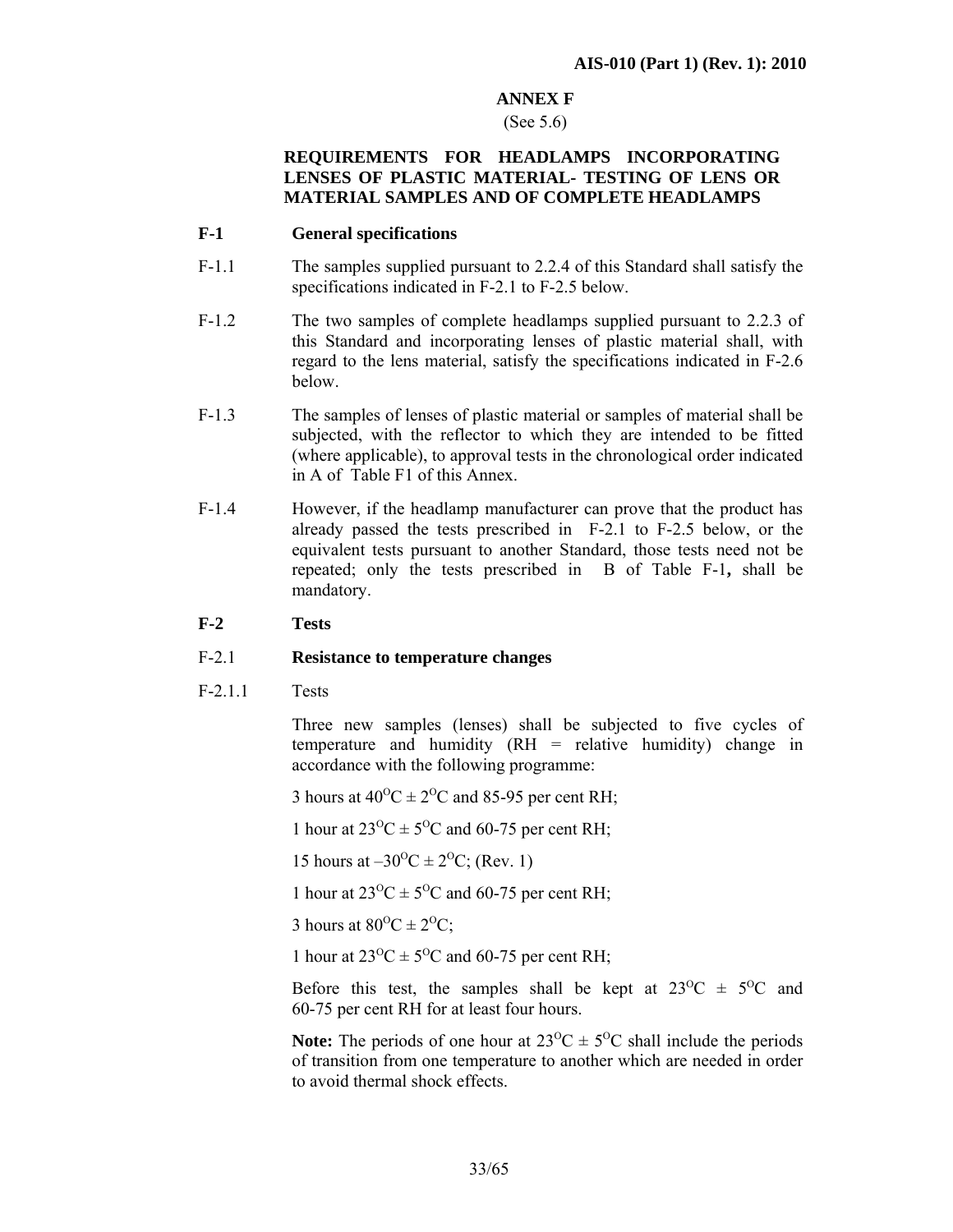#### F-2.1.2 **Photometric measurements**

#### F-2.1.2.1 **Method**

 Photometric measurements shall be carried out on the samples before and after the test.

These measurements shall be made using a standard (étalon) lamp and/or LED module(s), as present in the headlamp, at the following points:

 B 50R and 50L for passing beam of a passing headlamp or a passing/driving headlamp

 Emax for the driving beam of a driving headlamp or a passing/driving headlamp.

#### F-2.1.2.2 **Results**

 The variation between the photometric values measured on each sample before and after the test shall not exceed 10 per cent including the tolerances of the photometric procedure.

#### F-2.2 **Resistance to atmospheric and chemical agents**

#### F-2.2.1 **Resistance to atmospheric agents**

 Three new samples (lenses or samples of material) shall be exposed to radiation from a source having a spectral energy distribution similar to that of a black body at a temperature between 5,500 K and 6,000 K. Appropriate filters shall be placed between the source and the samples so as to reduce as far as possible radiations with wave lengths smaller than 295 nm and greater than 2,500 nm. The samples shall be exposed to an energetic illumination of 1,200 W/m<sup>2</sup>  $\pm$  200 W/m<sup>2</sup> for a period such that the luminous energy that they receive is equal to 4,500 MJ/m<sup>2</sup>  $\pm$  200 MJ/m<sup>2</sup>. Within the enclosure, the temperature measured on the black panel placed on a level with the samples shall be  $50^{\circ}\text{C} \pm 5^{\circ}\text{C}$ . In order to ensure a regular exposure, the samples shall revolve around the source of radiation at a speed between 1 and 5 1/min.

The samples shall be sprayed with distilled water of conductivity lower than 1 mS/m at a temperature of  $23^{\circ}\text{C} \pm 5^{\circ}\text{C}$ , in accordance with the following cycle:

spraying: 5 minutes; drying: 25 minutes.

#### F-2.2.2 **Resistance to chemical agents:**

F-2.2.1 After test described in F-2.2.1 above and the measurement described in F-2.2.3.1 below have been carried out, the outer face of the said three samples shall be treated as described in F-2.2.2.2. with the mixture defined in F-2.2.2.1 below.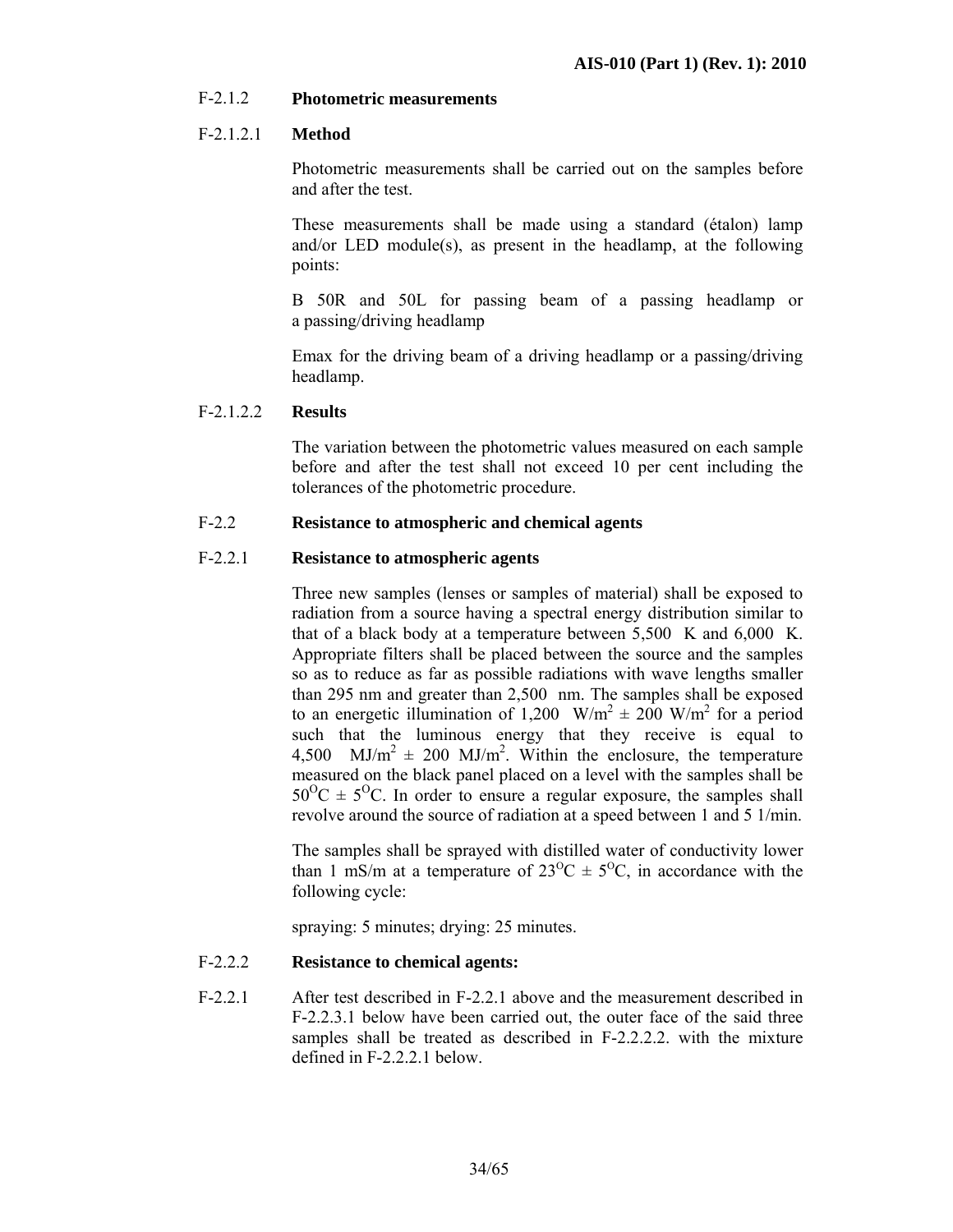#### F-2.2.2.1 **Test mixture**

 The test mixture shall be composed of 61.5 per cent n-heptane, 12.5 per cent toluene, 7.5 per cent ethyl tetrachloride, 12.5 per cent trichloroethylene and 6 per cent xylene (volume per cent).

F-2.2.2.2 Application of the test mixture:

Soak a piece of cotton cloth (as per ISO 105) until saturation with the mixture defined in F-2.2.2.1 above and, within 10 seconds, apply it for 10 minutes to the outer face of the sample at a pressure of  $50$  N/cm<sup>2</sup>, corresponding to an effort of 100 N applied on a test surface of 14 x 14 mm.

During this 10-minute period, the cloth pad shall be soaked again with the mixture so that the composition of the liquid applied is continuously identical with that of the test mixture prescribed.

During the period of application, it is permissible to compensate the pressure applied to the sample in order to prevent it from causing cracks.

#### F-2.2.2.3 **Cleaning**

At the end of the application of the test mixture, the samples shall be dried in the open air and then washed with the solution described in F-2.3 (Resistance to detergents)  $23^{\circ}\text{C} \pm 5^{\circ}\text{C}$ .

Afterwards the samples shall be carefully rinsed with distilled water containing not more than 0.2 per cent impurities at  $23^{\circ}C \pm 5^{\circ}C$  and then wiped off with a soft cloth.

#### F-2.2.3. **Results**

F-2.2.3.1. After the test of resistance to atmospheric agents, the outer face of the samples shall be free from cracks, scratches, chipping and deformation, and the mean variation in transmission (∆tm)

$$
\Delta t = \frac{T_2 - T_3}{T_2}
$$

measured on the three samples according to the procedure described in F-4 shall not exceed 0.020 (∆tm <0.020).

F-2.2.3.2 After the test of resistance to chemical agents, the samples shall not bear any traces of chemical staining likely to cause a variation of flux diffusion, whose mean variation

$$
\Delta d = \frac{T_5 - T_4}{T_2}
$$

measured on the three samples according to the procedure described in F-4 shall not exceed 0.020 (∆dm < 0.020).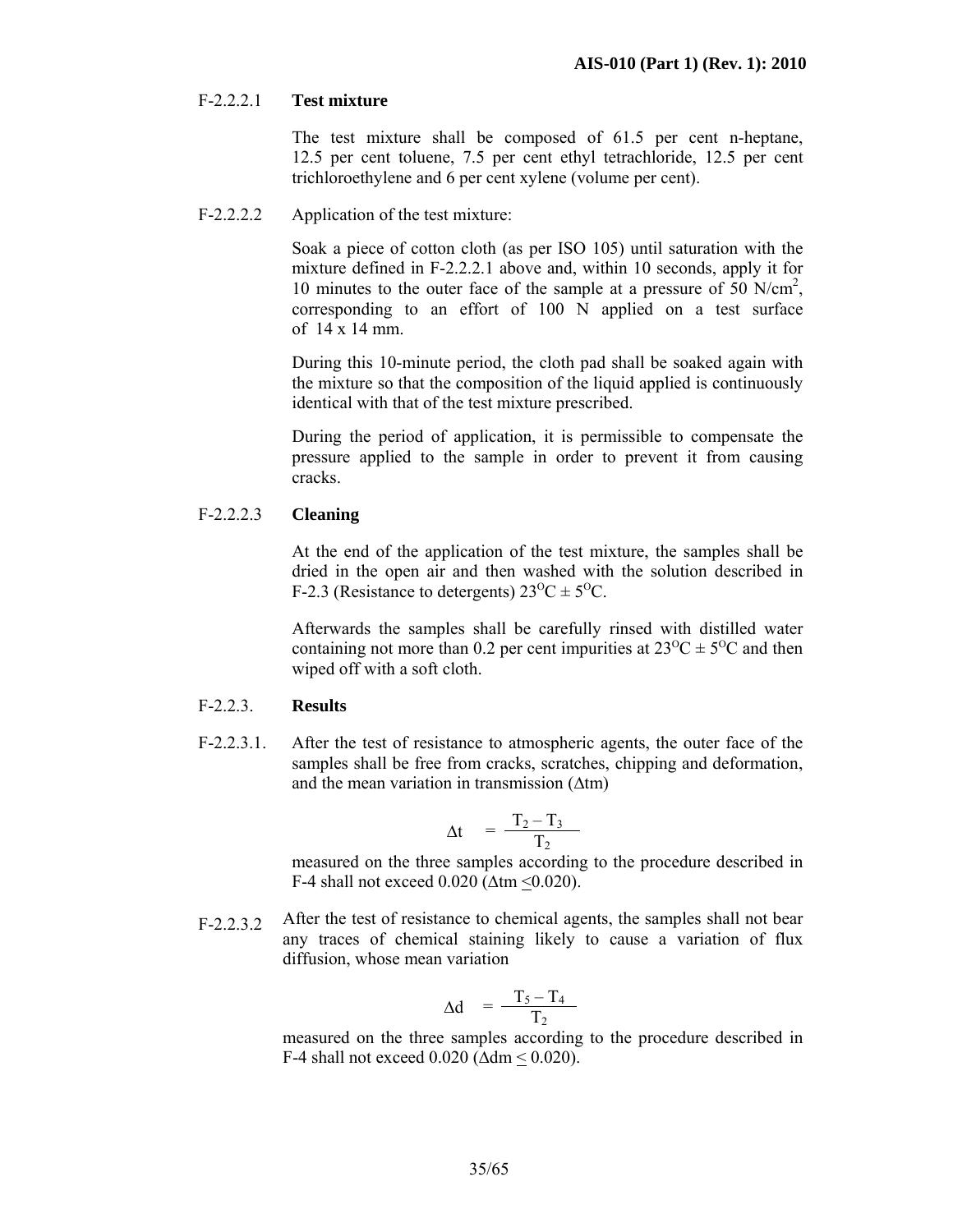#### F-2.2.4. **Resistance to light source radiations**

The following test shall be done:

Flat samples of each light transmitting plastic component of the headlamp are exposed to the light of the LED module(s). The parameters such as angles and distances of these samples shall be the same as in the headlamp. These samples shall have the same colour and surface treatment, if any, as the parts of the headlamp.

After 1500 hours of continuous operation, the colorimetric specifications of the transmitted light shall be met, and the surfaces of the samples shall be free of cracks, scratches, scalings or deformation

#### F-2.3 **Resistance to detergents and hydrocarbons**

#### F-2.3.1 **Resistance to detergents**

 The outer face of three samples (lenses or samples of material) shall be heated to  $50^{\circ}\text{C} \pm 5^{\circ}\text{C}$  and then immersed for five minutes in a mixture maintained at  $23^{\circ}\text{C} \pm 5^{\circ}\text{C}$  and composed of 99 parts distilled water containing not more than 0.02 per cent impurities and one part alkylaryl sulphonate.

At the end of the test, the samples shall be dried at  $50^{\circ}C \pm 5^{\circ}C$ . The surface of the samples shall be cleaned with a moist cloth.

#### F-2.3.2 **Resistance to hydrocarbons**

 The outer face of these three samples shall then be lightly rubbed for one minute with a cotton cloth soaked in a mixture composed of 70 per cent n-heptane and 30 per cent toluene (volume per cent), and shall then be dried in the open air.

#### F-2.3.3 **Results**

After the above two tests have been performed successively, the mean value of the variation in transmission

$$
\Delta t = \frac{T_2 - T_3}{T_2}
$$

 measured on the three samples according to the procedure described in F-4. to this annex shall not exceed 0.010 ( $\Delta$ tm  $\leq$  0.010).

#### F-2.4 **Resistance to mechanical deterioration**

#### F-2.4.1. **Mechanical Deterioration Method**

The outer face of the three new samples (lenses) shall be subjected to the uniform mechanical deterioration test by the method described in F-5.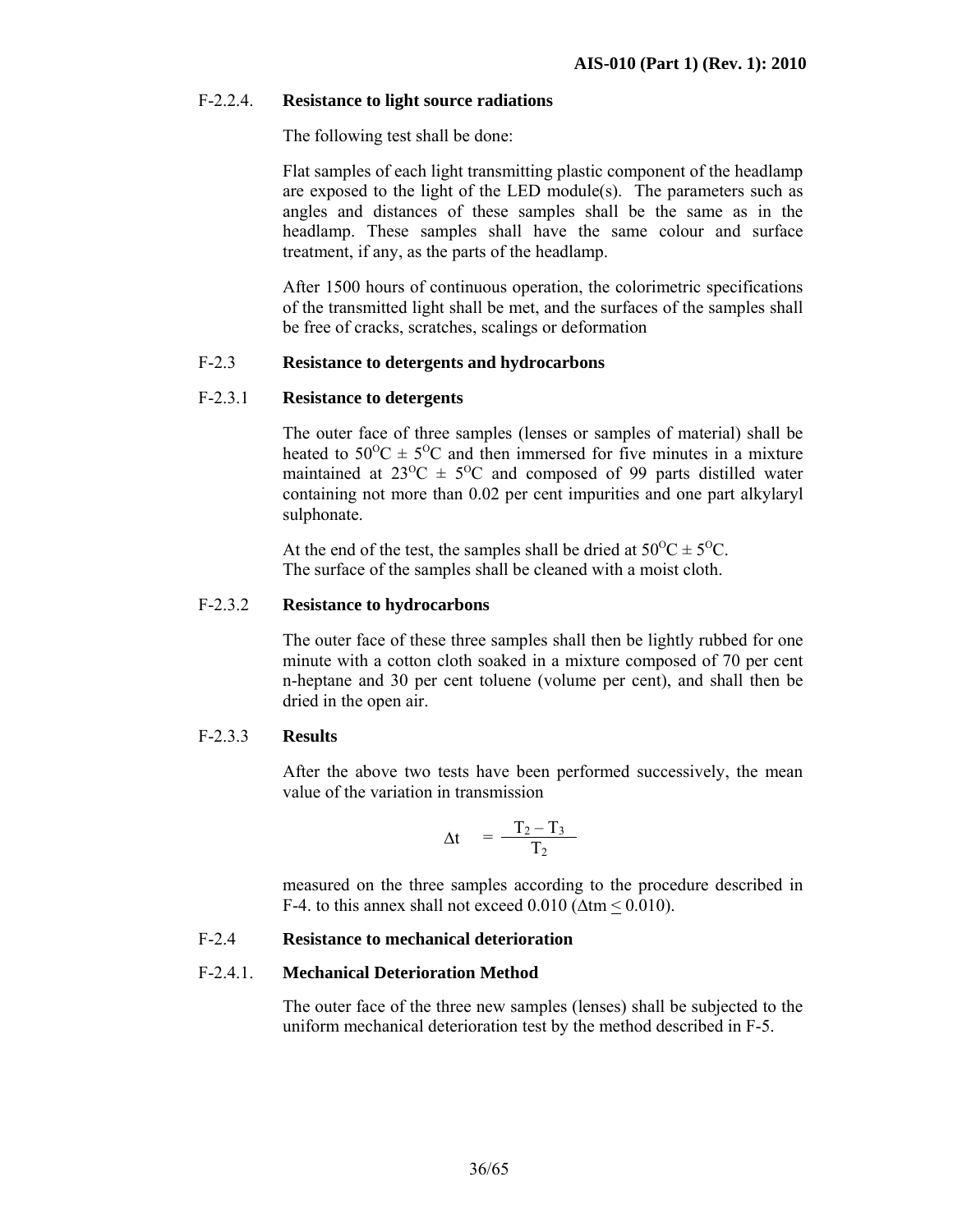#### F-2.4.2 **Results**

After this test, the variations:

in transmission

$$
\Delta t = \frac{T_2 - T_3}{T_2}
$$

and in diffusion:

$$
\Delta d = \frac{T_5 - T_4}{T_2}
$$

shall be measured according to the procedure described in F-4 in the area specified in 2.2.4.1.1 of this Standard. The mean value of the three samples shall be such that:

 $\Delta$ tm  $\leq$  0.100;

∆dm < 0.050

#### F-2.5 **Test of adherence of coatings, if any**

#### F-2.5.1 **Preparation of the sample**

 A surface of 20 mm x 20 mm in area of the coating of a lens shall be cut with a razor blade or a needle into a grid of squares approximately 2 mm x 2 mm. The pressure on the blade or needle shall be sufficient to cut at least the coating.

#### F-2.5.2 **Description of the test**

Use an adhesive tape with a force adhesion of 2 N/(cm of width)  $\pm 20\%$ measured under the standardized conditions specified in F-6 of this annex. This adhesive tape, which shall be at least 25 mm wide, shall be pressed for at least five minutes to the surface prepared as prescribed in F-2.5.1

Then the end of the adhesive tape shall be loaded in such a way that the force of adhesion to the surface considered is balanced by a force perpendicular to that surface. At this stage, the tape shall be torn off at a constant speed of 1.5 m/s  $\pm$  0.2 m/s.

#### F-2.5.3 **Results**

There shall be no appreciable impairment of the gridded area. Impairments at the intersections between squares or at the edges of the cuts shall be permitted, provided that the impaired area does not exceed 15 per cent of the gridded surface.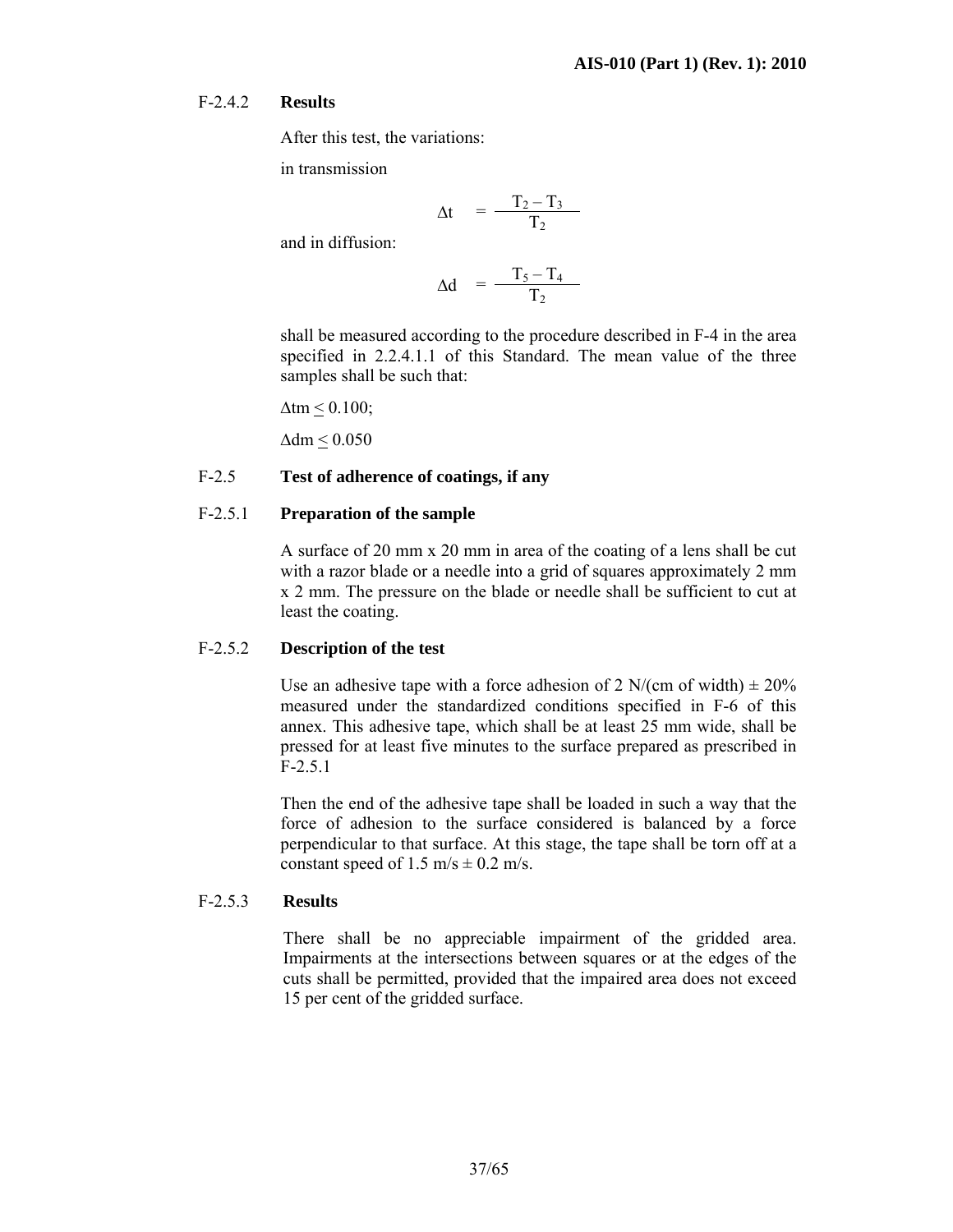#### F-2.6 **Tests of the complete headlamp incorporating a lens of plastic material**

#### F-2.6.1 **Resistance to mechanical deterioration of the lens surface**

#### F-2.6.1.1 **Tests**

 The lens of headlamp sample No. 1 shall be subjected to the test described in F-2.4.1 above.

#### F-2.6.1.2 **Results**

 After the test, the results of photometric measurements carried out on the headlamp in accordance with this Standard shall not exceed by more than:

 30 per cent the maximum values prescribed at points B50R and HV and not be more than 10% below the minimum values prescribed at Point 75L.

#### F-2.6.2 **Test of adherence of coatings, if any**

The lens of headlamp sample No. 2 shall be subjected to the test described in F-2.5 above.

#### **F-3 Verification of the conformity of production**

- F-3.1 With regard to the materials used for the manufacture of lenses, the headlamps of a series shall be recognized as complying with this standard if:
- F-3.1.1 After the test for resistance to chemical agents and the test for resistance to detergents and hydrocarbons, the outer face of the samples exhibits no cracks, chipping or deformation visible to the naked eye (see F-2.2.2., F-2.3.1 and F-2.3.2.);
- F-3.1.2 After the test described in F-2.6.1.1., the photometric values at the points of measurement considered in F-2.6.1.2 are within the limits prescribed for conformity of production by this Standard.
- F-3.2 If the test results fail to satisfy the requirements, the tests shall be repeated on another sample of headlamps selected at random.

#### **F-4.0 Method of Measurement of the Diffusion and Transmission of Light**

F-4.1 **Equipment** (see Figure F1)

The beam of a collimator K with a half divergence

$$
\beta/2 = 17.4 \text{ X } 10^{-4} \text{ rd}
$$

is limited by a diaphragm  $D<sub>T</sub>$  with an opening of 6 mm against which the sample stand is placed.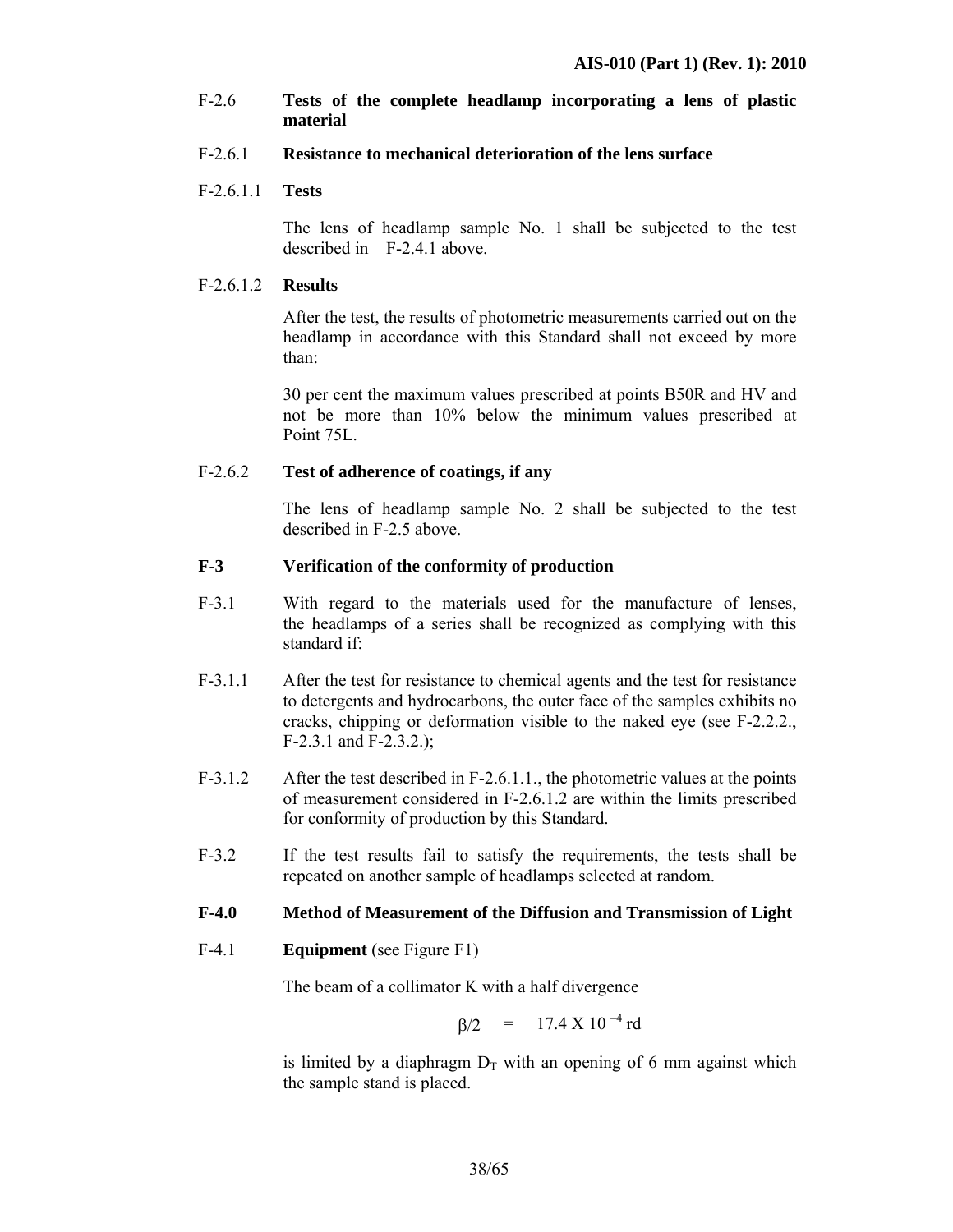A convergent achromatic lens  $L_2$  corrected for spherical aberrations, links the diaphragm  $D_{\tau}$  with the receiver R; the diameter of the lens  $L_2$ shall be such that it does not diaphragm the light diffused by the sample in a cone with a half top angle of

$$
\beta/2 = 14^{\circ}
$$

An annular diaphragm  $D<sub>D</sub>$  with angles

$$
\frac{\alpha_{\text{O}}}{2} = 1^{\text{O}} \text{ and } \frac{\alpha_{\text{max}}}{2} = 12^{\text{O}}
$$

is placed in an image focal plane of the lens  $L_2$ .

 The non-transparent central art of the diaphragm is necessary in order to eliminate the light arriving directly from the light source. It shall be possible to remove the central part of the diaphragm from the light beam in such a manner that it returns exactly to its original position.

The distance  $L_2 D_{\tau}$  and the focal length  $F_2$  (see note below) of the lens  $L_2$ shall be so chosen that the image of  $D_2$  completely covers the receiver R.

 When the initial incident flux is referred to 1000 units, the absolute precision of each reading shall be better than 1 unit.

**Note :** For  $L_2$  the use of a focal distance of about 80 mm is recommended.

#### F-4.2 **Measurements**

The following readings shall be taken:

| Reading        | With sample       | With central<br>part of $D_D$ | Quantity represented                                                  |
|----------------|-------------------|-------------------------------|-----------------------------------------------------------------------|
| $T_1$          | no                | no                            | Incident flux in initial reading                                      |
| T <sub>2</sub> | Yes (before test) | no                            | Flux transmitted by the new<br>material in a field of $24^\circ$      |
| T <sub>3</sub> | Yes (after test)  | no                            | Flux transmitted by the tested<br>material in a field of $24^{\circ}$ |
| T <sub>4</sub> | Yes (before test) | yes                           | Flux diffused by the new<br>material                                  |
| $T_5$          | Yes (after test)  | yes                           | Flux diffused by the tested<br>material                               |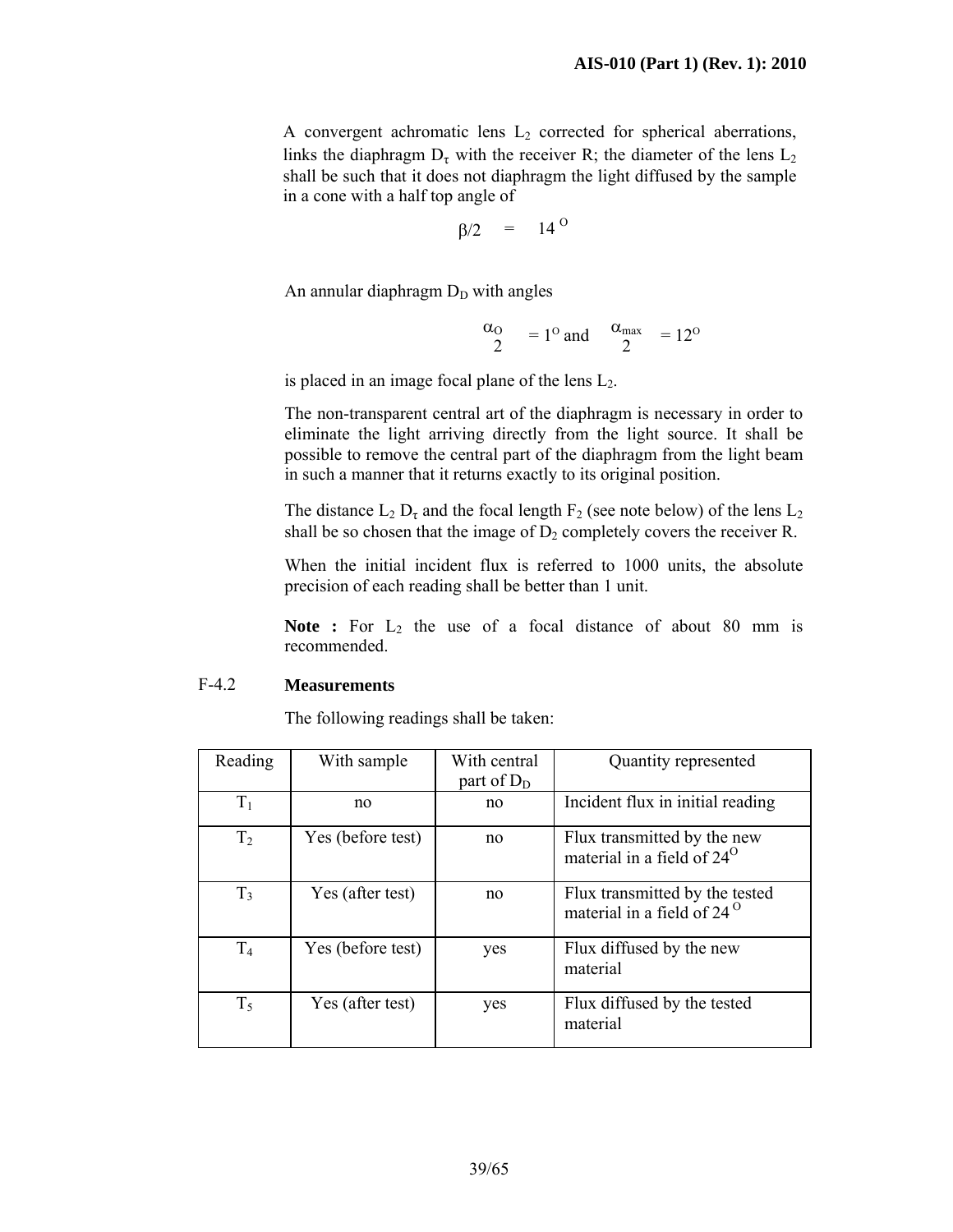

#### **F-5.0 Spray testing method**

#### F-5.1. **Test equipment**

#### F-5.1.1. **Spray gun**

 The spray gun used shall be equipped with a nozzle 1.3 mm in diameter allowing a liquid flow rate of  $0.24 \pm 0.02$  l/minute at an operating pressure of 6.0 bars -0/+0.5 bar.

 Under these operation conditions the fan pattern obtained shall be 170 mm  $\pm$  50 mm in diameter on the surface exposed to deterioration, at a distance of 380 mm  $\pm$  10 mm from the nozzle.

#### F-5.1.2. **Test mixture**

The test mixture shall be composed of:

 Silica sand of hardness 7 on the Mohr scale, with a grain size between 0 and 0.2 mm and an almost normal distribution, with an angular factor of 1.8 to 2;

Water of hardness not exceeding 205  $g/m<sup>3</sup>$  for a mixture comprising 25 g of sand per litre of water.

#### F-5.2. **Test**

The outer surface of the headlamp lenses shall be subjected once or more than once to the action of the sand jet produced as described above. The jet shall be sprayed almost perpendicular to the surface to be tested.

The deterioration shall be checked by means of one or more samples of glass placed as a reference near the lenses to be tested. The mixture shall be sprayed until the variation in the diffusion of light on the sample or samples measured by the method described in F-4**,** is such that:

$$
\Delta d = \frac{T_5 - T_4}{T_2} = 0.0250 \pm 0.0025
$$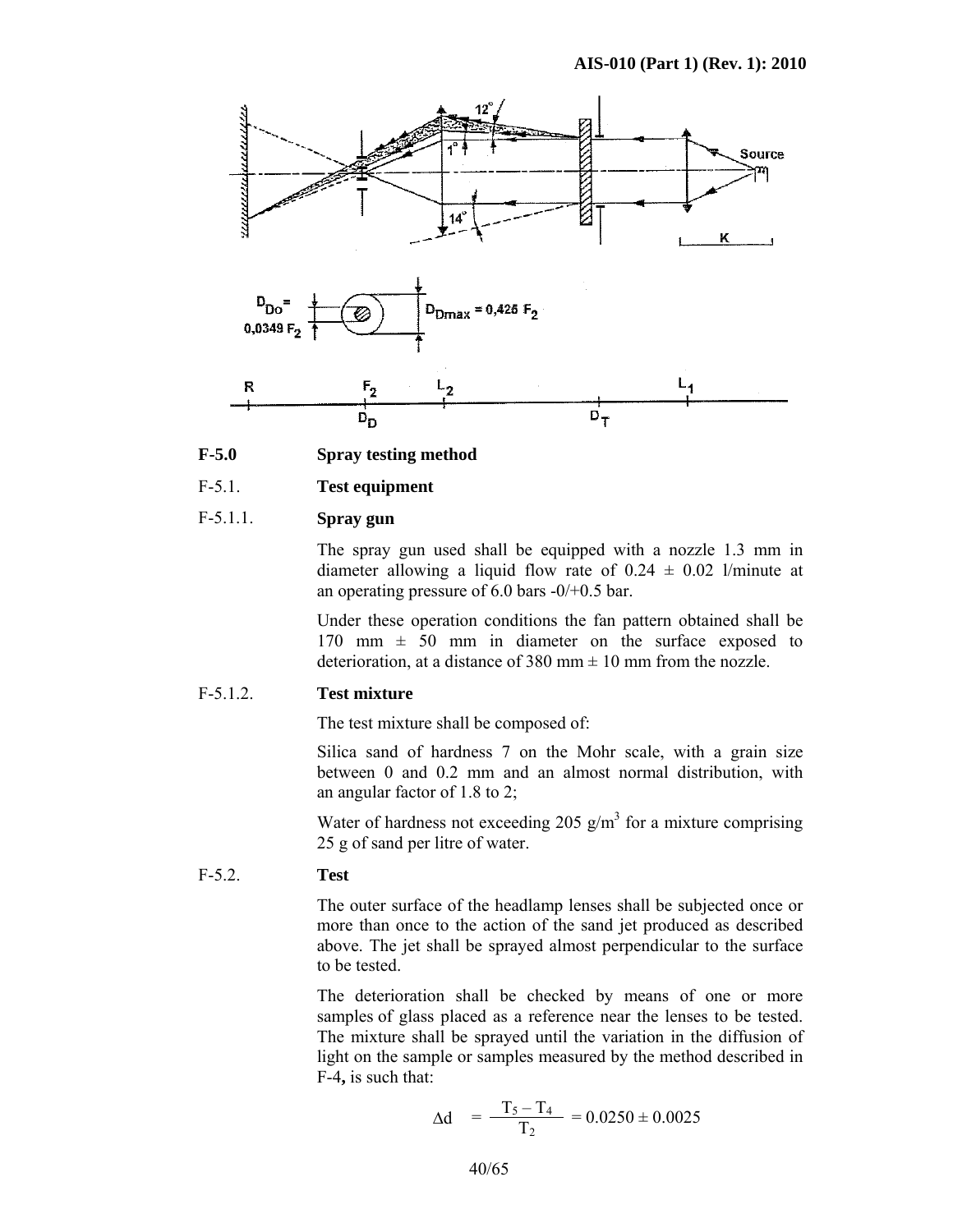Several reference samples may be used to check that the whole surface to be tested has deteriorated homogeneously.

**F-6.0 Adhesive tape adherence test** 

#### F-6.1. **Purpose**

 This method allows determining under standard conditions the linear force of adhesion of an adhesive tape to a glass plate.

#### F-6.2. **Principle**

 Measurement of the force necessary to unstick an adhesive tape from a glass plate at an angle of  $90^\circ$ .

#### F-6.3. **Specified atmospheric conditions**

The ambient conditions shall be at  $23^{\circ}C \pm 5^{\circ}C$  and  $65 \pm 15$  per cent RH.

#### F-6.4. **test pieces**

 Before the test, the sample roll of adhesive tape shall be conditioned for 24 hours in the specified atmosphere (see F-6.3 above).

 Five test pieces each 400 mm long shall be tested from each roll. These test pieces shall be taken from the roll after the first three turns were discarded.

#### F-6.5. **Procedure**

The test shall be under the ambient conditions specified in F-6.3.

Take the five test pieces while unrolling the tape radially at a speed of approximately 300 mm/s, then apply them within 15 seconds in the following manner:

Apply the tape to the glass plate progressively with a slight length-wise rubbing movement of the finger, without excessive pressure, in such a manner as to leave no air bubble between the tape and the glass plate.

Leave the assembly in the specified atmospheric conditions for 10 minutes.

Unstick about 25 mm of the test piece from the plate in a plane perpendicular to the axis of the test piece.

Fix the plate and fold back the free end of the tape at  $90^\circ$ . Apply force in such a manner that the separation line between the tape and the plate is perpendicular to this force and perpendicular to the plate.

Pull to unstick at a speed of 300 mm/s  $\pm$  30 mm/s and record the force required.

#### F-6.6. **Results**

The five values obtained shall be arranged in order and the median value taken as a result of the measurement. This value shall be expressed in Newton per centimetre of width of the tape.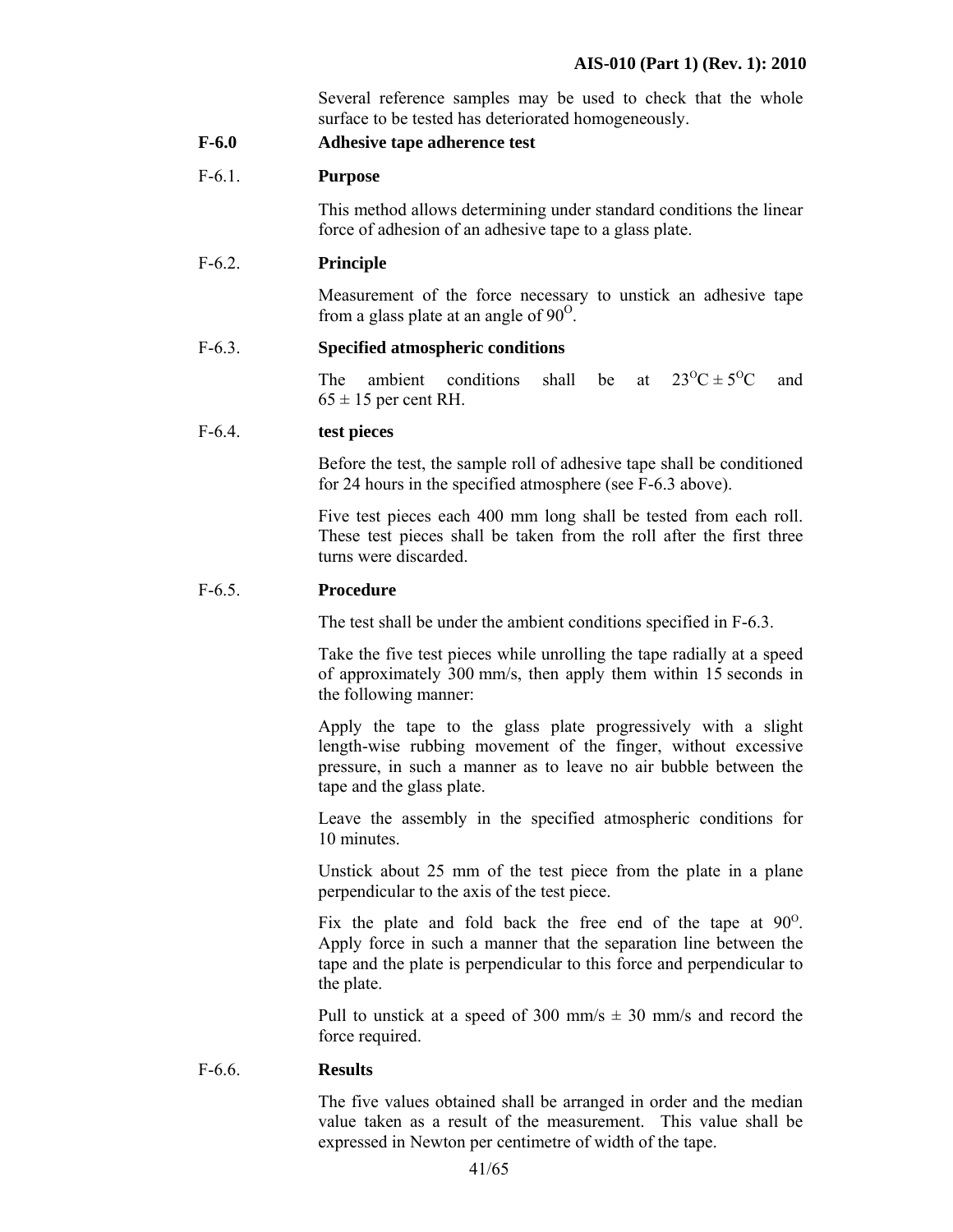#### **Table F1**

# (See F 1.3)

#### **CHRONOLOGICAL ORDER OF APPROVAL TESTS**

# **A. Tests on plastic materials (lenses or samples of material supplied pursuant to 2.2.4 of this Standard.**

| Samples                                                          |              | Lenses or samples of material |                |                |   |             |        |             |   |    |             | Lenses      |    |    |  |
|------------------------------------------------------------------|--------------|-------------------------------|----------------|----------------|---|-------------|--------|-------------|---|----|-------------|-------------|----|----|--|
| <b>Tests</b>                                                     | $\mathbf{1}$ | 2                             | $\overline{3}$ | $\overline{4}$ | 5 | 6           | $\tau$ | 8           | 9 | 10 | 11          | 12          | 13 | 14 |  |
| 1.1 Limited photometry (para. F-2.1.2)                           |              |                               |                |                |   |             |        |             |   |    | X           | X           | X  |    |  |
| 1.1.1 Temperature change (para. F-2.1.1)                         |              |                               |                |                |   |             |        |             |   |    | $\mathbf X$ | $\mathbf X$ | X  |    |  |
| 1.2 Limited photometry (para F-2.1.2)                            |              |                               |                |                |   |             |        |             |   |    | X           | $\mathbf X$ | X  |    |  |
| 1.2.1 Transmission measurement                                   | X            | X                             | X              | X              | X | X           | X      | X           | X |    |             |             |    |    |  |
| 1.2.2 Diffusion measurement                                      | X            | X                             | Χ              |                |   |             | X      | $\mathbf X$ | X |    |             |             |    |    |  |
| Atmospheric agents (para. F-2.2.1)<br>1.3                        | X            | X                             | X              |                |   |             |        |             |   |    |             |             |    |    |  |
| 1.3.1 Transmission measurement                                   | X            | X                             | X              |                |   |             |        |             |   |    |             |             |    |    |  |
| Chemical agents (para F-2.2.2)<br>1.4                            | Χ            | X                             | X              |                |   |             |        |             |   |    |             |             |    |    |  |
| 1.4.1 Diffusion measurements                                     | X            | X                             | X              |                |   |             |        |             |   |    |             |             |    |    |  |
| Detergents (para F-2.3.1)<br>1.5                                 |              |                               |                | X              | X | X           |        |             |   |    |             |             |    |    |  |
| Hydrocarbons para. F-2.3.2)<br>1.6                               |              |                               |                | X              | X | X           |        |             |   |    |             |             |    |    |  |
| 1.6.1 Transmission measurement                                   |              |                               |                | X              | X | $\mathbf X$ |        |             |   |    |             |             |    |    |  |
| Deterioration (para. F-2.4.1)<br>1.7                             |              |                               |                |                |   |             | X      | X           | X |    |             |             |    |    |  |
| 1.7.1 Transmission measurement                                   |              |                               |                |                |   |             | X      | X           | X |    |             |             |    |    |  |
| 1.7.2 Diffusion measurement                                      |              |                               |                |                |   |             | X      | X           | X |    |             |             |    |    |  |
| Adherence (para.F-2.5)<br>1.8                                    |              |                               |                |                |   |             |        |             |   |    |             |             |    | X  |  |
| Resistance to light source radiations<br>1.9<br>(para. F-2.2.4.) |              |                               |                |                |   |             |        |             |   | X  |             |             |    |    |  |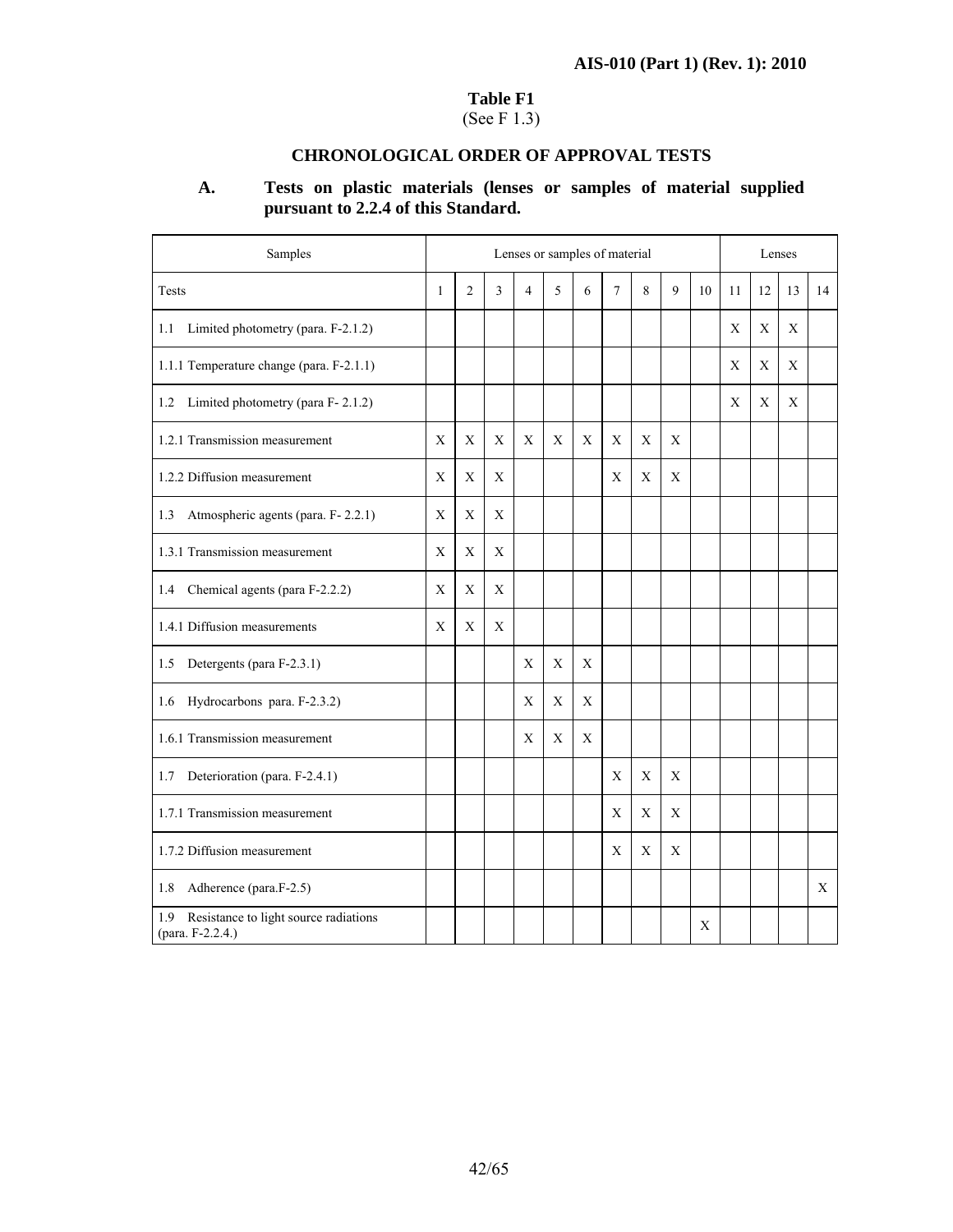# **AIS-010 (Part 1) (Rev. 1): 2010**

|                                     | Complete headlamp<br>Sample No. |  |
|-------------------------------------|---------------------------------|--|
| <b>Tests</b>                        |                                 |  |
|                                     |                                 |  |
| 2.1 Deterioration (para F-2.6.1.1)  | X                               |  |
| 2.2 Photometry (para $F-2.6.1.2$ .) | X                               |  |
| 2.3 Adherence (para $F-2.6.2$ .)    |                                 |  |

B. Tests on complete headlamps (supplied pursuant to 2.2.3 of this Standard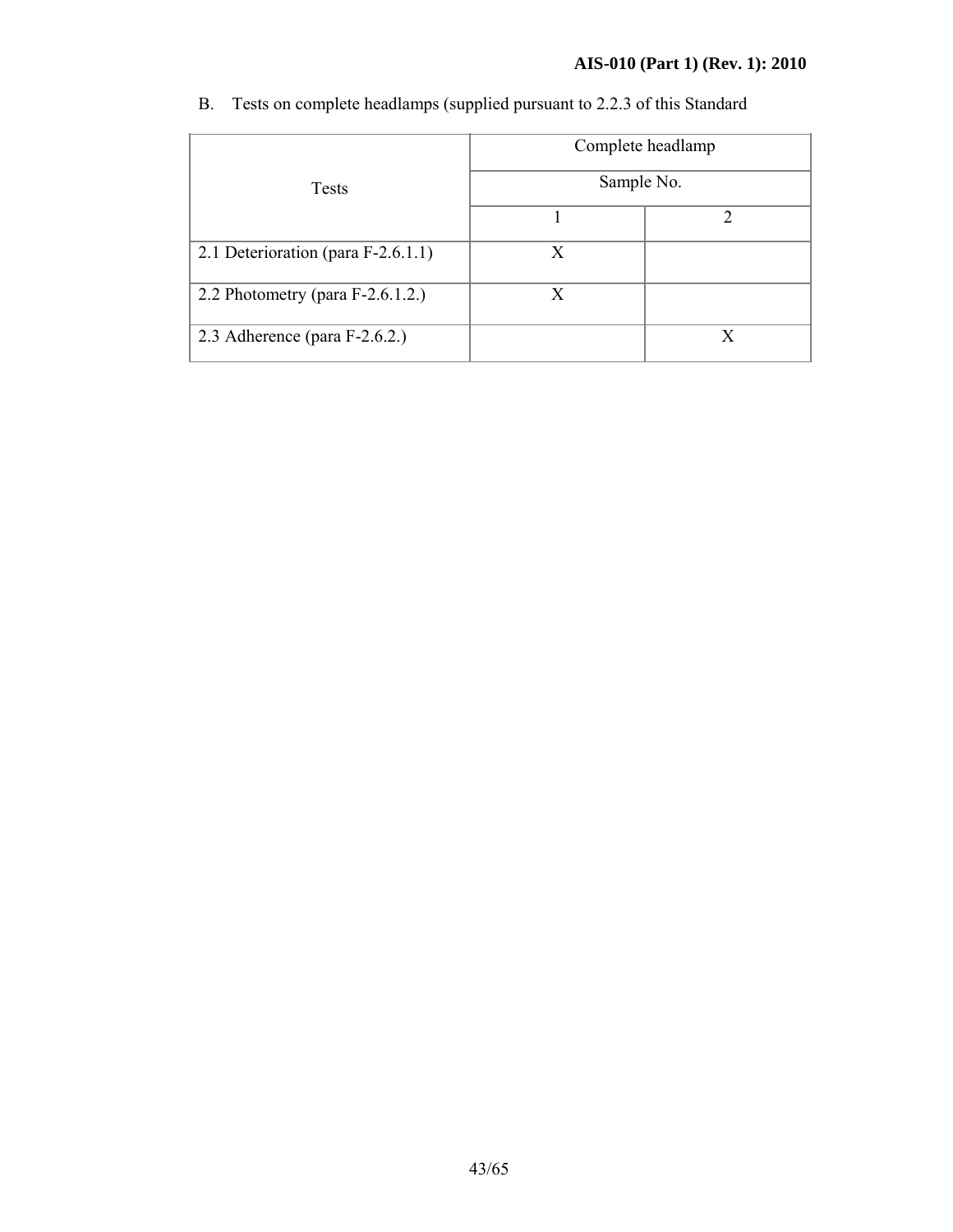#### **ANNEX G**

#### (See 10.3)

#### **MINIMUM REQUIREMENTS FOR SAMPLING BY TESTING AGENCY**

#### **G-1. General**

- G-1.1. The conformity requirements shall be considered satisfied from a mechanical and a geometrical standpoint in accordance with the requirements of this Standard, if any, if the differences do not exceed inevitable manufacturing deviations. This condition also applies to colour.
- G-1.2. With respect to photometric performances, the conformity of mass-produced headlamps shall not be contested if, when testing photometric performances of any headlamp chosen at random and equipped with a standard filament lamp and/or LED module(s) present in the headlamp
- G-1.2.1. No measured value deviates unfavourably by more than 20 per cent from the value prescribed in this standard, as applicable.

For values B50R and Zone III and the maximum unfavourable deviation may be respectively

| B <sub>50</sub> R | 0.2 1x equivalent 20 per cent  |
|-------------------|--------------------------------|
|                   | 0.3 1x equivalent 30 per cent  |
| Zone III          | 0.3 lx equivalent 20 per cent  |
|                   | 0.45 lx equivalent 30 per cent |

- $G-1.2.2$  or if
- G-1.2.2.1. for the passing beam, the values prescribed in this Standard are met at HV (with a tolerance of 0.2 lx) and related to that aiming at least one point of each area delimited on the measuring screen (at 25 m) by a circle 15 cm in radius around points B 50 R (with a tolerance of 0.1 lx), 75 L, 50 V, 25 R, 25 L, and in the entire area of zone IV which is not more than 22.5 cm above line 25 R and 25 L;
- G-1.2.2.2. and if, for the driving beam, HV being situated within the isolux 0.75  $E_{\text{max}}$ , a tolerance of + 20 per cent for maximum values and - 20 per cent for minimum values is observed for the photometric values at any measuring point specified in 6.2.3 The reference mark is disregarded.
- G-1.2.3. if the results of the test described above do not meet the requirements, the alignment of the headlamp may be changed, provided that the axis of the beam is not displaced laterally by more than 1° to the right or left**. (**See note below)

**Note :** The limit of realignment of 1<sup>°</sup> towards the right or left is not incompatible with upward or downward vertical realignment. The latter is limited only by the requirements of 6.3**.** However, the horizontal part of the "cut-off" should not extend beyond the Line hh (the provisions of 6.3 are not applicable to headlamps intended to meet the requirements of this Standard only for provision of a passing beam).

G-1.2.4. If the results of the tests described above do not meet the requirements, tests shall be repeated using another standard filament lamp and/or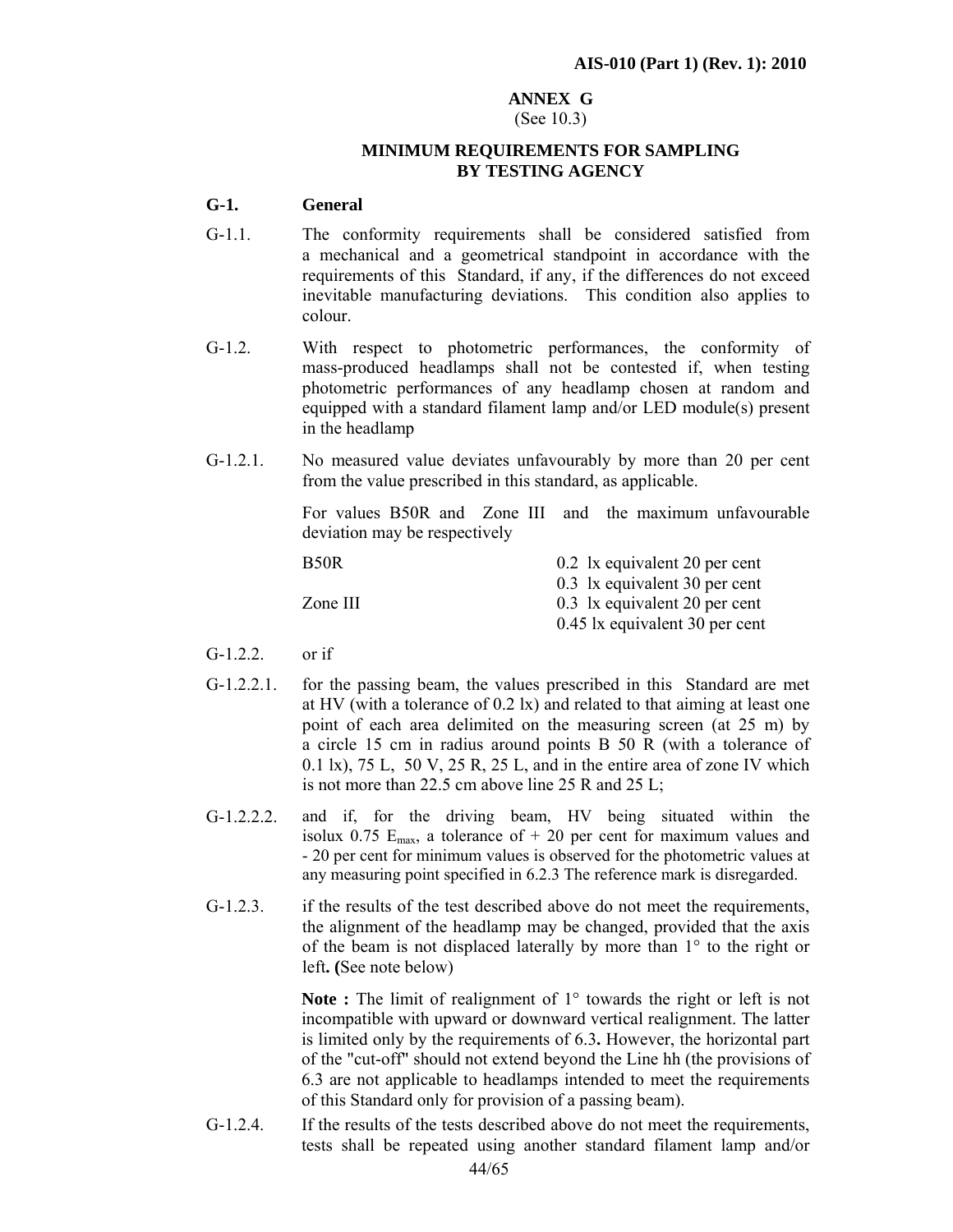LED module(s) present in the headlamp

- G-1.2.5. Headlamps with apparent defects are disregarded.
- G-1.2.6. The reference mark is disregarded.
- G-1.3 If, however, vertical adjustment cannot be performed repeatedly to the required position within the tolerances described in 6.2.2.3 of this Standard, one sample shall be tested according to the procedure described in J-2 and J-3 of Annex J

#### **G-2. First sampling**

In the first sampling four headlamps are selected at random. The first sample of two is marked A, the second sample of two is marked B.

- G-2.1. The conformity is not contested
- G-2.1.1. Following the sampling procedure shown in Figure G-1 of this annex the conformity of mass-produced headlamps shall not be contested if the deviations of the measured values of the headlamps in the unfavourable directions are:

#### G-2.1.1.1. **sample A**

| A1: | one headlamp   |               | 0 per cent  |
|-----|----------------|---------------|-------------|
|     | one headlamp   | not more than | 20 per cent |
| A2: | both headlamps | more than     | 0 per cent  |
|     | but            | not more than | 20 per cent |

go to sample B

#### G-2.1.1.2. sample B

| oth the headlamps<br>ent |
|--------------------------|
|--------------------------|

G-2.1.2 or if the conditions of G-1.2.2 for sample A are fulfilled

#### G-2.2. **The conformity is contested**

G-2.2.1. Following the sampling procedure shown in Figure G-1 of this annex the conformity of mass-produced headlamps shall be contested and the manufacturer requested to make his production meet the requirements (alignment) if the deviations of the measured values of the headlamps are: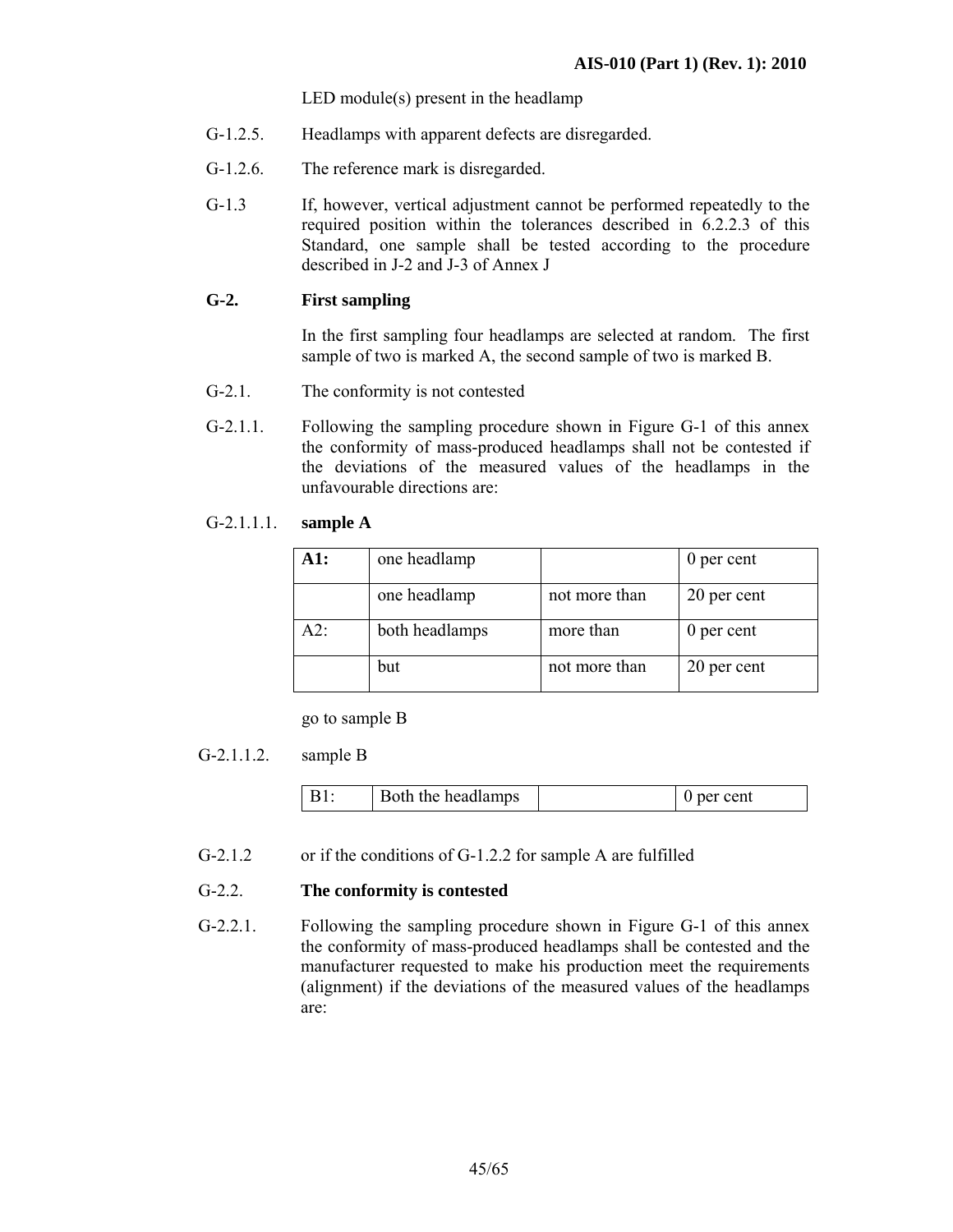#### G-2.2.1.1 sample A

| A3: | one headlamp | not more than | 20 per cent |
|-----|--------------|---------------|-------------|
|     | one headlamp | more than     | 20 per cent |
|     | but          | not more than | 30 per cent |

# G-2.2.1.2 **sample B**

| in the case of A2 |               |             |
|-------------------|---------------|-------------|
| one headlamp      | more than     | 0 per cent  |
| but               | not more than | 20 per cent |
| one headlamp      | not more than | 20 per cent |

| B <sub>3</sub> | in the case of A2 |               |             |
|----------------|-------------------|---------------|-------------|
|                | one headlamp      |               | 0 per cent  |
|                | one headlamp      | not more than | 20 per cent |
|                | but               | not more than | 30 per cent |

# G-2.2.2. or if the conditions of G-1.2.2 for sample A are not fulfilled.

#### G-2.3. **Non conformity established**

 Conformity shall be contested and **11** applied if, following the sampling procedure shown in Figure 1 of this annex, the deviations of the measured values of the headlamps are:

#### G-2.3.1. sample A

| A4: | one headlamp   | not more than | 20 per cent |
|-----|----------------|---------------|-------------|
|     | one headlamp   | more than     | 30 per cent |
| A5: | both headlamps | more than     | 20 per cent |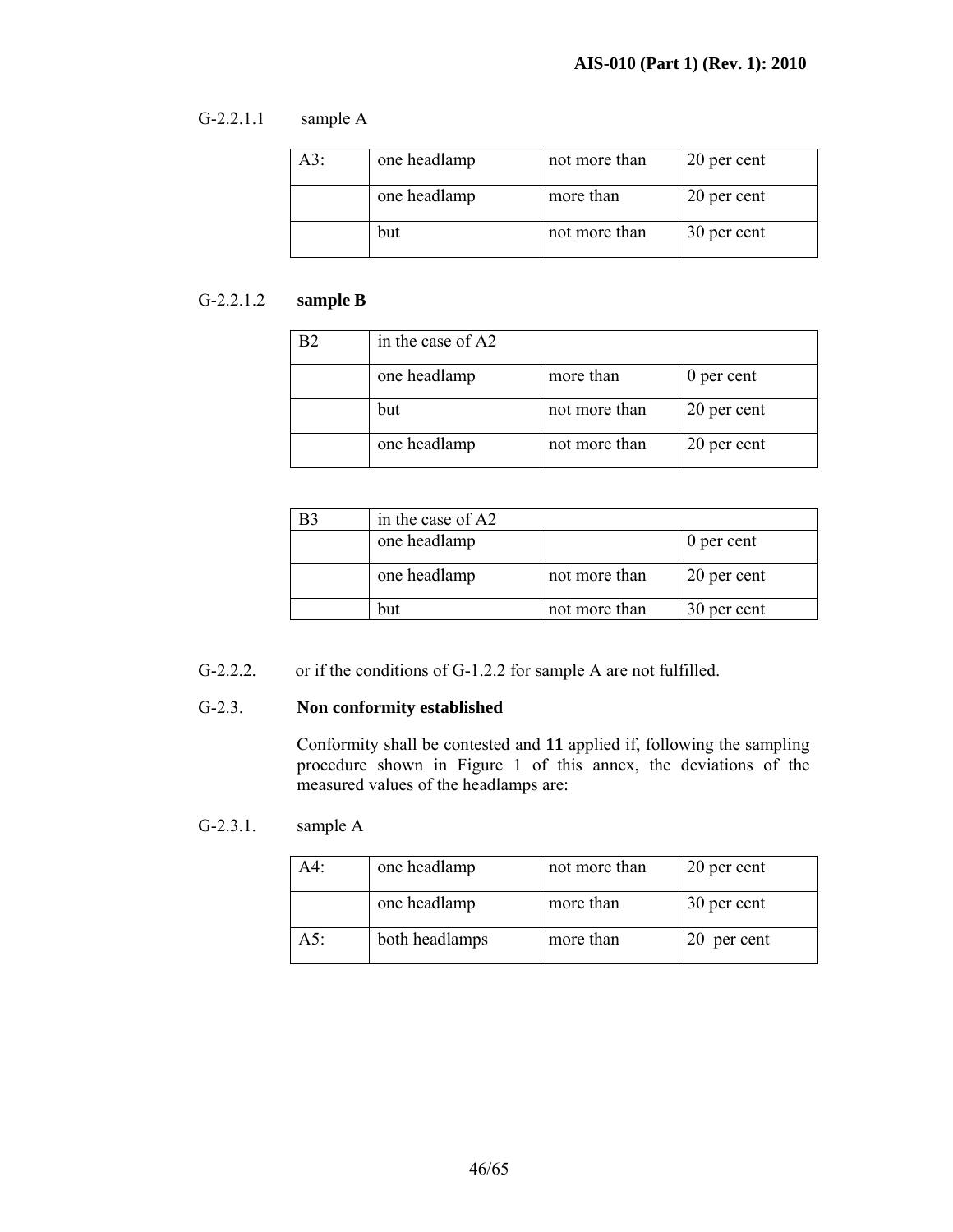#### G-2.3.2. **sample B**

| <b>B4</b> | in the case of A2 |               |             |
|-----------|-------------------|---------------|-------------|
|           | one headlamp      | more than     | 0 per cent  |
|           | but               | not more than | 20 per cent |
|           | one headlamp      | more than     | 20 per cent |

| in the case of A2 |           |             |
|-------------------|-----------|-------------|
| both headlamp     | more than | 20 per cent |

| in the case of A2 |           |             |
|-------------------|-----------|-------------|
| one headlamp      |           | 0 per cent  |
| one headlamp      | more than | 30 per cent |

#### G-2.3.3. or if the conditions of **G-1.2.2** for samples A and B are not fulfilled.

#### **G-3. repeated sampling**

In the case of A3, B2, B3 a repeated sampling, third sample C of two headlamps, selected from stock manufactured after alignment, is necessary within two months' time after the notification.

#### G-3.1. **The conformity is not contested.**

G-3.1.1. Following the sampling procedure shown in Figure G-1 of this annex the conformity of mass-produced headlamps shall not be contested if the deviations of the measured values of the headlamps are:

#### G-3.1.1.1. sample C

| C1:    | one headlamp   |               | 0 per cent  |
|--------|----------------|---------------|-------------|
|        | one headlamp   | not more than | 20 per cent |
| $C2$ : | both headlamps | more than     | 0 per cent  |
|        | but            | not more than | 20 per cent |
|        | go to sample D |               |             |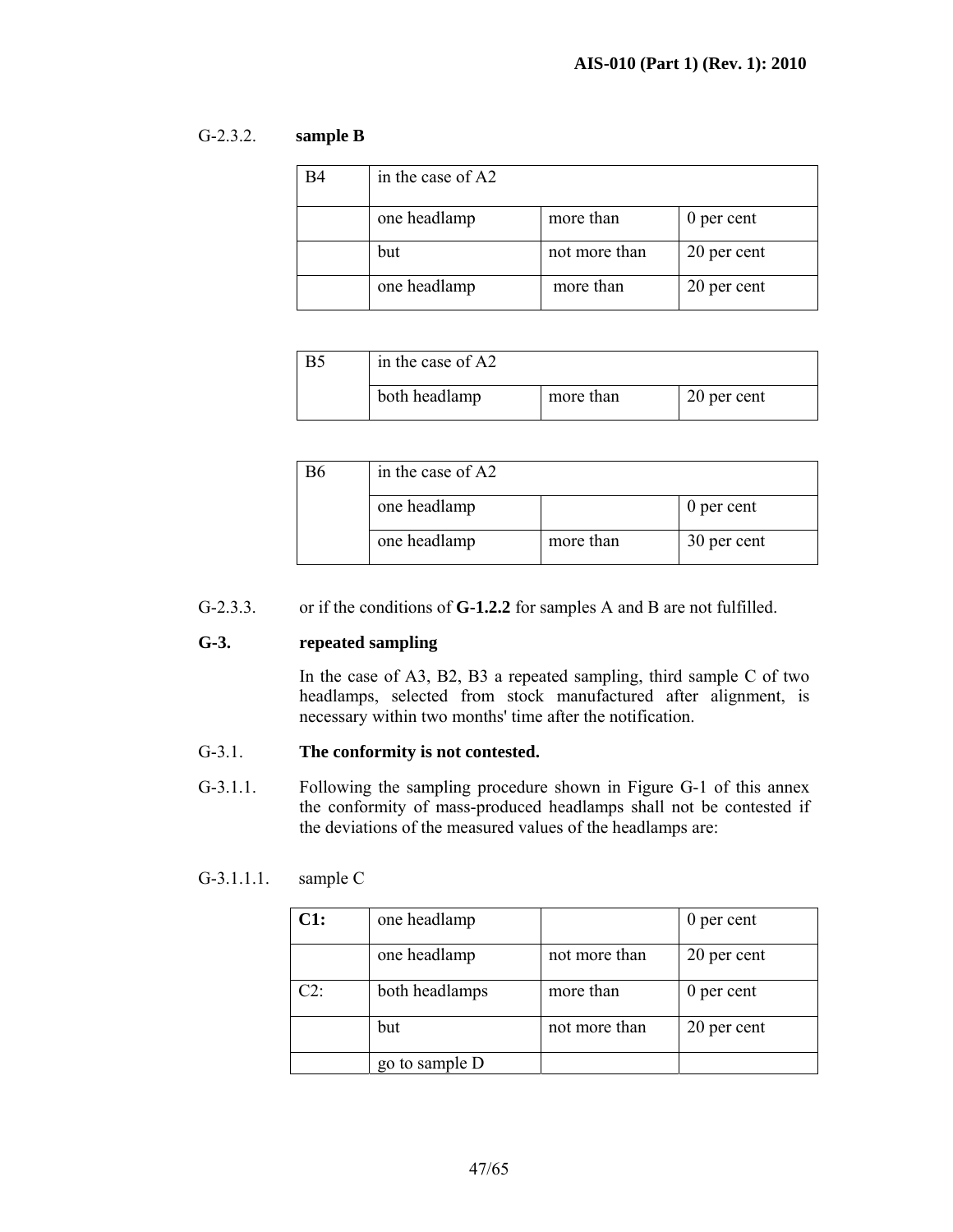#### G-3.1.1.2. sample D

| in the case of $C2$ |            |
|---------------------|------------|
| both headlamps      | 0 per cent |

- G-3.1.2. or if the conditions of **G-1.2.2** for sample C are fulfilled.
- G-3.2. The conformity is contested
- G-3.2.1. Following the sampling procedure shown in Figure G-1 of this annex the conformity of mass-produced headlamps shall be contested and the manufacturer requested to make his production meet the requirements (alignment) if the deviations of the measured values of the headlamps are:

#### G-3.2.1.1. sample D

| in the case of C2 |               |             |
|-------------------|---------------|-------------|
| One headlamps     | more than     | 0 per cent  |
| but               | Not more than | 20 per cent |
| one headlamp      | Not more than | 20 per cent |

G-3.2.1.2 or if the conditions of G-1.2.2 for sample C are not fulfilled.

#### G-3.3. **Non Conformity Established.**

 Conformity shall be contested and 11 applied if, following the sampling procedure shown in Figure G-1 of this annex, the deviations of the measured values of the headlamps are

#### G-3.3.1. **sample C**

| $C3$ : | one headlamp   | not more than | 20 per cent |  |
|--------|----------------|---------------|-------------|--|
|        | one headlamp   | more than     | 20 per cent |  |
| $C4$ . | both headlamps | more than     | 20 per cent |  |

#### G-3.3.2. **sample D**

| in the case of $C2$ |                |             |
|---------------------|----------------|-------------|
| One headlamp        | 0 or more than | 0 per cent  |
| One headlamp        | more than      | 20 per cent |

G-3.3.3 or if the conditions of G-1.2.2 for samples C and D are not fulfilled.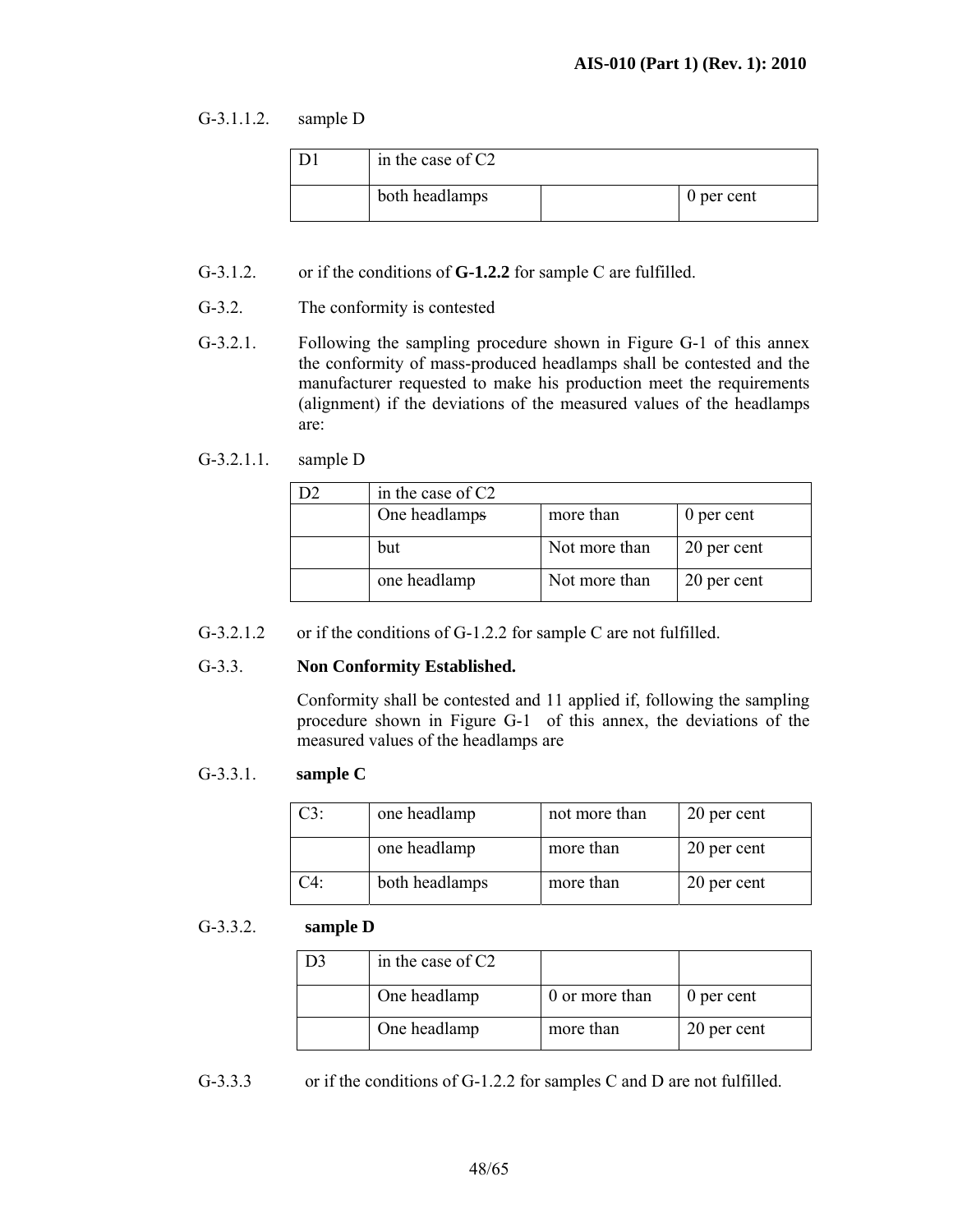#### **G-4. Change of the vertical position of the cut-off line**

 With respect to the verification of the change in vertical position of the cut-off line under the influence of heat, the following procedure shall be applied:

 One of the headlamps of sample A after sampling procedure in Figure G-1of this annex shall be tested according to the procedure described in D-2.1 of Annex D after being subjected three consecutive times to the cycle described in D-2.2.2 of Annex D**.** 

The headlamp shall be considered as acceptable if ∆r does not exceed 1.5 mrad.

 If this value exceeds 1.5 mrad but is not more than 2.0 mrad, the second headlamp of sample A shall be subjected to the test after which the mean of the absolute values recorded on both samples shall not exceed 1.5 mrad.

However, if this value of 1.5 mrad on sample A is not complied with, the two headlamps of sample B shall be subjected to the same procedure and the value of ∆r for each of them shall not exceed 1.5 mrad.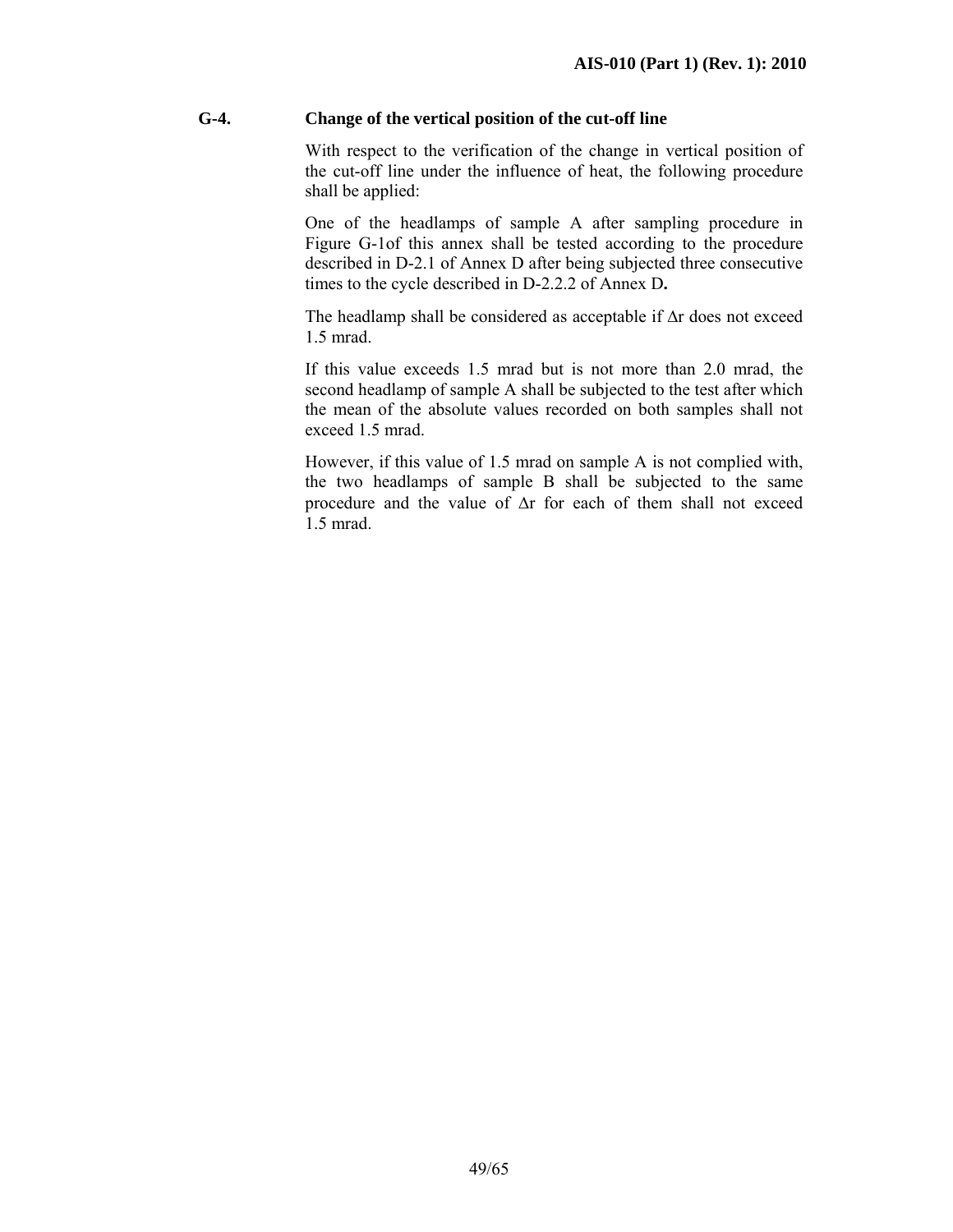

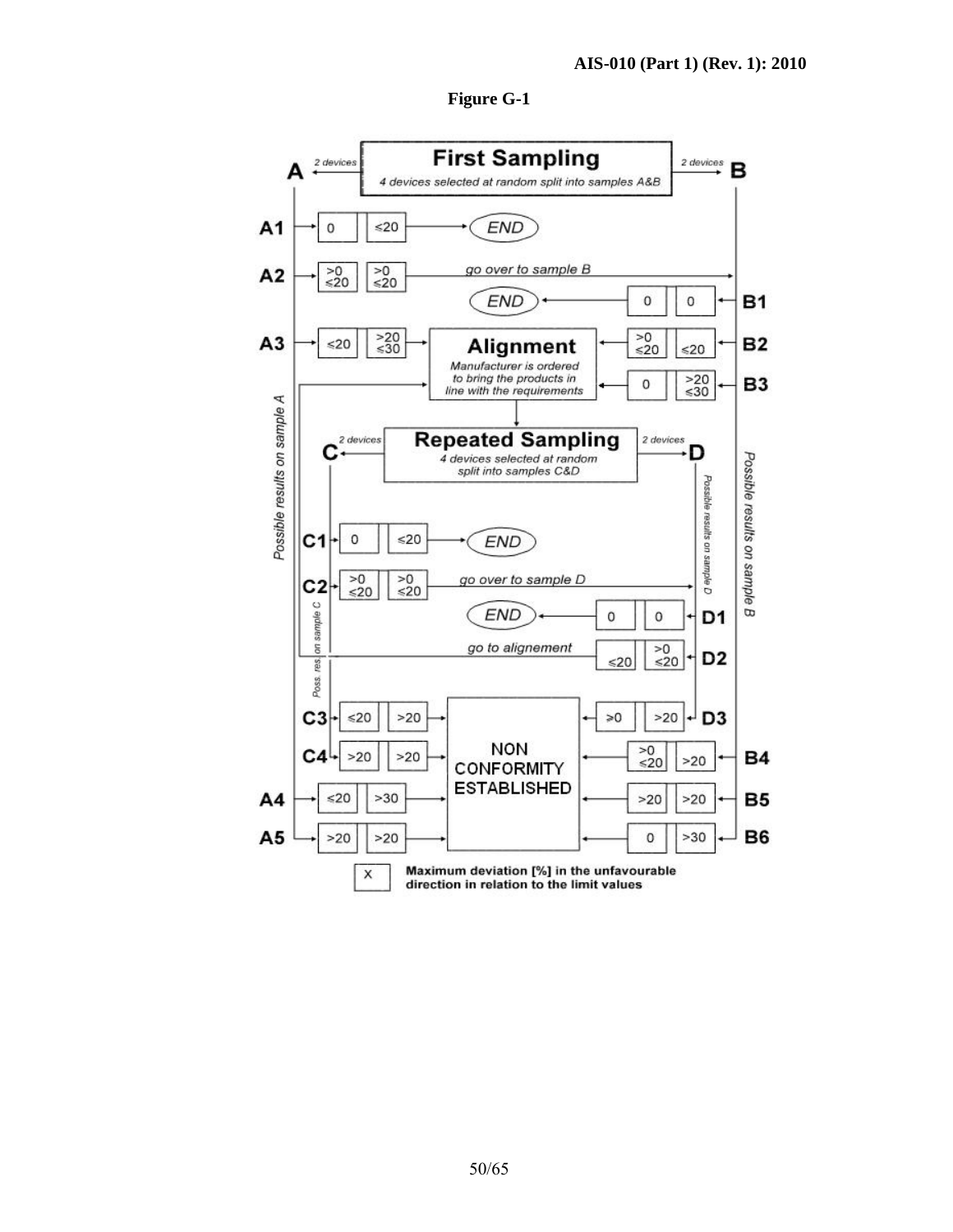#### **ANNEX H**

(See D-1.1.1 of Annex D)

#### **OVERVIEW OF OPERATIONAL PERIODS CONCERNING TESTS FOR STABILITY OF PHOTOMETRIC PERFORMANCE**

|  | Abbreviations: P: passing beam lamp                            |
|--|----------------------------------------------------------------|
|  | D: driving beam lamp $(D_1 + D_2)$ means two driving<br>beams) |
|  | F: front fog lamp                                              |
|  | means a cycle of 15 minutes off and 5 minutes lit.             |
|  |                                                                |

All following grouped headlamps and front fog lamps together with the added class B marking symbols are given as examples and are not exhaustive.

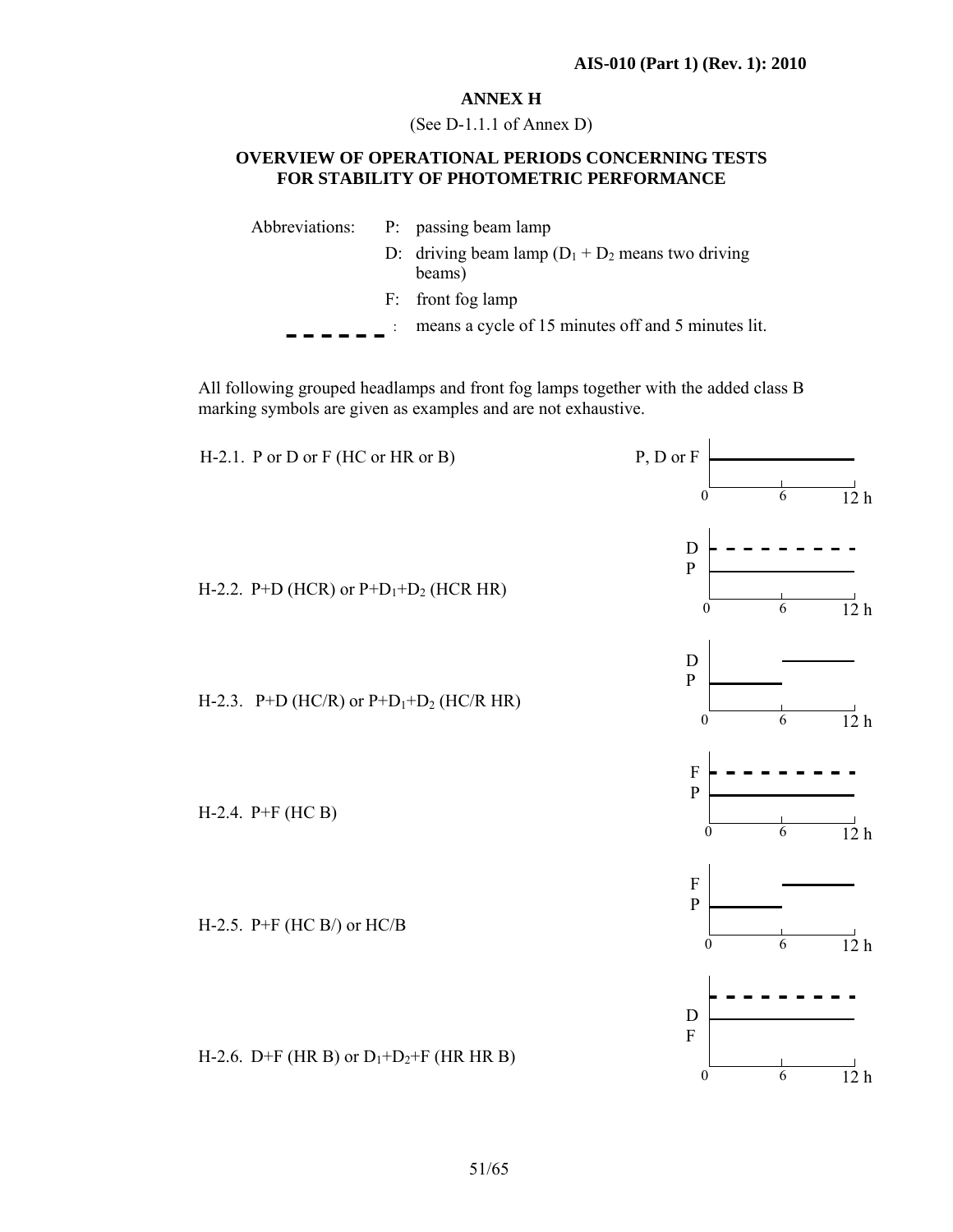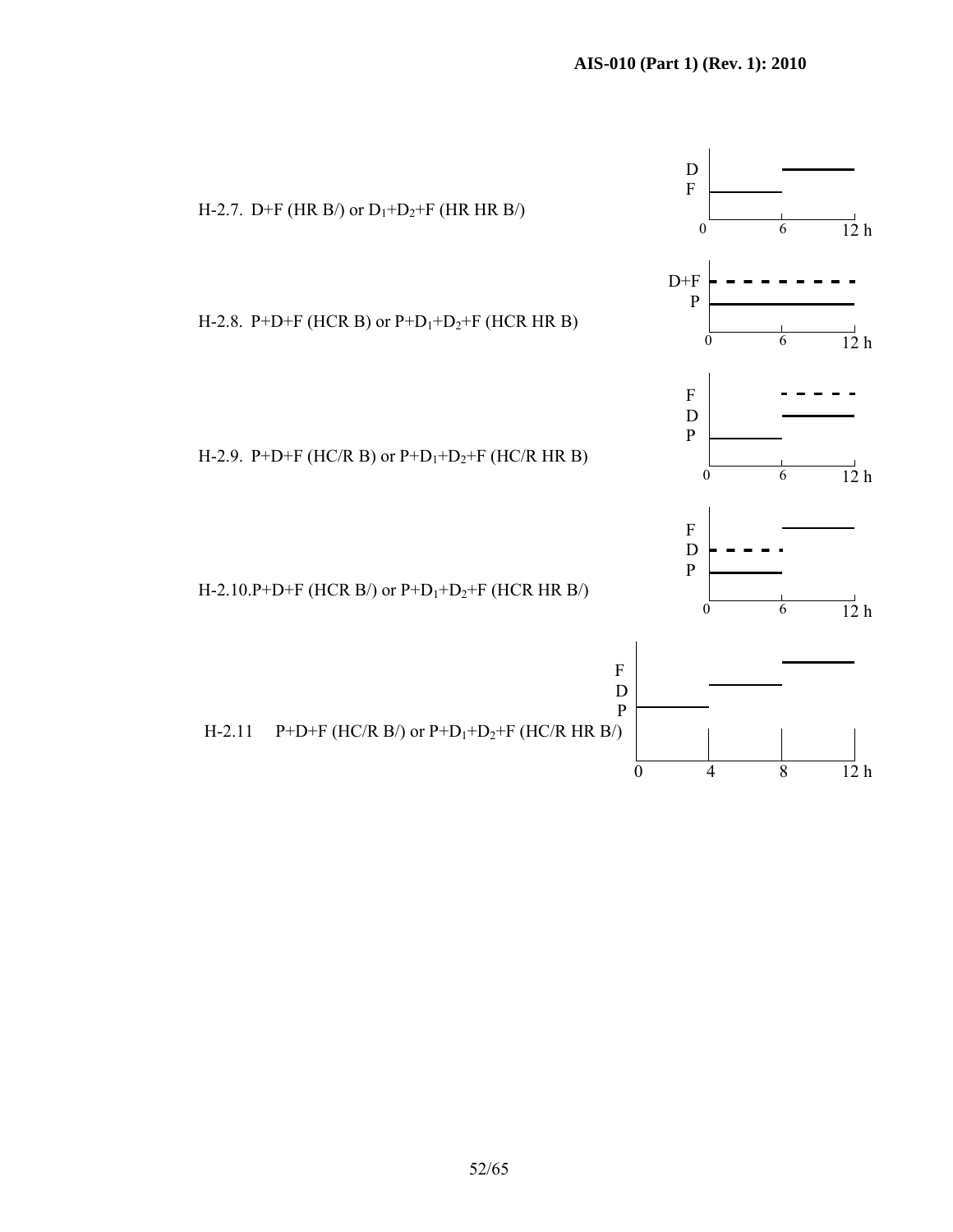#### **ANNEX J**  (See 6.2.2.4.)

#### **INSTRUMENTAL VERIFICATION OF THE "CUT-OFF" FOR PASSING BEAM HEADLAMPS**

#### **J-1. GENERAL**

In the case where 6.2.2.4 of this Standard applies, the quality of the "cut-off" shall be tested according to the requirements set out in J-2 below and the instrumental vertical and horizontal adjustment of the beam shall be performed according to the requirements set out in J-3.below.

Before carrying out the measurement of the quality of "cut-off" and the instrumental aiming procedure, a visual pre-aim in accordance with 6.2.2.1 and 6.2.2.2 of this Standard is required.

#### **J-2 MEASUREMENT OF THE QUALITY OF THE "CUT-OFF"**

To determine the minimum sharpness, measurements shall be performed by vertically scanning through the horizontal part of the "cut-off" in angular steps of 0.05° at either a measurement distance of:

- (a) 10 m with a detector having a diameter of approximately 10 mm or
- (b) 25 m with a detector having a diameter of approximately 30 mm.

The measuring distance at which the test was carried out shall be recorded in the test report.

To determine the maximum sharpness, measurements shall be performed by vertically scanning through the horizontal part of the "cut-off" in angular steps of 0.05° exclusively at a measurement distance of 25 m and with a detector having a diameter of approximately 30 mm.

The "cut-off" quality shall be considered acceptable if the requirements of J-2.1 to J-2.3 below comply with at least one set of measurements.

- J-2.1. Not more than one "cut-off" shall be visible.
- J-2.2. Sharpness of "cut-off"

The sharpness factor G is determined by scanning vertically through the horizontal part of the "cut-off" at 2.5° from the V-V where:

G = (log  $E_8$  - log  $E_{(8+0.1^{\circ})}$ ) where  $\beta$  = the vertical position in degrees.

The value of G shall not be less than 0.13 (minimum sharpness) and not greater than 0.40 (maximum sharpness).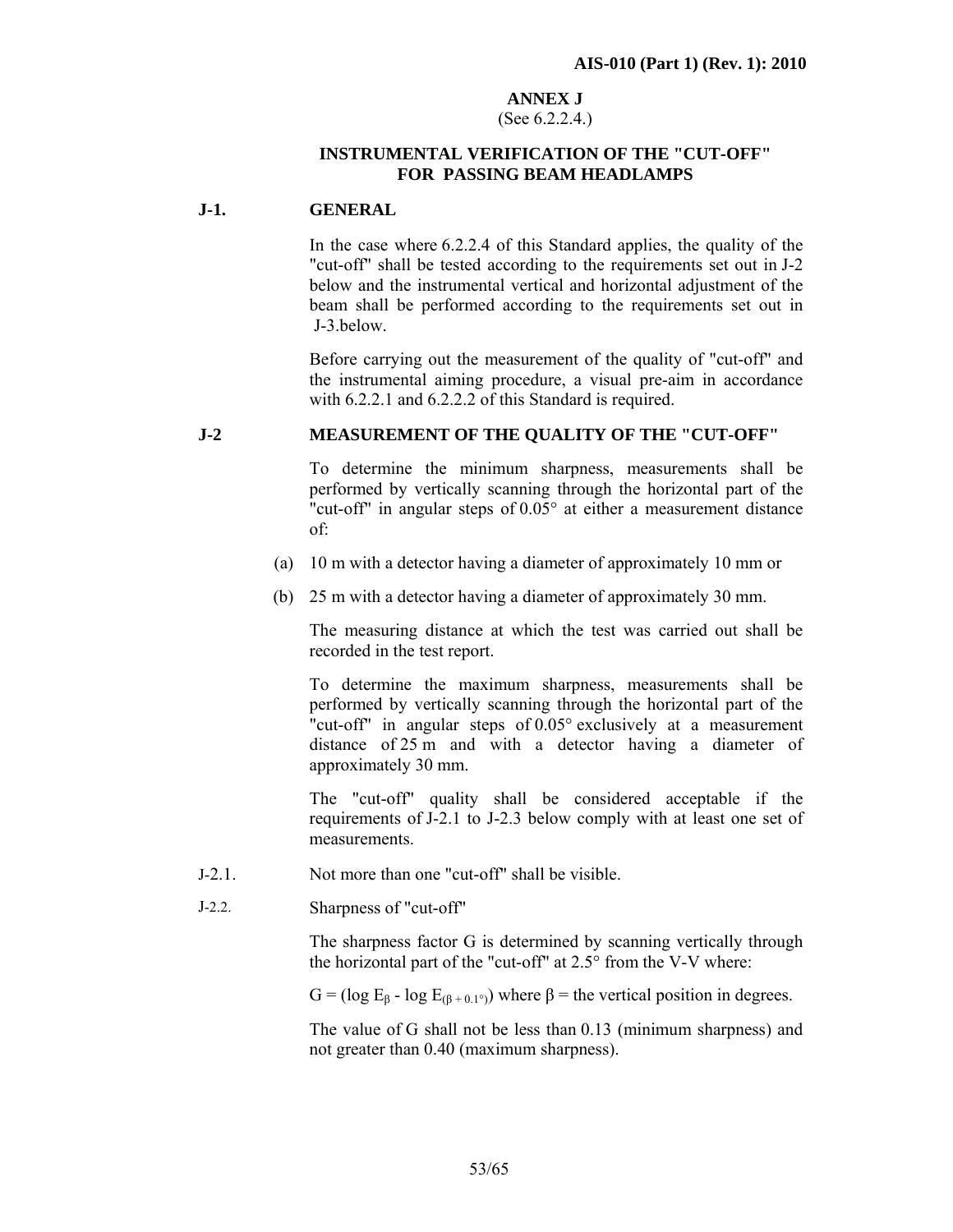J-2.3**.** Linearity

The part of the horizontal "cut-off" that serves for vertical adjustment shall be horizontal between 1.5° and 3.5° from the V-V line (see Figure J-1).

The inflection points of the "cut-off" gradient at the vertical lines at 1.5°, 2.5° and 3.5° shall be determined by the equation:

The maximum vertical distance between the inflection points determined shall not exceed 0.2 °.

 $(d^2 (\log E) / d\beta^2 = 0).$ 

#### **J-3. Vertical and horizontal adjustment**

If the "cut-off" complies with the quality requirements of J-2 of this annex, the beam adjustment may be performed instrumentally



**Note:** The scales are different for vertical and horizontal lines.

**Figure J-1 Measurement of "cut-off" quality**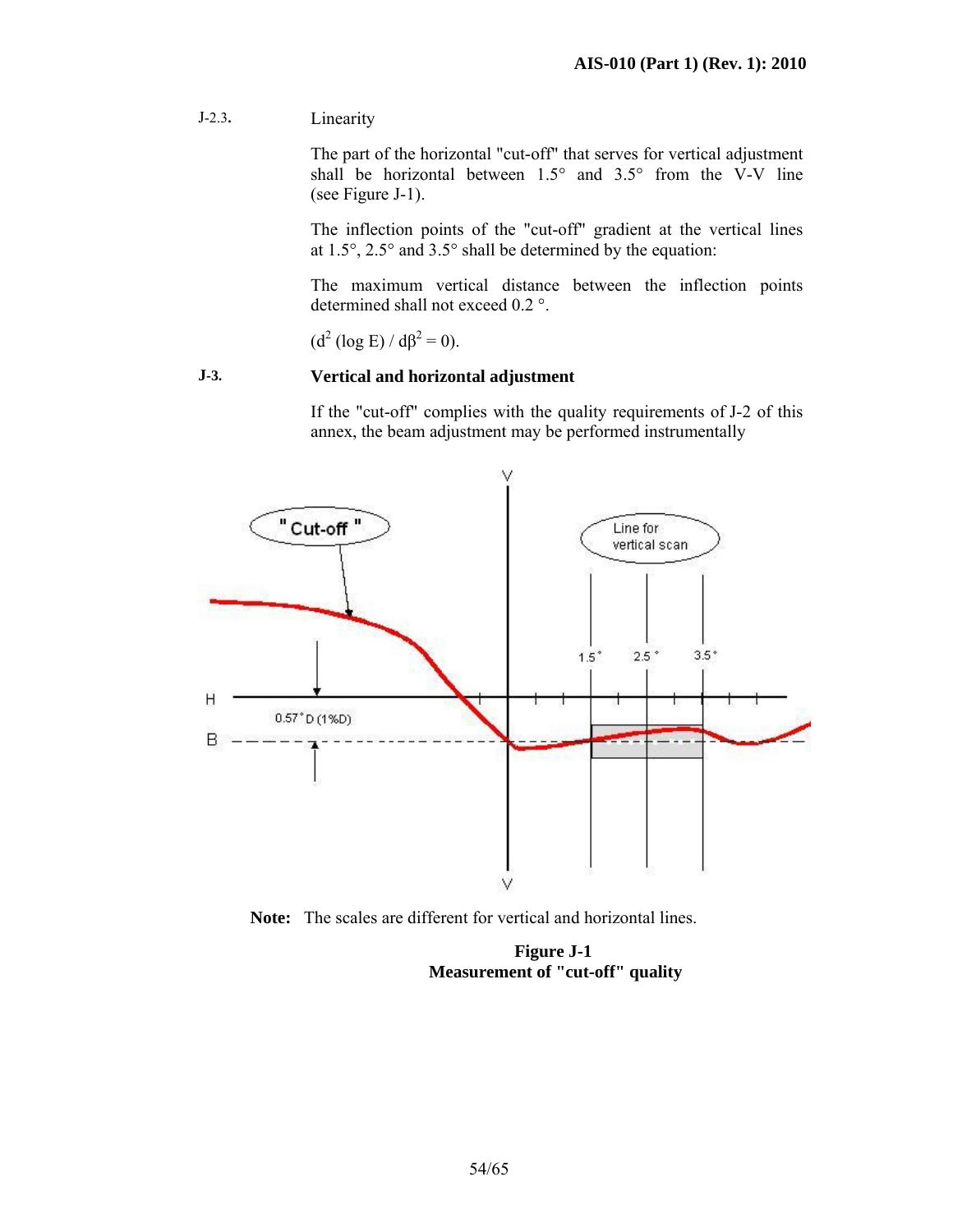#### J-3.1. **Vertical adjustment**

Moving upward from below the line B (see Figure J-2 below), a vertical scan is carried out through the horizontal part of the "cut-off" at 2.5° from V-V. The inflection point (where  $d^2$  (log E) /  $dv<sup>2</sup> = 0$ ) is determined and positioned on the line B situated one per cent below H-H.

#### J-3.2. **Horizontal adjustment**

The applicant shall specify one of the following horizontal aim methods

**(a)** The "0.2 D line" method (see Figure J-2 below).

A single horizontal line at  $0.2^{\circ}$  D shall be scanned from  $5^{\circ}$  left to 5° right after the lamp has been aimed vertically. The maximum gradient "G" determined using the formula G = (log  $E_6$  - log  $E_{(6+0.1°)}$ ) where  $\beta$  is the horizontal position in degrees, shall not be less than 0.08

The inflection point found on the 0.2 D line shall be positioned on the line A.



Note: The scales are different for vertical and horizontal lines.

#### **Figure J-2**

#### **Instrumental vertical and horizontal adjustment- horizontal line scan method**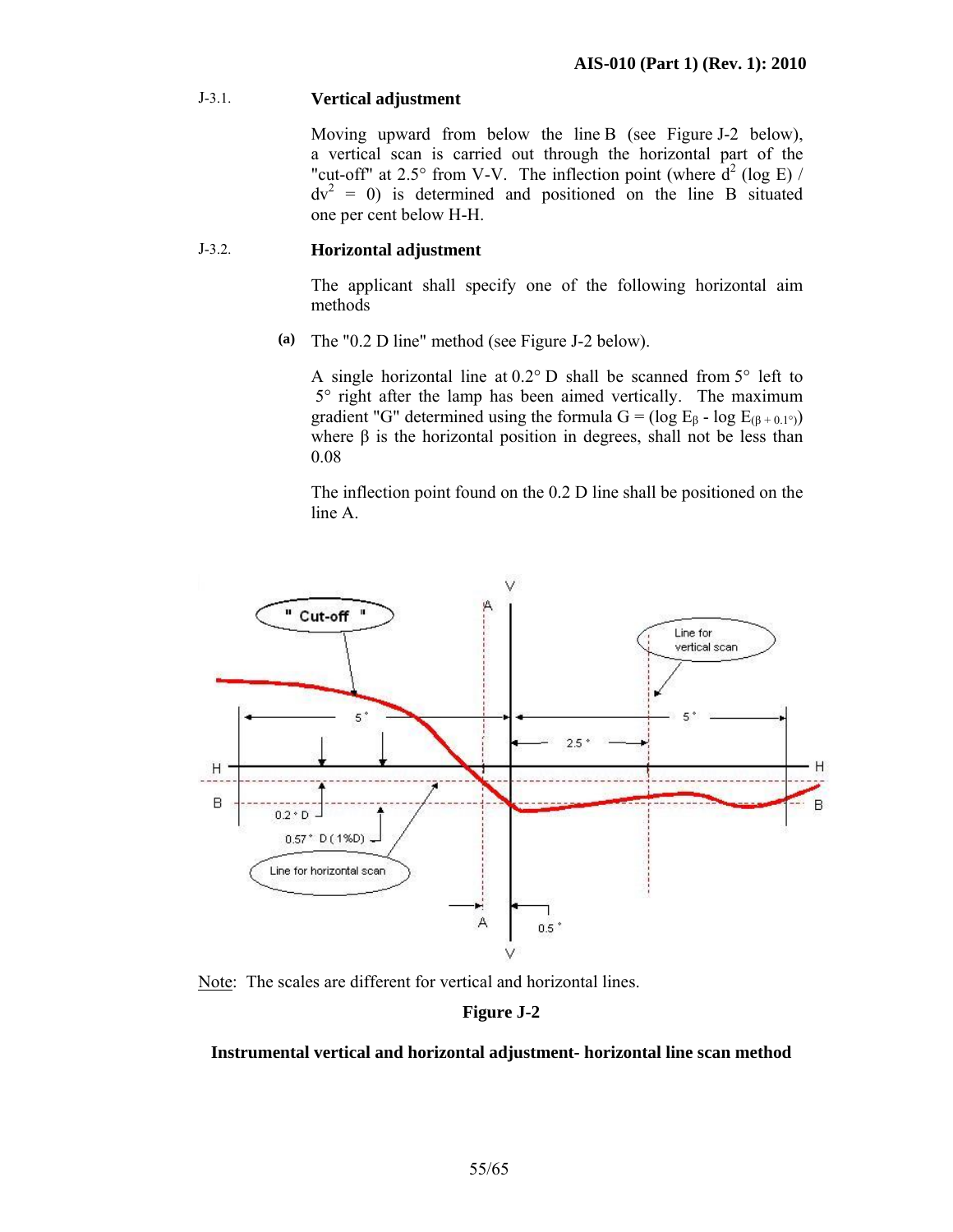**(b)** The "3 line" method (see Figure J-3)

Three vertical lines shall be scanned from 2° D to 2° U at 1°R, 2°R, and 3°R after the lamp has been aimed vertically. The respective maximum gradients "G" determined using the formula:

$$
G = (\log E_{\beta} - \log E_{(\beta + 0.1^{\circ})})
$$

where  $\beta$  is the vertical position in degrees, shall not be less than 0.08. The inflection points found on the three lines shall be used to derive a straight line. The intersection of this line and the line B found while performing vertical aim shall be placed on the V line.



Note: The scales are different for vertical and horizontal lines

#### **Figure J-3 Instrumental vertical and horizontal adjustment-three line scan method**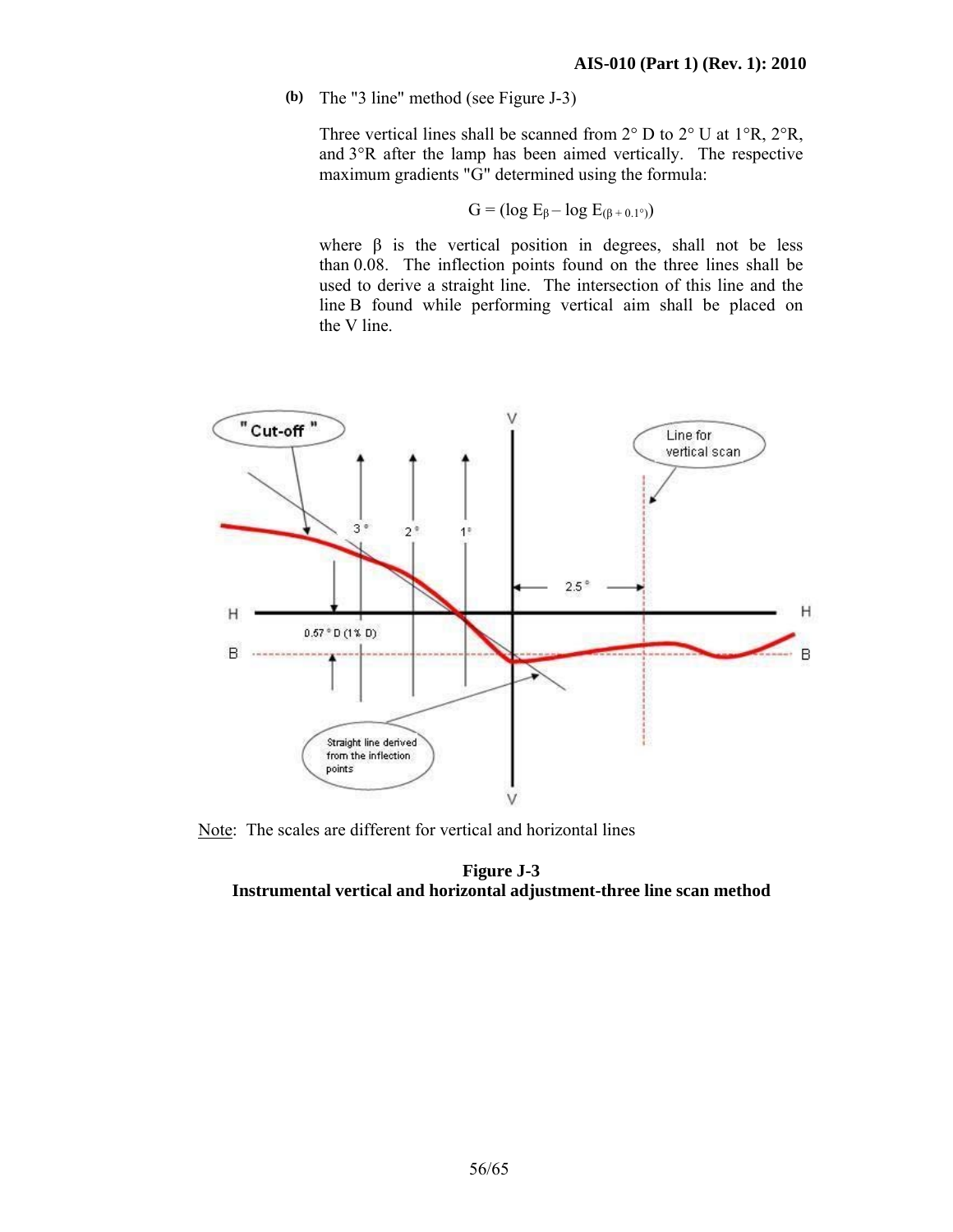#### **ANNEX K**

(See 5.3.2.3, 5.9 & 6.2.9)

#### **REQUIREMENTS FOR LED MODULES AND HEADLAMPS INCLUDING LED MODULES**

#### **K-1. General specifications**

- K-1.1. Each LED module sample submitted shall conform to the relevant specifications of this Standard when tested with the supplied electronic light source control-gear(s), if any.
- K-1.2. **LED** module(s) shall be so designed as to be and to remain in good working order when in normal use. They shall moreover exhibit no fault in design or manufacture. A LED module shall be considered to have failed if any one of its LEDs has failed.
- K-1.3. **LED** module(s) shall be tamperproof.
- K-1.4. The design of removable LED module(s) shall be such that:
- K-1.4.1 when the LED module is removed and replaced by another module provided by the applicant and bearing the same light source module identification code, the photometric specifications of the headlamp shall be met;
- K-1.4.2. LED modules with different light source module identification codes within the same lamp housing, shall not be interchangeable.

#### **K-2. Manufacture**

- $K-2.1$ . The LED(s) on the LED module shall be equipped with suitable fixation elements.
- K-2.2. The fixation elements shall be strong and firmly secured to the LED(s) and the LED module.

#### **K-3. Test conditions**

- K-3.1. Application
- K-3.1.1. All samples shall be tested as specified in K-4 below.
- K-3.1.2. The kind of light sources on a LED module shall be light-emitting diodes (LED) as defined in **2.7.1** of AIS-008(Rev.1), in particular with regard to the element of visible radiation. Other kinds of light sources are not permitted.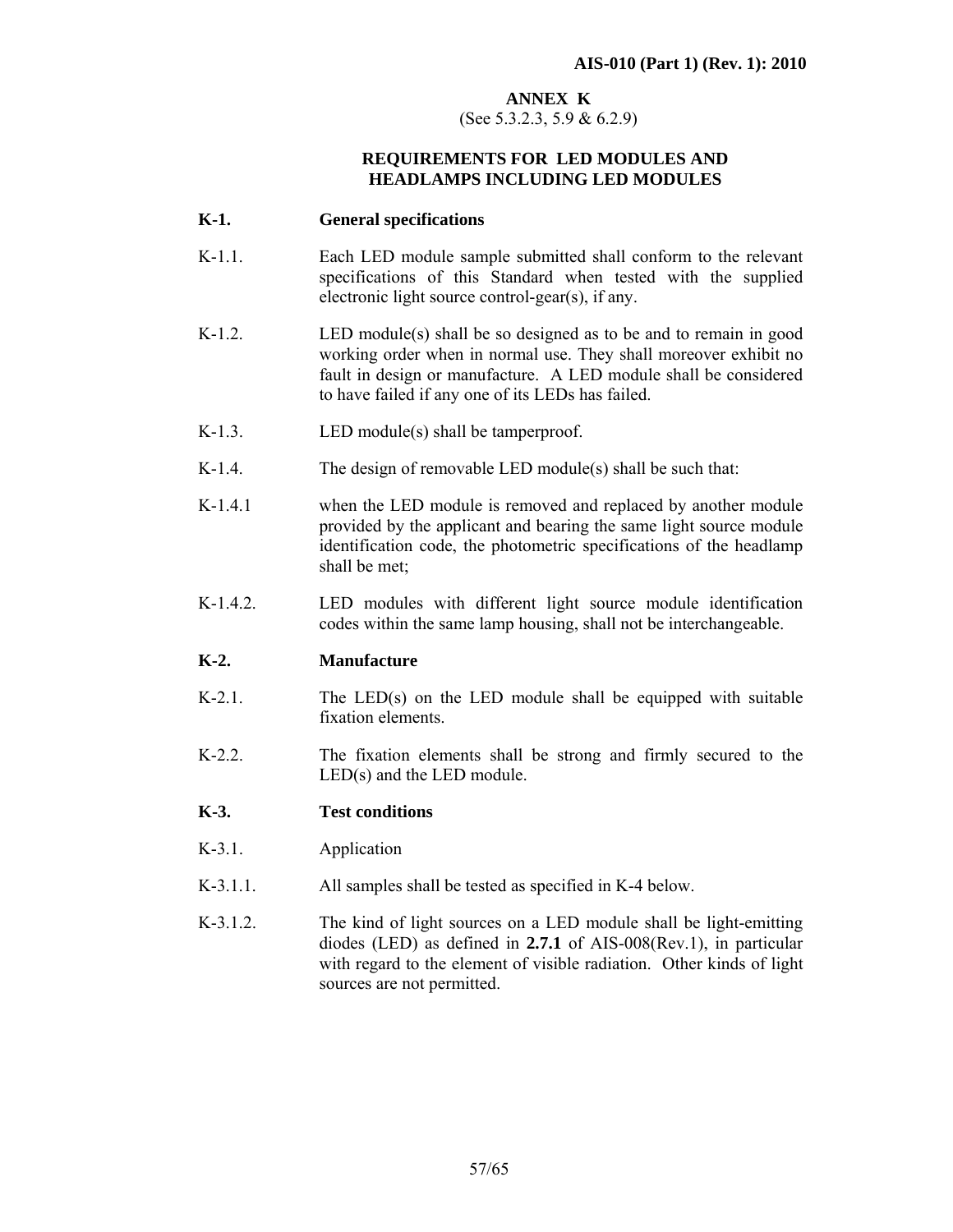- K-3.2. Operating conditions
- K-3.2.1 LED module operating conditions

 All samples shall be tested under the conditions as specified in 6.1.4 and 6.1.5 of this Standard. If not specified differently in this annex LED modules shall be tested inside the headlamp as submitted by the manufacturer.

K-3.2.2. Ambient temperature

 For the measurement of electrical and photometric characteristics, the headlamp shall be operated in a dry and still atmosphere at an ambient temperature of 23 °C  $\pm$  5 °C.

K-3.3. Ageing

 Upon the request of the applicant the LED module shall be operated for 15 h and cooled down to ambient temperature before starting the tests as specified in this Standard

#### **K-4. Specific requirements and tests**

- K-4.1. Colour rendering
- K-4.1.1. Red content

In addition to measurements as described in **7** of this Standard.

The minimum red content of the light of a LED module or headlamp incorporating LED module(s) tested at 50 V shall be such that:

$$
k_{\text{red}} = \frac{\int_{\lambda=610 \text{ nm}}^{780 \text{ nm}} E_e(\lambda) V(\lambda) d\lambda}{\int_{\lambda=380 \text{ nm}}^{80 \text{ nm}} \sum_{\lambda=380 \text{ nm}}^{780 \text{ nm}}}
$$
  $\geq 0.05$ 

where:

| $E_e(\lambda)$ | (unit: W)  | is the spectral distribution of the irradiance; |
|----------------|------------|-------------------------------------------------|
| $V(\lambda)$   | (unit: 1)  | is the spectral luminous efficiency;            |
| $(\lambda)$    | (unit: nm) | is the wavelength                               |

This value shall be calculated using intervals of one nanometer.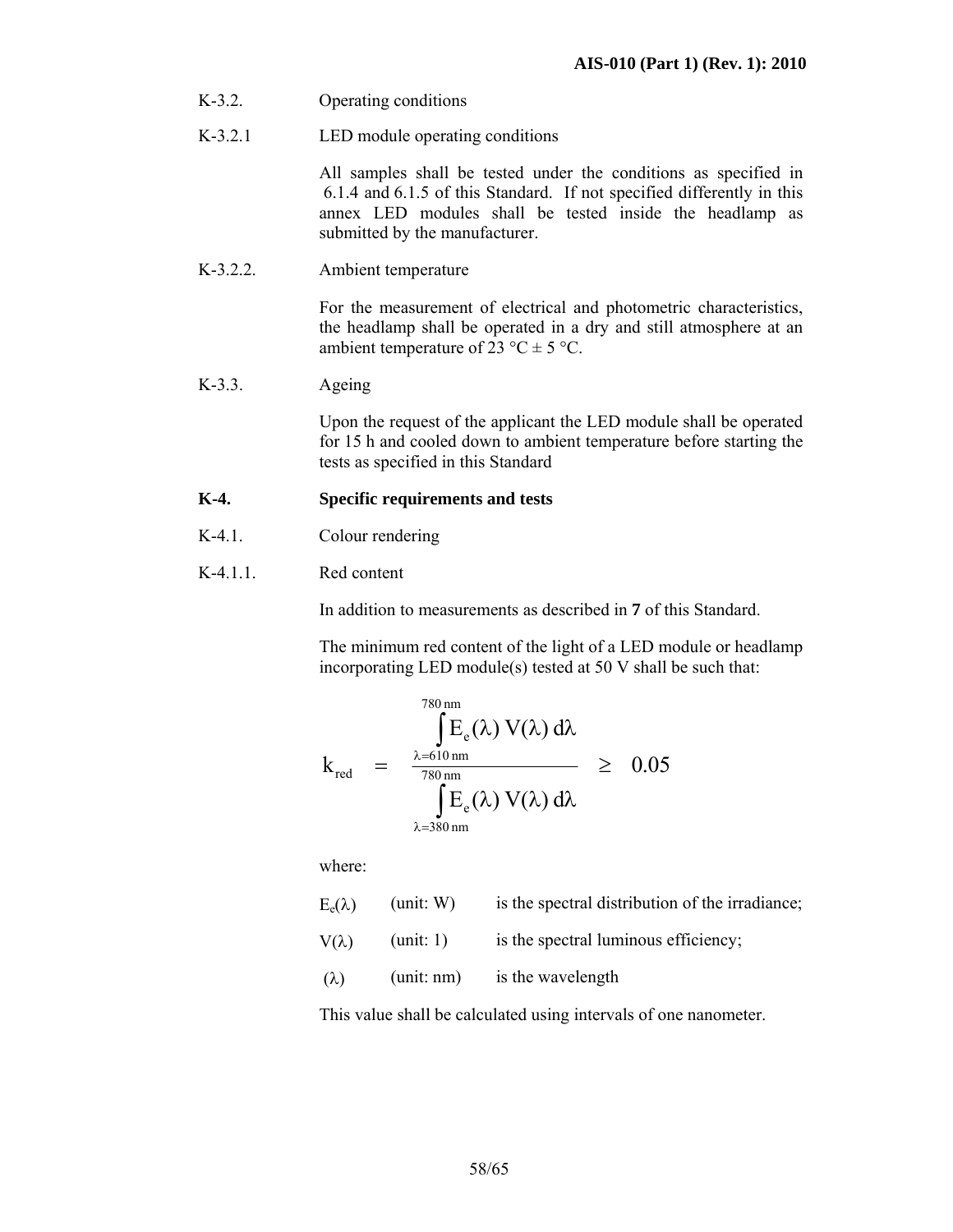#### K-4.2. UV-radiation

The UV-radiation of a low-UV-type LED module shall be such that:  $400$ 

$$
k_{UV} = \frac{\int_{\lambda=250\,\mathrm{nm}}^{400\,\mathrm{nm}} E_e(\lambda) S(\lambda) d\lambda}{k_{\mathrm{m}} \int_{\lambda=380\,\mathrm{nm}}^{780\,\mathrm{nm}} E_e(\lambda) V(\lambda) d\lambda} \le 10^{-5} \mathrm{W/m}
$$

 $S(\lambda)$ (unit: 1) is the spectral weighting function;

 $k_m$  = 683 lm/W is the maximum value of the luminous efficacy of radiation.

(For definitions of the other symbols see K-4.1.1 above).

This value shall be calculated using intervals of one nanometer. The UV-radiation shall be weighted according to the values as indicated in the Table UV below:

| λ   | $S(\lambda)$ | λ   | $S(\lambda)$ | λ   | $S(\lambda)$ |
|-----|--------------|-----|--------------|-----|--------------|
| 250 | 0.430        | 305 | 0.060        | 355 | 0.00016      |
| 255 | 0.520        | 310 | 0.015        | 360 | 0.000 13     |
| 260 | 0.650        | 315 | 0.003        | 365 | 0.000 11     |
| 265 | 0.810        | 320 | 0.001        | 370 | 0.00009      |
| 270 | 1.000        | 325 | 0.00050      | 375 | 0.000 077    |
| 275 | 0.960        | 330 | 0.00041      | 380 | 0.000 064    |
| 280 | 0.880        | 335 | 0.000 34     | 385 | 0.000 530    |
| 285 | 0.770        | 340 | 0.00028      | 390 | 0.000 044    |
| 290 | 0.640        | 345 | 0.000 24     | 395 | 0.000 036    |
| 295 | 0.540        | 350 | 0.00020      | 400 | 0.000 030    |
| 300 | 0.300        |     |              |     |              |

#### Table UV:

Values according to "IRPA/INIRC Guidelines on limits of exposure to ultraviolet radiation". Wavelengths (in nanometers) chosen are representative; other values should be interpolated.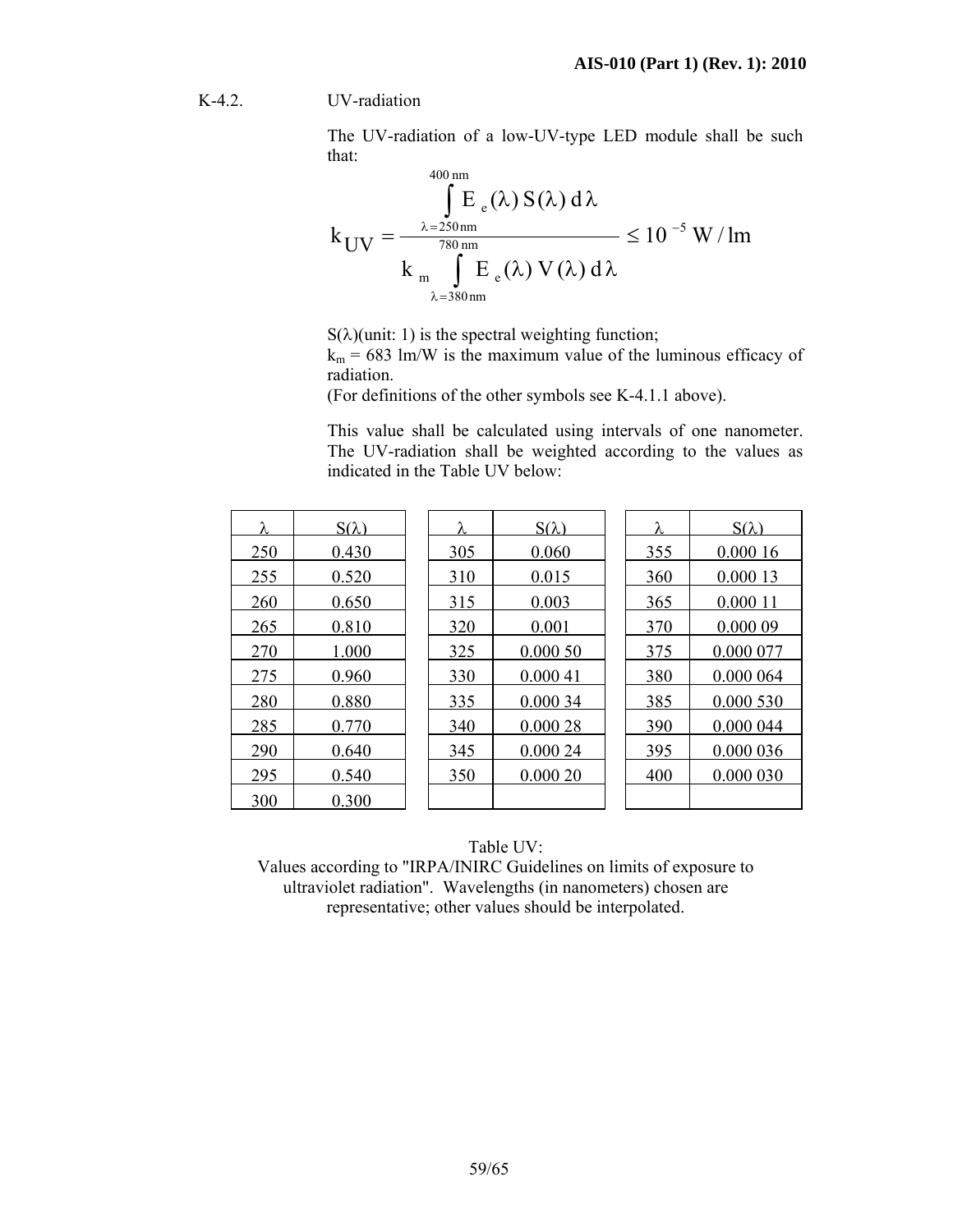K-4.3. **Temperature stability** 

#### K-4.3.1. **Illuminance**

K-4.3.1.1. A photometric measurement of the headlamp shall be made after 1 minute of operation for the specific function at the test point specified below. For these measurements, the aim can be approximate but shall be maintained for before and after ratio measurements.

> Test points to be measured: Passing beam 50 V Driving beam  $H - V$

- K-4.3.1.2. The lamp shall continue operation until photometric stability has occurred. The moment at which the photometry is stable is defined as the point in time at which the variation of the photometric value is less than 3 per cent within any 15 minute period. After stability has occurred, aim for complete photometry shall be performed in accordance with the requirements of the specific device. Photometer the lamp at all test points required for the specific device.
- K-4.3.1.3. Calculate the ratio between the photometric test point value determined in K-4.3.1.1 and the point value determined in  $K-4.3.1.2.$
- K-4.3.1.4. Once stability of photometry has been achieved, apply the ratio calculated above to each of the remainder of the test points to create a new photometric table that describes the complete photometry based on one minute of operation.
- K-4.3.1.5. The illuminance values, measured after one minute and after photometric stability has occurred, shall comply with the minimum and maximum requirements.
- $K-4.3.2$  Colour

The colour of the light emitted measured after one minute and measured after photometric stability has been obtained, as described in K-4.3.1.2 of this annex, shall both be within the required colour boundaries.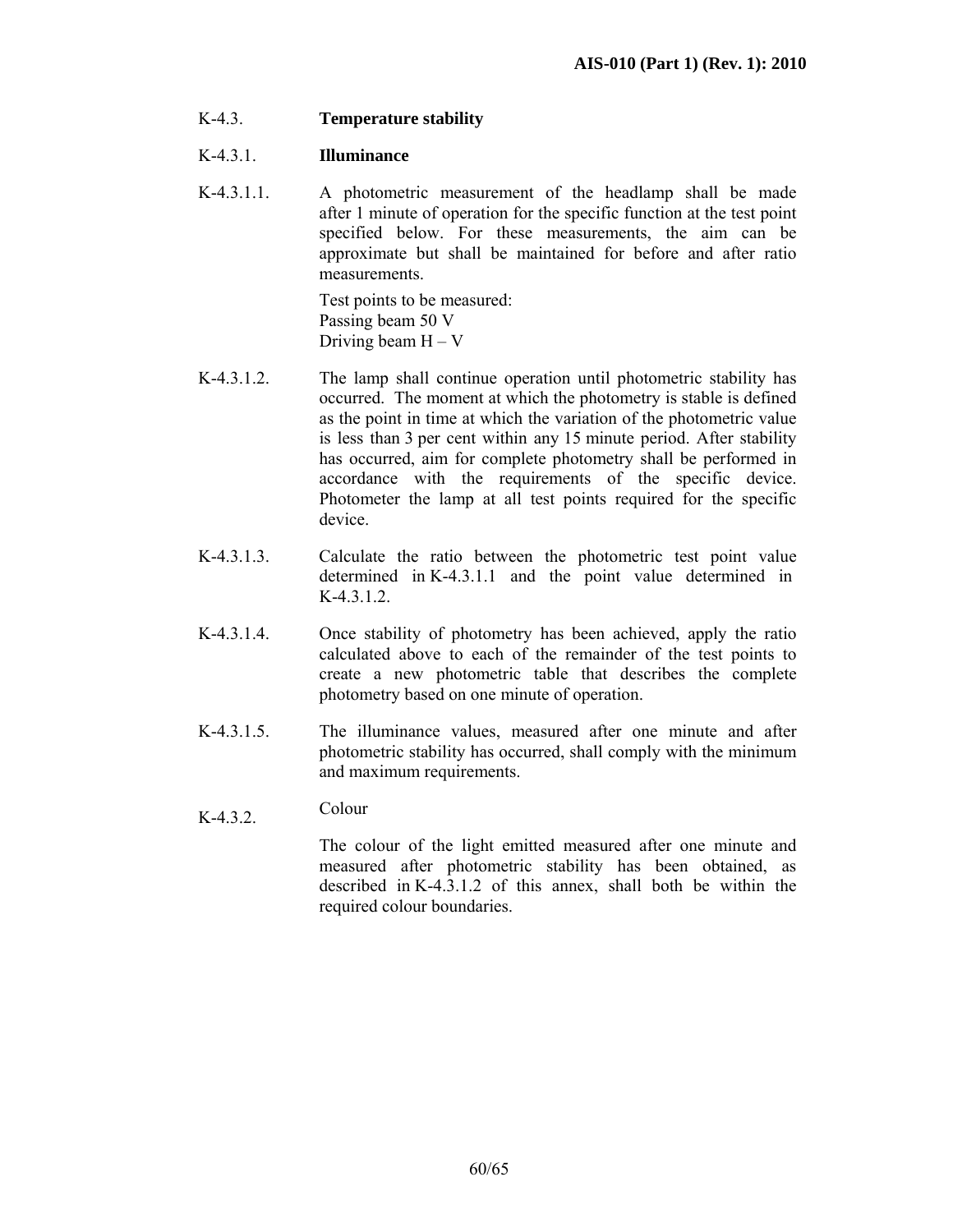- **K-5.** The measurement of the objective luminous flux of LED module(s) producing the principal passing beam shall be carried out as follows:
- K-5.1. The LED module(s) shall be in the configuration as described in the technical specification as defined in A-12 of Annex A of this Standard. Optical elements (secondary optics) shall be removed by the testing agency at the request of the applicant by the use of tools. This procedure and the conditions during the measurements as described below shall be described in the test report.
- K-5.2. Three LED modules of each type shall be submitted by the applicant with the light source control gear, if applicable, and sufficient instructions.

Suitable thermal management (e.g. heat sink) may be provided, to simulate similar thermal conditions as in the corresponding headlamp application.

Before the test each LED module shall be aged at least for seventy-two hours under the same conditions as in the corresponding headlamp application.

In the case of use of an integrating sphere, the sphere shall have a minimum diameter of one meter, and at least ten times the maximum dimension of the LED module, whichever is the largest. The flux measurements can also be performed by integration using a goniophotometer. The prescriptions in CIE - Publication 84 - 1989, regarding the room temperature, positioning, etc., shall be taken into consideration.

The LED module shall be burned in for approximately one hour in the closed sphere or goniophotometer.

The flux shall be measured after stability has occurred, as explained in K-4.3.1.2 of this annex

The average of the measurements of the three samples of each type of LED module shall be deemed to be its objective luminous flux.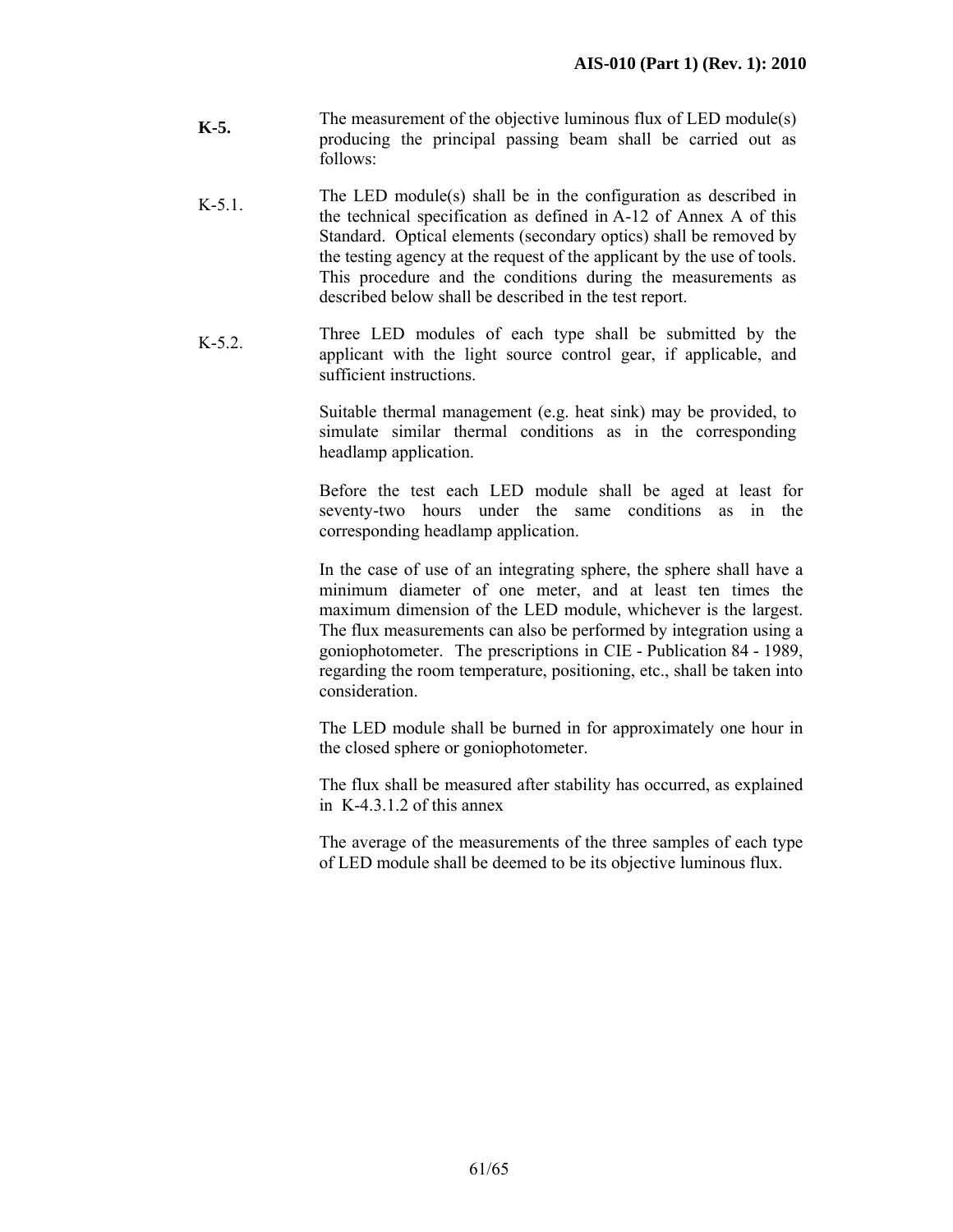#### **ANNEX L**

#### **A GENERAL ILLUSTRATION FOR PRINCIPAL PASSING BEAM AND BEAM CONTRIBUTORS AND CORRELATED LIGHT SOURCE OPTIONS**

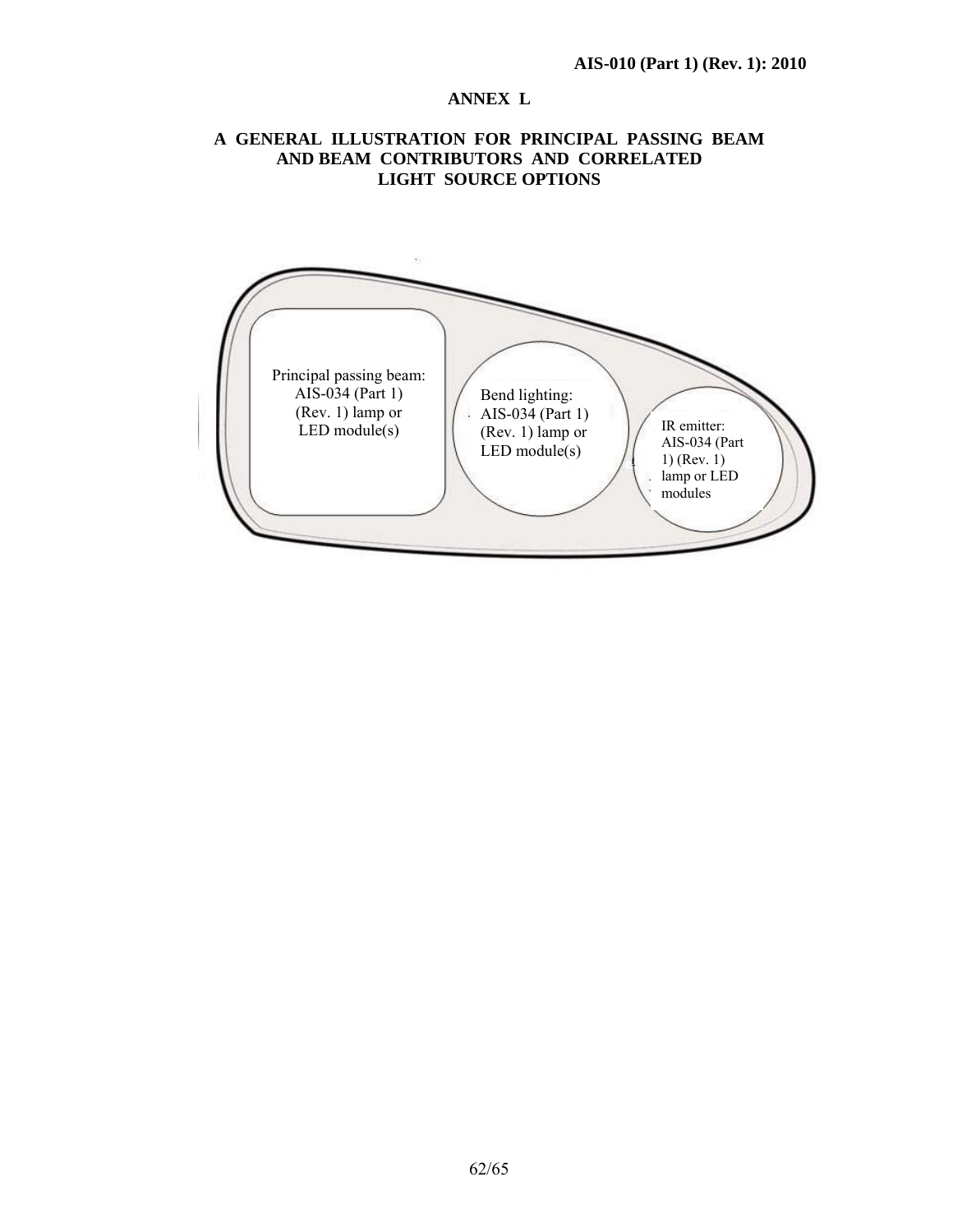# **ANNEX M**

#### (See Introduction)

#### **COMPOSITION OF AISC PANEL ON LIGHTING AND LIGHT SIGNALLING DEVICES\***

| Convener              |                                                                                        |
|-----------------------|----------------------------------------------------------------------------------------|
| Mr. T. M. Balaraman   | Bajaj Auto Ltd., (SIAM)                                                                |
| <b>Members</b>        | <b>Representing</b>                                                                    |
| Mr. A. S. Bhale       | The Automotive Research Association of India (ARAI)                                    |
| Mr. B. V. Shamsundara | The Automotive Research Association of India (ARAI)                                    |
| Mr. D. P. Saste       | Central Institute of Road Transport (CIRT)                                             |
| Mr. V. D. Chavan      | Central Institute of Road Transport (CIRT)                                             |
| Dr. Madhusudan Joshi  | International Centre for Automotive Technology (ICAT)                                  |
| Mr. G.R.M. Rao        | Vehicle Research & Dev. Estt. (VRDE)                                                   |
| Dr. N. Karuppaiah     | National Automotive Testing and R&D Infrastructure Project<br>(NATRIP)                 |
| Mr. K. K. Gandhi      | Society of Indian Automobile Manufacturers (SIAM)                                      |
| Mr. G. K. Binani      | Society of Indian Automobile Manufacturers (SIAM)<br>(Tata Motors Ltd)                 |
| Mr. P. K. Banerjee    | Society of Indian Automobile Manufacturers (SIAM)<br>(Tata Motors Ltd)                 |
| Mr. R. M. Kanitkar    | Society of Indian Automobile Manufacturers (SIAM)<br>(Force Motors Ltd.)               |
| Mr. Z. A. Mujawar     | Society of Indian Automobile Manufacturers (SIAM)<br>(Mahindra and Mahindra Ltd)       |
| Mr. Nagendra H. V.    | Society of Indian Automobile Manufacturers (SIAM)<br>(Toyota Kirloskar Motor Pvt. Ltd) |
| Mr. Prakash Vemali    | Society of Indian Automobile Manufacturers (SIAM)<br>(Mercedes Benz India Ltd.)        |
| Mr. Jitendra Malhotra | Society of Indian Automobile Manufacturers (SIAM)<br>(Maruti Suzuki India Ltd)         |
| Mr. Sumit Sharma      | Society of Indian Automobile Manufacturers (SIAM)<br>(Volkswagen India Private Ltd.)   |
| Mr. Harjeet Singh     | Society of Indian Automobile Manufacturers (SIAM)<br>(Hero Honda Motors Ltd)           |
| Mr. Harsh Agrawal     | Society of Indian Automobile Manufacturers (SIAM)<br>(Hero Honda Motors Ltd)           |
| Mr. S Ramiah          | Society of Indian Automobile Manufacturers (SIAM)<br>(TVS Motor Company Limited)       |
| Mr. T.C. Gopalan,     | Tractor Manufacturers Association (TMA)                                                |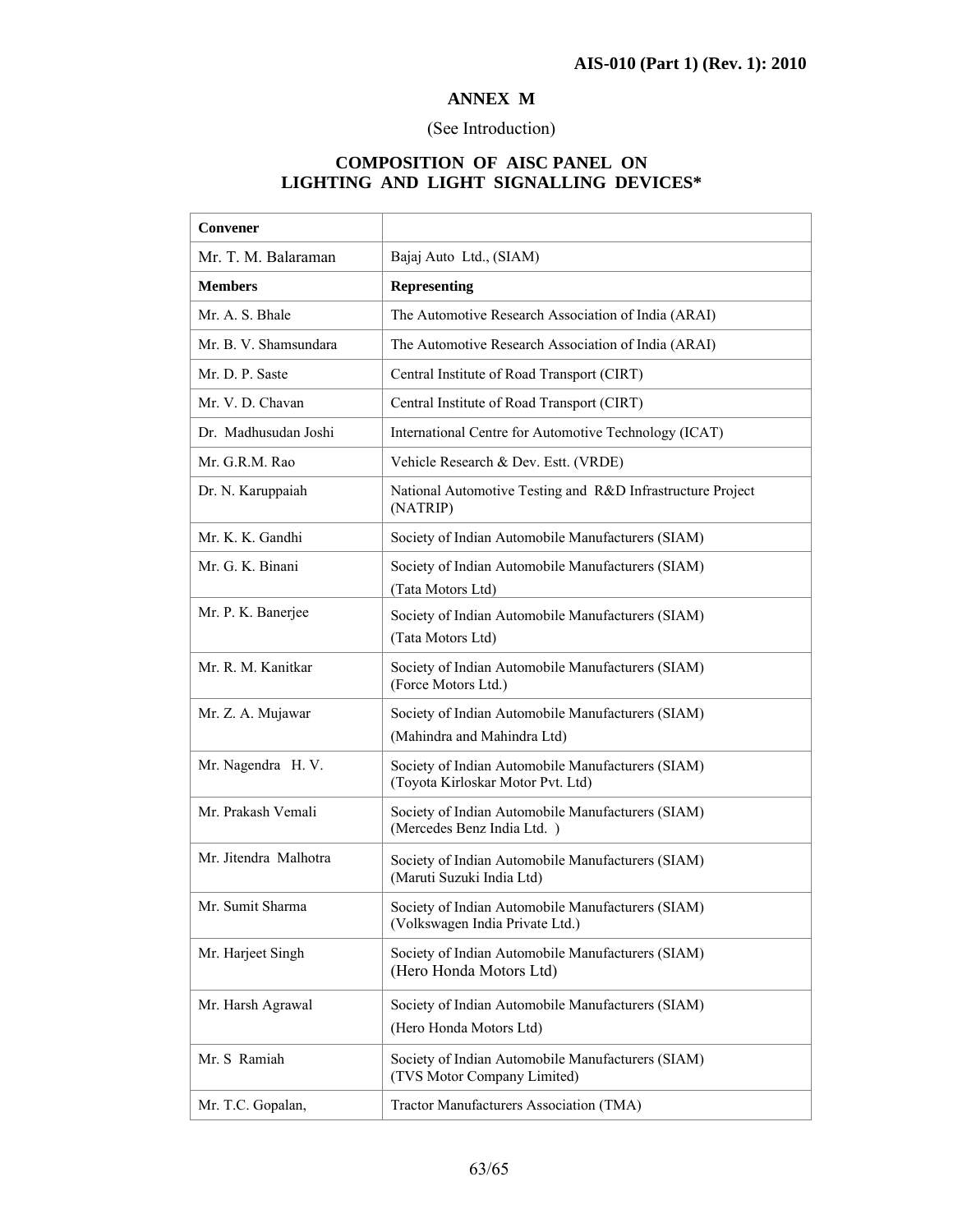| Mr. K. N. D. Nambudiripad | Automotive Component Manufacturers Association (ACMA)                |
|---------------------------|----------------------------------------------------------------------|
| Mr. G. V. George          | FIEM Industries Ltd. (ACMA)                                          |
| Mr. Rajagopalan           | FIEM Industries Ltd. (ACMA)                                          |
| Mr. Virendra Sachdev      | Lumax Industries Ltd. (ACMA)                                         |
| Mr. Sagar Kulkarni        | Rinder India Pvt. Ltd. (ACMA)                                        |
| Mr. T. V. Singh           | Bureau of Indian Standards (BIS)                                     |
| Mr. Rajiv Agarwal         | All India Auto $\&$ Miniature Bulbs $\&$ Component Mfrs. Association |
| Mr. C. K. Choudhari       | All India Auto $\&$ Miniature Bulbs $\&$ Component Mfrs. Association |

\* At the time of approval of this Automotive Industry Standard (AIS)